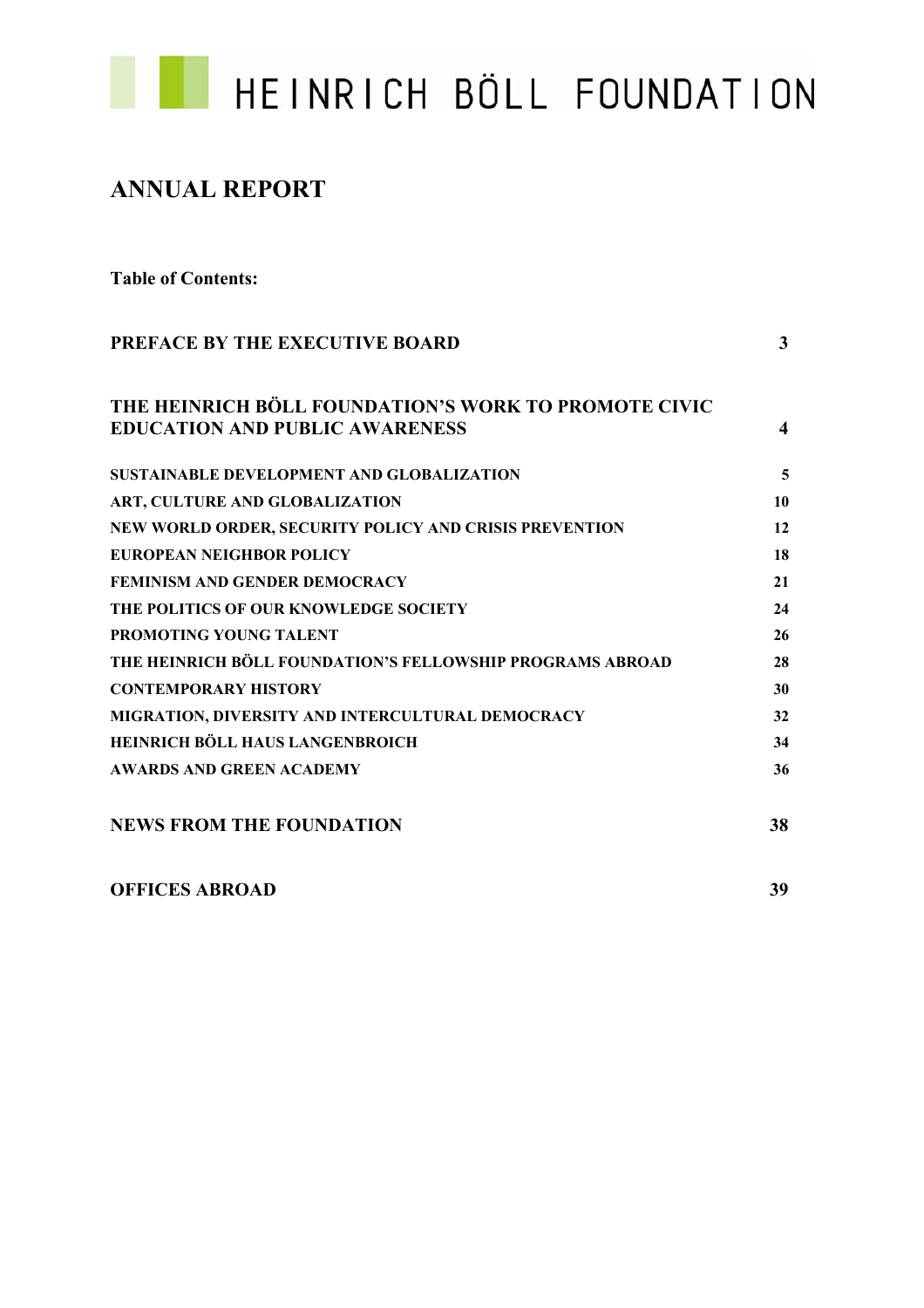### Publication Information

Published by the Heinrich Böll Foundation, e.V. (registered association) Edited by: Susanne Dittrich, Bernd Rheinberg Texts: Staff of the Heinrich Böll Foundation Translated by: Barbara Agie Reeves The cover shows the installation "Red Light & Mekong/Not Scarlet" (2003) from Marine Ky, Cambodia Design: blotto, Berlin Paper: 100% eco-friendly paper, non-chlorine bleach Number of copies: 1,800 Current as of: May, 2006 This report is available free of charge from the Heinrich Böll Foundation, Hackesche Höfe, Rosenthaler Str. 40/41, 10178 Berlin, Germany, Tel. +49 - 30 - 28534-0; Fax +49 - 30 - 28534-109, E-mail: info@boell.de; Internet: www.boell.de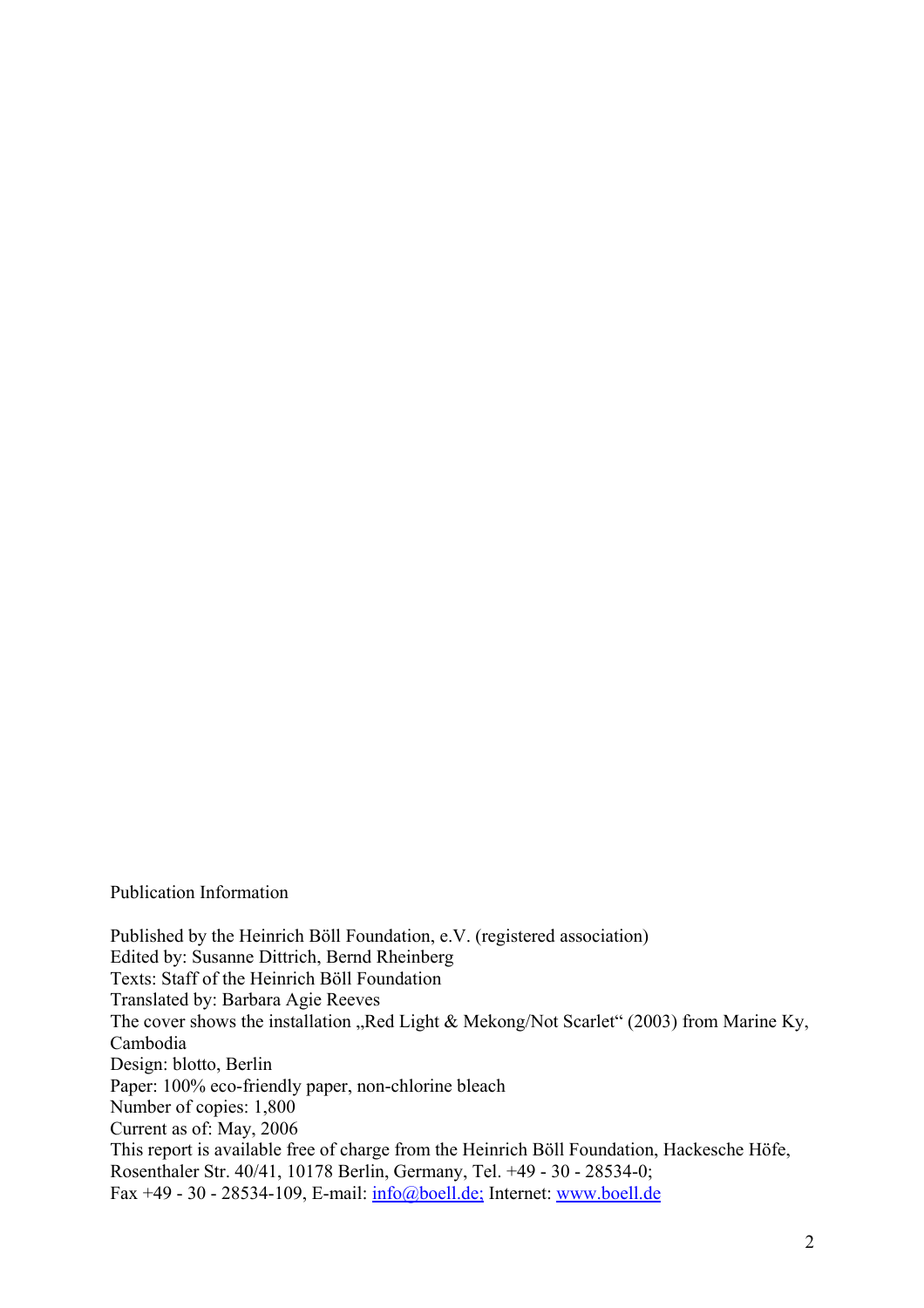# PREFACE BY THE EXECUTIVE BOARD

In the past decades, German society has become ethnically, religiously and culturally diverse. Germany has in fact long since become an immigration society; but we are still lagging behind that reality in the public consciousness and in integrating immigrants via the educational system and the labor market. To succeed, a multicultural democracy needs global openness and tolerance, but also common points of reference such as the basic values anchored in our Constitution, our legal system, and a common language as the basis of understanding. Cultural diversity is an enrichment when it is built upon that foundation. However, it must not be confused with a relativism of values. It is within this area of tension that the Heinrich Böll Foundation is active both domestically and abroad. Questions of social and political citizenship, productively dealing with societal diversity, as well as the dialogue with the Muslim community are among the emphases of our work. The examination of cultural and religious diversity is also at the core of our activities abroad. Virtually on a daily basis, we are involved with organizing the "dialogue of cultures" and simultaneously promoting respect for universal human rights. The interplay between our activities domestically and abroad is particularly positive in terms of addressing issues of political culture. This was illustrated most recently by our activities addressing the controversy surrounding the Mohammed caricatures.

Globalization is a process replete with contradictions. It brings forth new things and destroys old traditions. At the same time, a unique dynamic is developing in the worldwide communication between people, institutions and nations. The Heinrich Böll Foundation is participating in the debate on the new global challenges and strives to take steps to promote an ecologically and socially most just world. We are active with events and publications on the topics of agriculture, global gender justice, trade and future development. One example of this is the EcoFair Trade Dialogue, which we introduce in this report.

The Foundation initiated one of the most comprehensive cooperation projects in its history to commemorate the occasion of the  $10^{th}$  anniversary of the murder of over 8,000 Bosnian boys and men by Serbian troops in the "UN Protected Zone" of Srebenica. The photo exhibition "Srebenica – Remembrance for the Future," created in cooperation with numerous Bosnian partners, was shown in several European cities and in Washington. The exhibition was accompanied by discussion events and a publication featuring internationally renowned authors such as Vàclav Havel and Carla del Ponte. Of equally current relevance was our event "The Presence of the Past," commemorating the occasion of the genocide of the Armenian people during the Ottoman Empire. That also involved the difficult examination of historical injustice, without which the emergence of a democratic and open society is virtually impossible.

Gender equality is a central issue of democracy and justice for the Heinrich Böll Foundation. With an international congress in September, attended by almost 1,000 women (and a few men), the Foundation offered a forum for discussion and controversy, where debate was held on important political issues such as the labor market and globalization, bio- and science policy, peace and security, and the effects of religious and political fundamentalism, all viewed from the gender-political perspective. We were particularly pleased by the attendance of many young women for whom these issues were still unfamiliar.

This report highlights some of the aspects and details of our work in the past year; current information is always available on our Web site.

Berlin, April 2006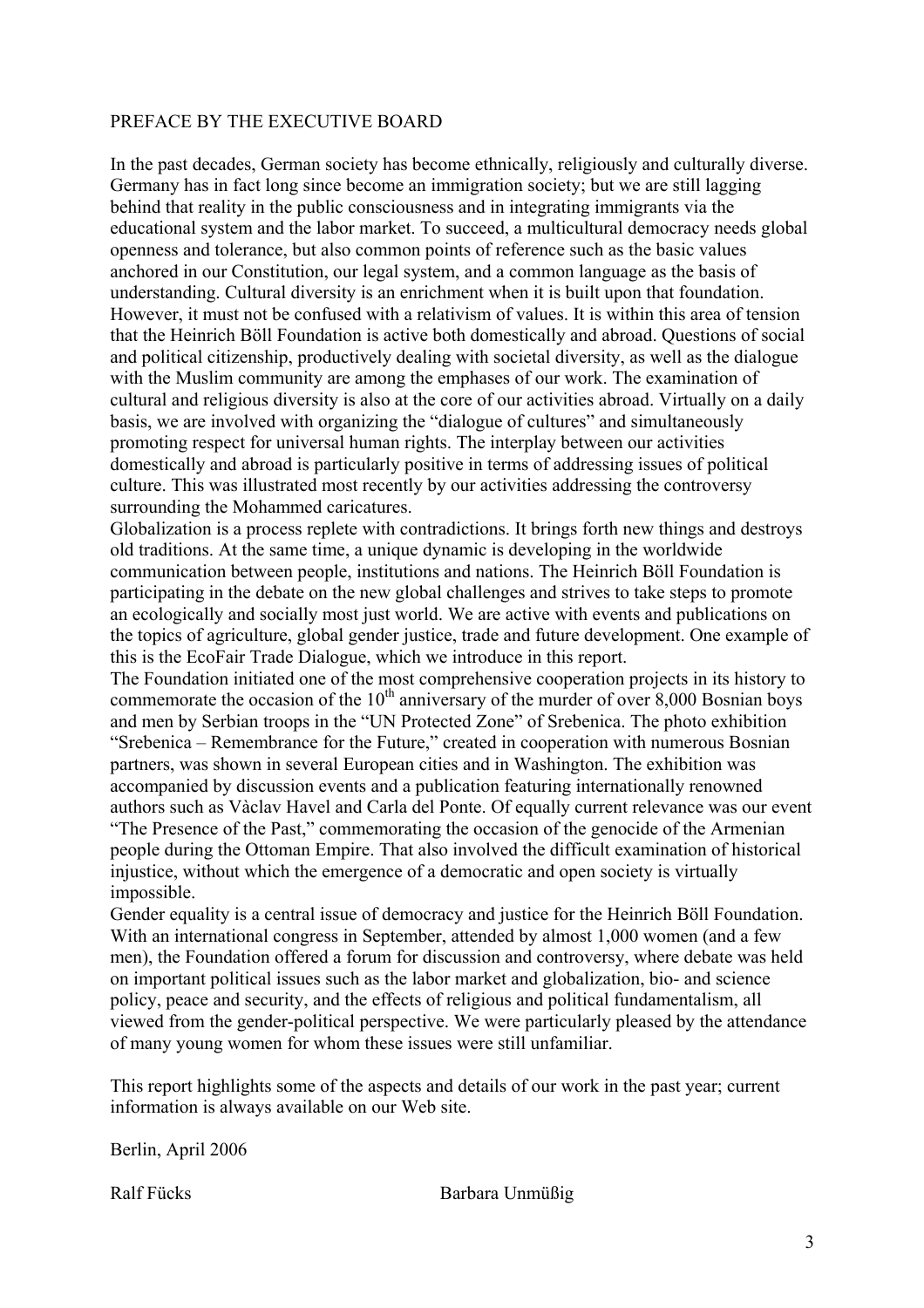### **SUSTAINABLE DEVELOPMENT AND GLOBALIZATION**

*The process of globalization is highly contradictory. On the one hand, it creates wealth and a plethora of goods; but at the same time, it causes large-scale impoverishment and inequality. Its ecological consequences are dire as well – they include global warming, loss of biological diversity, scarcity of drinking water reserves, and dramatic losses of fertile land. One of the areas upon which the Heinrich Böll Foundation focuses its activities is the multitude of consequences of globalization processes. As such, the Foundation works throughout the world with organizations and networks that are active in promoting just and sustainable development. It strengthens civil-society initiatives and develops alternative concepts to prevent social division, ecological destruction and cultural "leveling" as a result of globalization processes.* 

**Renewable Energies: International Conference and Dialogue with China.** The advancement of China to an economic power of the first order is both fascinating and frightening to Western economists, geostrategists and not least ecologists. Due to its unfettered growth, the country's energy needs are enormous, and China's demands on the world's markets is contributing to a consistently high oil price. It was thus of particular significance that China organized an international conference for renewable energies in Beijing in November 2005. A year and a half following the Bonn energy conference "Renewables 2004," interim conclusions were to be reached and the distribution of renewable energies was to be further encouraged. The Conference was supported by the German government, the European Commission, and the United Nations. Also active in Beijing was the Heinrich Böll Foundation: it organized a preparatory workshop which was attended by representatives of NGOs from 52 countries. The workshop culminated in a declaration which was distributed and read out at the official conference – which cannot be taken for granted in China. With the declaration, its signatories advocated an end to the subsidies for fossil and nuclear energies and increased investment by multilateral development banks in renewable energies, among other things (for the complete text, go to www.cures-network.org). Furthermore, with the support of the Heinrich Böll Foundation, WWF China was able to carry out a forum on South-South cooperation as a part of the official conference program. A few days later, the Heinrich Böll Foundation was the co-sponsor of a high-level Chinese-European dialogue on the topic of "China and Europe: Partners in the New Global Energy Economy." In an unusually open atmosphere, experts from academia, industry, politics and NGOs discussed common perspectives for energy security and climate protection. In fact, energy efficiency and renewable energies offer economic and ecological opportunities for an intensive European-Chinese partnership, as was agreed at the  $8<sup>th</sup> EU-China Summit at the$ beginning of September 2005 in Beijing. The Heinrich Böll Foundation is striving to continue its activities in this regard and to engage in cooperation with institutes and academies in China.

**The Myth of Nuclear Energy – Risks and Perspectives of Nuclear Energy.** Nuclear energy has returned to the agenda as a topic of discussion. Increasing oil prices and galloping climate change are raised as points in its favor. In South Africa, where the Foundation's office in Johannesburg supports partners in the dispute over the construction of a pebble-bed reactor based on German plans, the public debate is particularly vehement. But expansion of nuclear electricity supply is also being considered in other countries such as Brazil, China, Russia, and the U.S.A. For that reason, the Heinrich Böll Foundation commissioned a number of international experts in the year 2005 to address the extremely controversial topics of reactor safety, fuel cycles, proliferation, economic feasibility and climate protection. The results are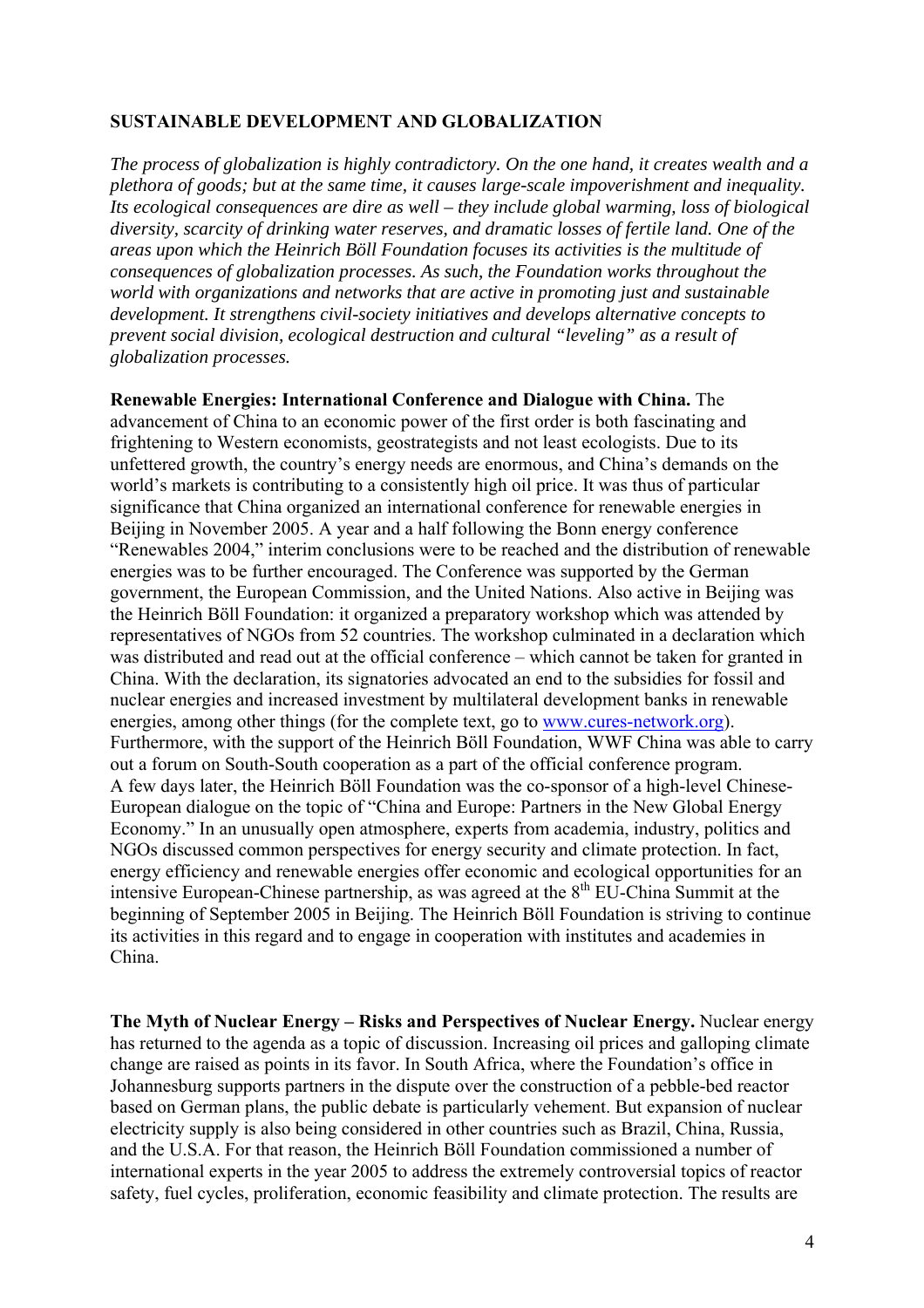now available in book form titled "Nuclear Power – Myth and Reality." Translations of excerpts into Portuguese, Polish, Russian, Czech, Ukrainian, Italian, and French are planned.

Information and downloads at www.boell.de/nuclear

**Increased Energy Efficiency in Chile.** For years, ecological organizations in Chile have been calling for more energy efficiency as well as the use of renewable energies. They can now report initial successes in the form of the Law for Renewable Energies and the "Programa Paìs de Eficiencia Energética" (PPEE). This "Land of Energy Efficiency" program was initiated by the Economics and Energy Ministry, among others with the participation of Chile Sustentable, one of the Heinrich Böll Foundation's project partners. The great challenge in this is satisfying the energy needs of Chile at a reduced economic, social and ecological cost. Increased energy efficiency is potentially of central significance in this regard. Therefore, Chile Sustentable, the Economics Ministry and other organizations sponsored a two-day seminar on that topic in Santiago de Chile in July 2005, which was supported by the Heinrich Böll Foundation. The primary focus there was on suggestions for energy efficiency in public and private spaces and improved participation of civil society in decisions on energy issues.

Spanish-language information on Chile Sustentable at www.chilesustentable.net

**Nobel Laureate Wangari Maathai Pays a Brief Visit to Berlin.** Wangari Maathai, Kenyan Vice Environment Minister and winner of the Nobel Peace Prize, came to Berlin at the end of May 2005 for a short visit upon the invitation of the Heinrich Böll Foundation. A partner of the Foundation for many years and holder of the Petra Kelly Prize, she met with then-Foreign Minister Joschka Fischer and other leading Green politicians. Also on her program were a discussion with students from a Berlin secondary school and a meeting with nongovernmental organizations including Transfair and Oxfam. At the beginning of her visit, Wangari Maathai called for a stronger financial commitment from the industrialized countries in implementing the UN millennium goals to cut worldwide poverty in half. The governments of the developing countries, for their part, need to define developmental goal against poverty, undertake a massive fight against corruption, build up functioning public structures, respect human rights, and anchor principles of the rule of law, said Ms. Maathai. She said that the worldwide struggle against poverty and global environmental and resource protection are the most effective strategies to prevent crises and conflicts.

With her organization the Green Belt Movement, Wangari Maathai has been working to preserve the forests in Kenya and eastern Africa since the early 1970s. In the year 2004, the environmental activist was awarded the Nobel Peace Prize for her commitment "to sustainable development, democracy and peace."

**Human Rights Violations in Amazonia – The Murder of Dorothy Stang.** At the beginning of 2005, violence in Amazonia made international headlines. Paid killers murdered Dorothy Stang, a nun of U.S. origin who had lived in Brazil for more than 30 years. Her life's work was supporting the small-scale farmers in the region of Rio Xingu. In the 1970s, the military government attempted to establish a massive migration project: the Transamazonica. Poor small-scale farmers from other regions of Brazil received land there and were to become a part of a large-scale "upgrading" of Amazonia. The plans soon failed due to the difficult conditions. But the farmers stayed. And they founded one of the most important social alliances in Amazonia: the "Movement for Survival in Tranamazonica." The "survivors"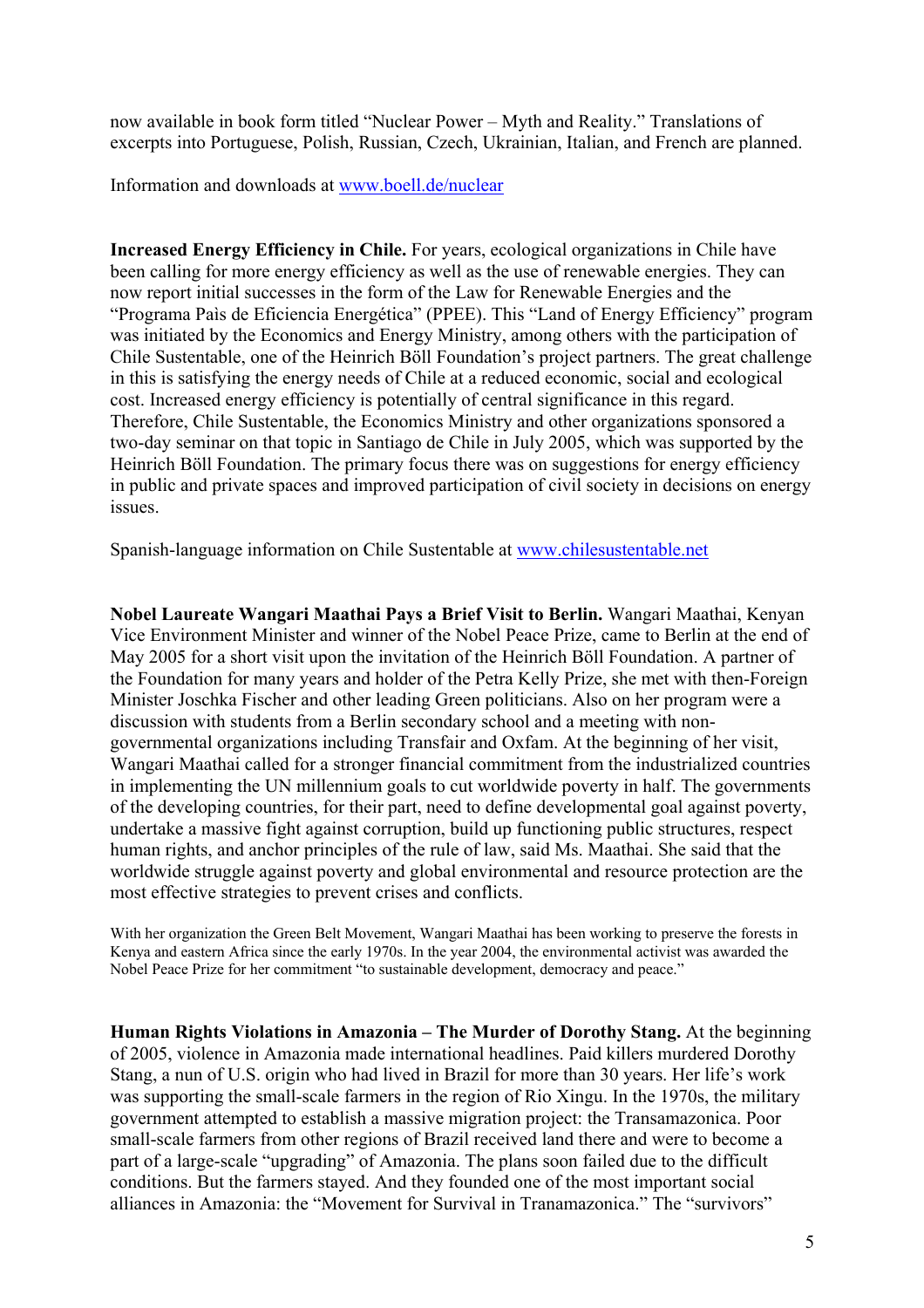learned that only sustainable agriculture in the region enabled their adaptation to the ecosystem of the rainforest. Dorothy Stang worked for the sustainable development of the region as well. At the time she was murdered, she was working in a national program that envisioned the settlement of 600 families who were planning to engage in organic farming. Meanwhile, initiatives for sustainable use are being supported by international cooperation projects and national programs as well. The murder of Dorothy Stang shines a spotlight on the conditions with which reformers are confronted in their struggle to gain ground in Amazonia. On the one hand, there has definitely been noteworthy progress in national environmental policy; but on the other, the local and regional power structures remain. In many parts of Amazonia, a formal state under the rule of law exists, but there is no state power monopoly which could guarantee it. Ouite the contrary: the de facto power monopoly lies with the major landowners and dubious characters who earn their keep primarily with land speculation, deforestation and the drug trade.

What influence can the Heinrich Böll Foundation have in the face of such a situation? In the year 2005, we supported our partner "Rede Social" in legally monitoring the trial of the murderers of Dorothy Stang and those who hired them. Indeed, partial success was achieved in December 2005: the two confessed murderers were convicted and sentenced to long prison terms. But the legal dispute over the conviction of those who hired them goes on. The Heinrich Böll Foundation also provided support to the development of a report on the state of human rights in the state of Pará by Justiça Global, one of the Foundation's project partners. The report paints a comprehensive picture of the human rights violations there and was widely reported in the press in Brazil.

The fight against the deforestation of Amazonia is always directly connected with the struggle for human rights. But it is not individual courageous environmental protectionists who will save the rainforest, but rather a wide-ranging coalition of individuals who are committed to sustainable development. But initiatives and movements need to have rights in order to be able to take effective action. As such, the Heinrich Böll Foundation provides support to a broad civil-society alliance which has banded together under the motto "There are Rights in the Forest."

**Reconstruction Aid for the Victims of the Tsunami Disaster.** The Tsunami in Southeast Asia on 26 December 2004 claimed tens of thousands of human lives; entire villages along the coastlines were washed away. The tidal wave also destroyed the livelihoods of some many-year partners of the Heinrich Böll Foundation in Thailand. The Foundation reacted without delay: funding was reallocated for immediate first aid. It flowed into making local infrastructure in the fishery industry operable; new boats and other equipment to re-establish livelihoods were financed with the funds. Emergency aid was also provided to Burmese guest workers, who were working illegally in the affected provinces and thus had no rights. They received support in bringing families together and in dealing emotionally with the trauma. Also, the Foundation's Southeast Asia office introduced a monitoring program with Tsunami Aid Watch (TAW), which will observe the continued development of the Tsunami reconstruction until at least December 2007.

On the occasion of the anniversary of the Tsunami disaster in December 2005, a commission sent by the Heinrich Böll Foundation, medico international and Brot für die Welt submitted its report on the use and effects of international aid in Sri Lanka. Their conclusion was critical: in the course of reconstruction, many of the victims are marginalized or dismissed with "alms." Major international aid organizations dominate the process to the detriment of local organizations; and not least, unequal treatment between Tamils, Singhalese and Muslims further exacerbate the conflict and give rise to fears of renewed armed conflicts. The complete report of the Fact-Finding Mission may be downloaded at www.boell.de.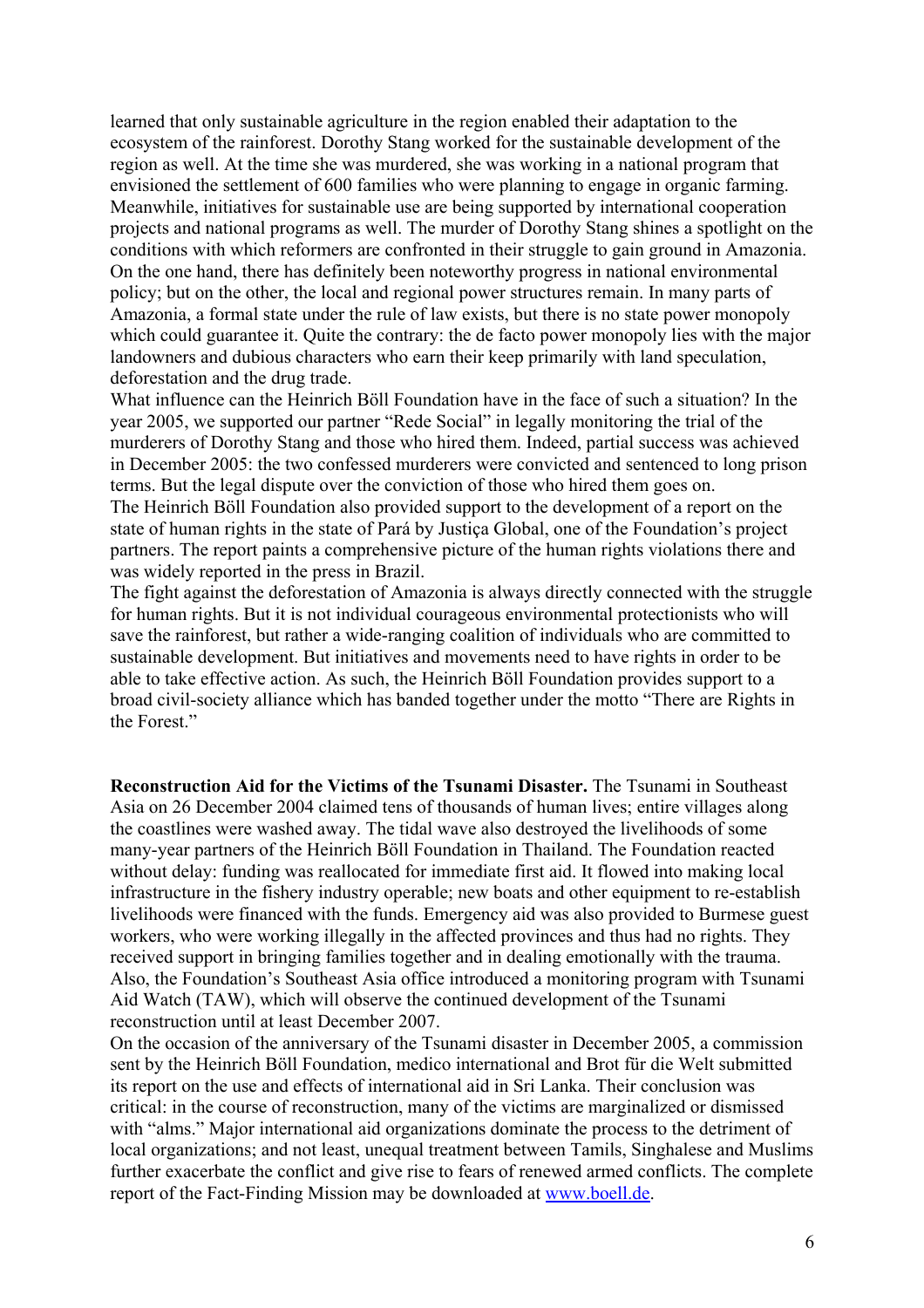**Training of Journalists in Environmental Matters.** Examining environmental issues is not particularly prevalent to Palestinian media. While a leading newspaper has been offering a regular weekend supplement on environmental issues for some time, the issue still does not play a major role in the editorial offices. If reports are published at all, then these are often written by experts or activists from the environmental protection movement. For the most part, the texts are not very creative and reader-friendly. In order to improve the quality of reporting on the environment, the MAAN Development Center, an environmental organization in Ramallah and one of the Heinrich Böll Foundation's project partners, developed an advanced training course for journalists in the year 2005. The program included improving skills of expression, introduction to research techniques, and training in problem areas with environmental relevance. The advanced training project, supported by the Foundation office in Ramallah, has had some effect: their examination of the urgent environmental problems of Palestine has motivated the journalists to engage in further activities. They are now planning to produce radio advertisements, design posters, create educational materials, and visit schools to sensitize students to environmental issues.

**WTO Minister's Conference in Hong Kong.** The WTO Ministers' Conference in December 2005 in Hong Kong ended without a decisive breakthrough. But a long overdue partial success was achieved at the last minute: the agrarian export subsidies of the industrialized countries, which are particularly harmful to the developing countries, are to expire by 2013 and be partially reduced as early as 2010. It is of political significance that in Hong Kong, the developing countries did not allow themselves to be divided.

As at the previous WTO Ministers' Conference in Cancun, the Heinrich Böll Foundation presented itself in Hong Kong with its own Forum and several "dinner debates." Representatives from politics, academia and civil society met there to discuss issues such as agriculture and world trade, as well as the effects of Chinese textile exports on Mexico. The debate over special and preferred treatment for developing countries – meaning the suspension of certain trade regulations – is one of the "hot topics" which is rattling the core of the WTO. Due to their history, the developing countries insist on this special regulation to protect their own economy. This is countered by the strategy of the U.S.A. and the EU to allow special and preferred treatment in the agrarian area only if and when, in turn, the markets of the developing countries are opened up to industrial goods. In addition to disseminating information and presenting questions, arguments and negotiating positions, the Foundation also offered a Blog diary with daily new impressions surrounding Hong Kong conference life. It is available for reading at the new globalization Web site www.globalternative.org.

**The Heinrich Böll Foundation's "EcoFair Trade Dialogue".** Although the neoliberal trade agenda of the WTO meets with rejection within many groups, there has thus far been no common concept as to what the future of world agrarian trade might look like. As such, in 2005 the Heinrich Böll Foundation, in cooperation with Misereor, initiated an "EcoFair Trade Dialogue," conceived for two years and moderated by the Wuppertal Institute for Climate, Environment, Energy. This international expert dialogue strives to spur on the discussion about "correct" world agrarian trade. The result is to be an internally consistent concept for reform which takes up the social and ecological challenges faced by agriculture of the 21<sup>st</sup> century. The project strives to allocate political instruments to the demands, in order to influence policymaking processes in world agrarian trade in a mid- and long-term manner. In regular meetings, the 12 international members of the expert panel will formulate research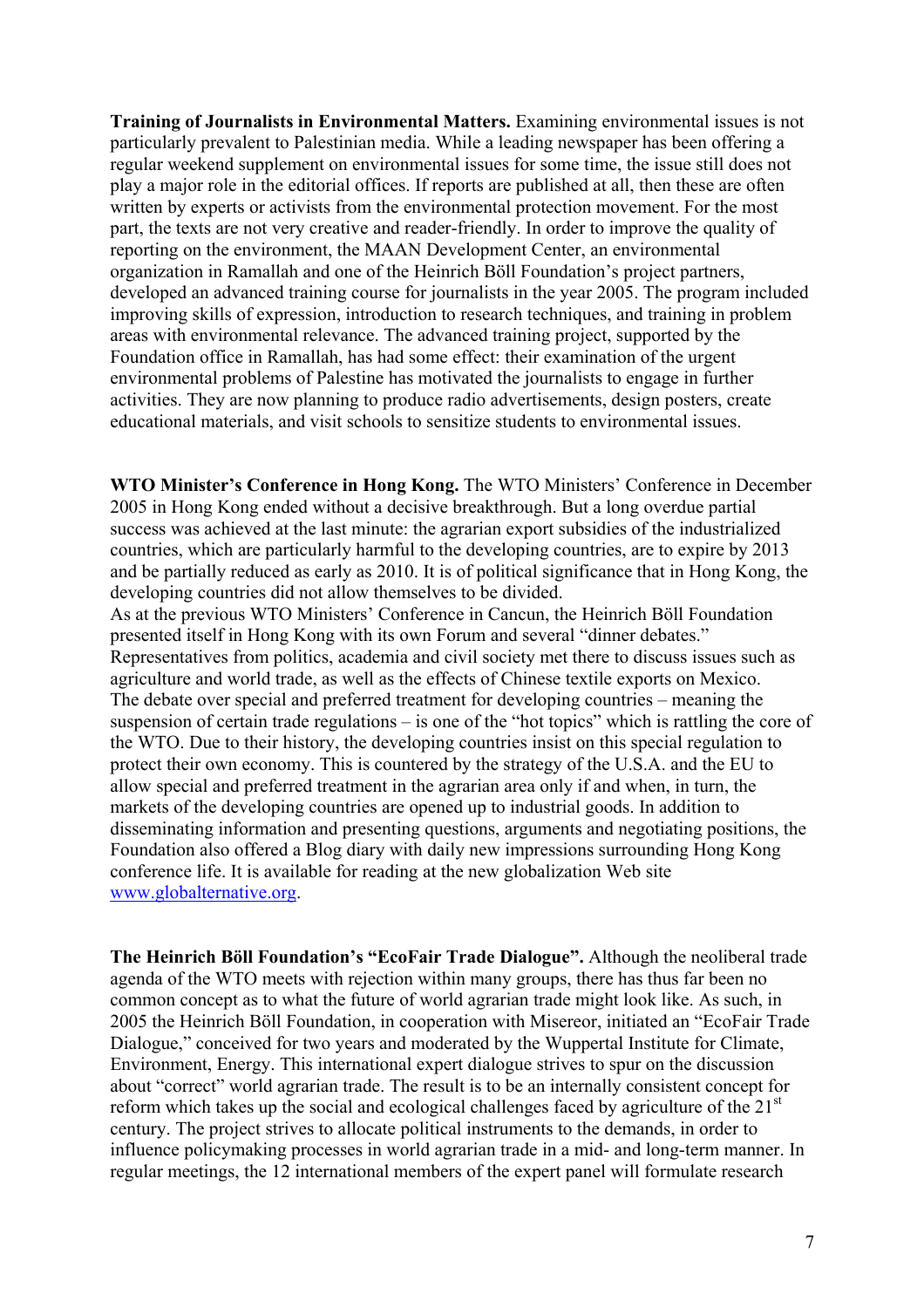questions and develop proposals for reform. Finally, the presentation of the reform proposals is planned for the beginning of 2007 in Berlin.

**"McPlanet.com" – Consumption. Globalization. Environment.** Less power for companies – more power for consumers! With that call to action, "McPlanet.com" came to an end in Hamburg. This was the joint congress of Attac, BUND and Greenpeace in cooperation with the Heinrich Böll Foundation and the Wuppertal Institute for Climate, Environment, Energy. From 3-5 July 2005, 150 mostly younger people discussed in seven panels and approximately 80 forums, workshops and Philosophical Salons about consumerism between freedom and temptation, as well as the limits of global trade. During the Late-Night Talk at the crowded main auditorium of the University of Hamburg, one of the topics was "What if all Chinese … Justice on a Limited Planet." Sara Larrain (Chile), active on the executive board of the International Forum on Globalisation and a project partner of the Heinrich Böll Foundation for many years, sees China primarily as a buyer of raw materials. Whether wood, soy or ore – according to her, exports from Latin American to China, for example, have risen by 163 % between the years 2001 and 2004. She says that the gathering of raw material has serious consequences for the population in its regions of origin. Wolfgang Sachs from the Wuppertal Institute had harsh words for the Chinese economy, which he characterized as imperialistic. While he made clear that the current destruction of the biosphere was an "aftereffect of European colonialism," he still declined to view the countries of the South exclusively as victims. Ailun Yang from Greenpeace China viewed her country with a critical eye as well, but emphasized that the very existence of her organization showed that there was another China as well. Yang gave primary responsibility for the economic development to the West. She said that the "What if…" question must be posed on the demand side as well, not only on the producers' side. For good measure, the counter-question was raised as well: "What if all Europeans would live differently, using less resources than before?" In the end, the declared goal of the event was to take action together with the Chinese, whether this be in promoting renewable energies, educational programs, or even the organization of the Olympic Games as a "critical and Green Olympics."

**Global Corporate Social Responsibility.** To commemorate the five-year anniversary of the existence of "Global Compact," the Heinrich Böll Foundation cooperated with Oxfam in sponsoring a discussion on the issue of the social and ecological responsibility of corporations. Renate Künast, who at that time was German Federal Minister of Consumer Protection, called for the World Trade Organization to consider environmental, social and health standards as "hard" criteria. She said that this was the only way for the notion of Corporate Social Responsibility to penetrate into the core operations of enterprises. She also said that consumers needed to show more responsibility in making their purchasing decisions. In a one-day workshop at the end of June, the Heinrich Böll Foundation joined with the German Trade Union Association (DGB) and the Berlin office of the Organization for Economic Cooperation and Development (OECD) in evaluating experiences with the relevant OECD guidelines. The focal point of both events was the question of how the conduct of international corporations may be controlled with respect to their application of social and environmental standards. While the UN's Global Compact offers an instrument for voluntary commitment and exchange of experiences, the OECD guidelines are equipped with a sanctioning mechanism; however, it is rarely used. In discussing the chances and limits of the existing instruments, it became clear that although there are positive approaches, these are not yet sufficient to impose effective controls.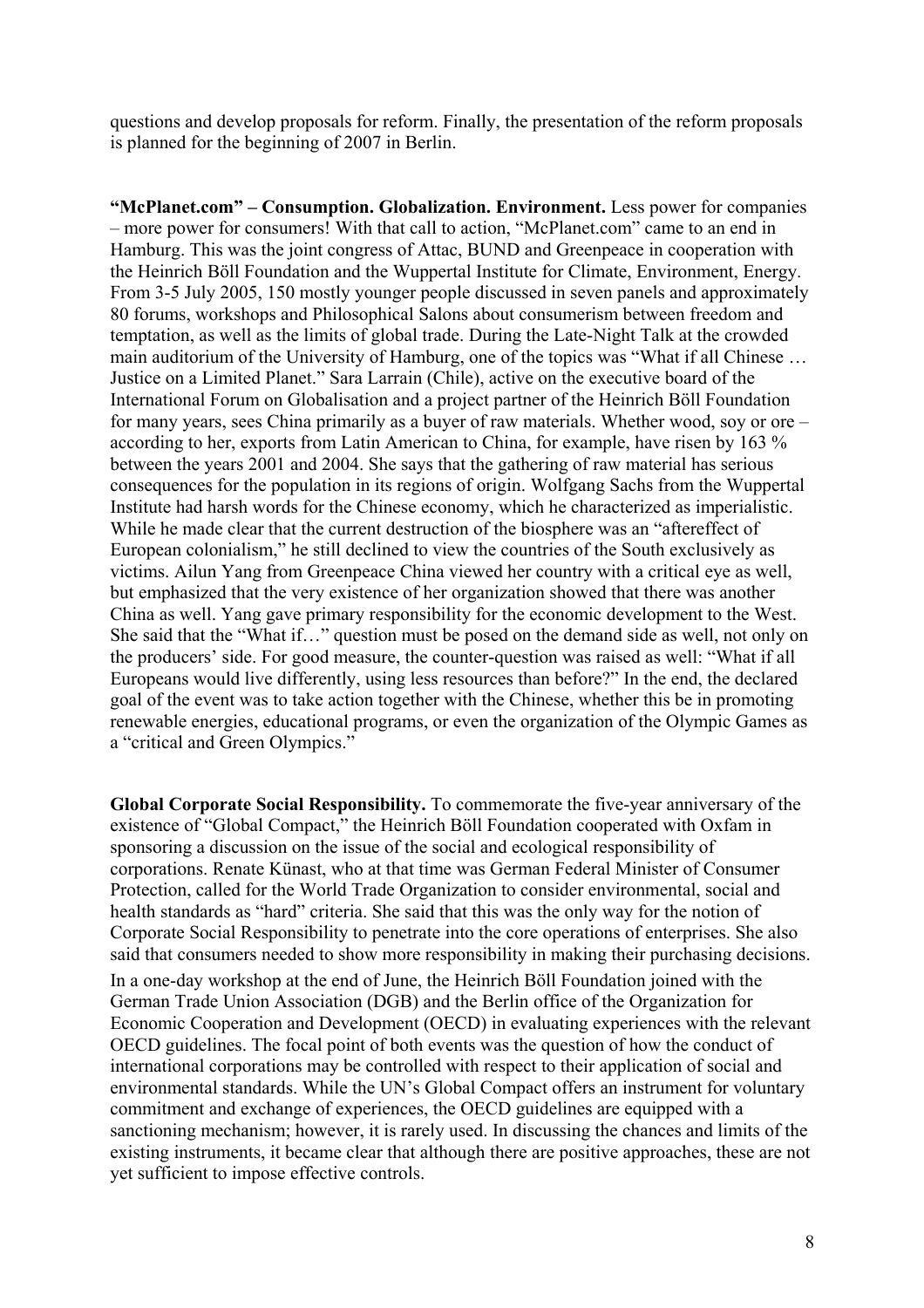Global Compact is an initiative by UN Secretary General Kofi Annan, in which international corporations make a commitment to comply with social and environmental standards in their worldwide production chains.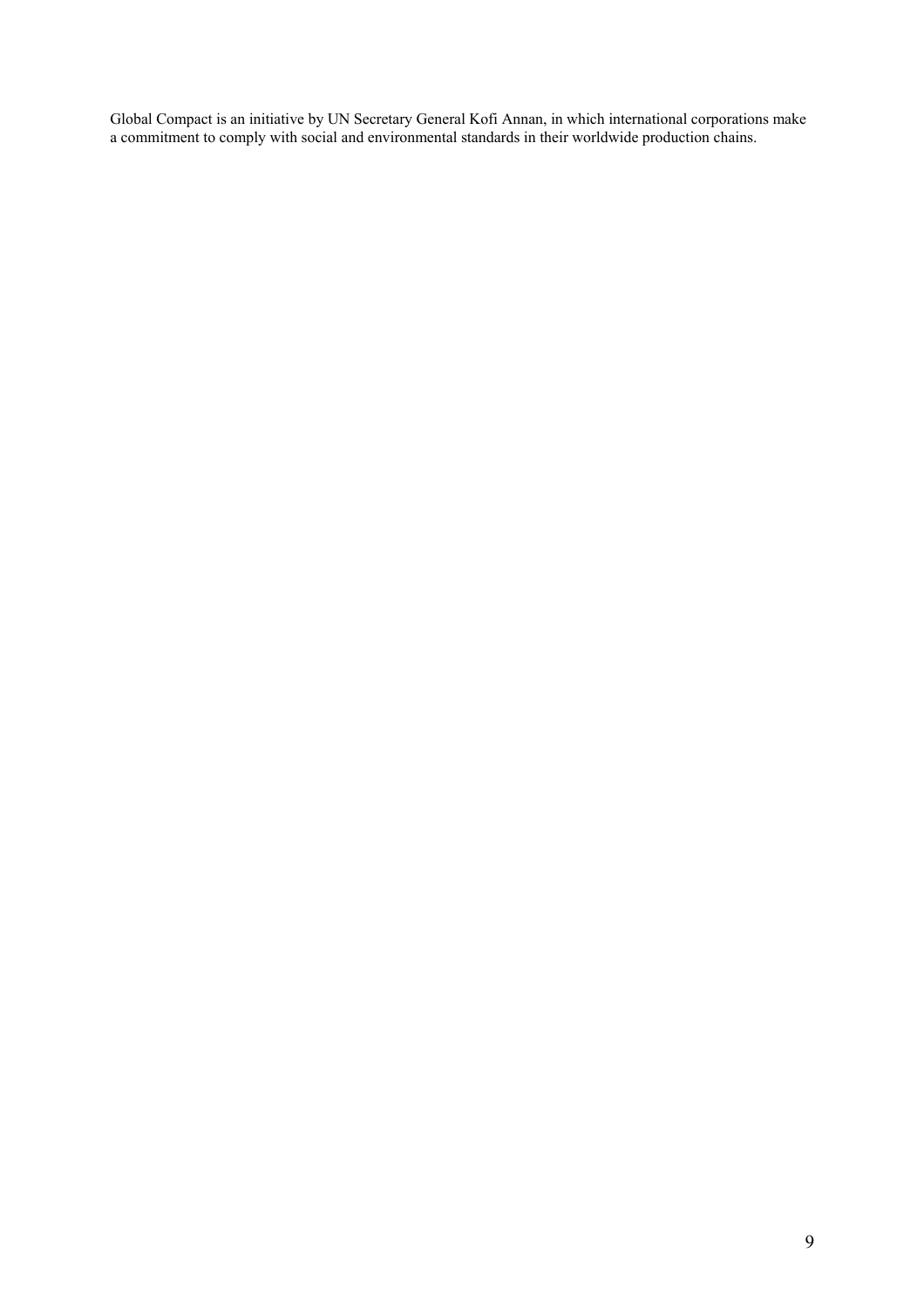# **ART, CULTURE AND GLOBALIZATION**

*Promoting the creation and dissemination of literary and other artistic works – this is another of the elementary portions of the Heinrich Böll Foundation's work to promote public awareness. The Foundation also centers its activities on the cultural effects of globalization: Is the globalization process destroying cultural diversity, or is it rather bringing forth new cultural identities and integrated forms with beneficial effects in terms of making progress in the implementation of democracy and human rights?* 

**"Identity vs. Globalization?" – International Cultural Conference.** With the international conference "Identity vs. Globalization?" held on 20-22 January in Berlin, the Heinrich Böll Foundation sponsored a major event in cultural policy to follow the exhibition of the same name, which was shown in Berlin from 22 October 2004 through 30 January 2005. The exhibition included works from artists from 10 Southeast Asian countries, and was seen by over 17,000 visitors. This was a major success for the Foundation, which for the first time served as curator of an art exhibition. The concluding conference made it clear that simplistic categorizations cannot explain the complex contexts of economics, politics, religion and everyday life. Culture, tradition and religion are too often interpreted as static and unchangeable. However, every culture is dynamic to a greater or lesser degree, and adapts to changed conditions. Various traditions, styles and aesthetics transform and blend anew to new forms. The "hybridization" is not a new phenomenon; without it, the development of culture would be inconceivable.

**German-Israeli Literature Days in March 2005.** "The past does not ignore you" – with that insight, Israeli writer Amos Oz provided the motto for the German-Israeli Literature Days in Berlin. In March 2005 following the Leipzig Book Fair, the Heinrich Böll Foundation and the Forum Goethe Institute invited Israeli and German writers to an encounter in Berlin. Forty years following assumption of diplomatic relations between Germany and Israel, the authors attempted an assessment of German-Israeli relations. But the literary works of the second and third generations address the Shoah as well. Katharina Hacker, who tells the story of a persecuted Jew in her book *Eine Art Liebe (A Kind of Love)*, advocated her attempt at a type of empathy as a means of approaching the Shoah. She said that the story had been told to her in Jerusalem by a lawyer living there. "I am giving you this story as a gift – you write it down!" he said. In this way, memory can stay alive as a piece of art after the generation of survivors has passed away.

Literature is the seismograph and the mirror which reflects relationships, emphasized Ralf Fücks, a member of the executive board of the Heinrich Böll Foundation. He said that in the face of the historicization of the extermination of the Jews by the Nazis, but also the growing criticism of Israel occupation policies, we must continue to promote these types of exchanges.

**Heinrich Böll and China – Exhibition and Symposium in Shanghai.** On the occasion of the  $20<sup>th</sup>$  anniversary of the death of Heinrich Böll, an exhibition on his life and works as well as a three-day symposium took place in Shanghai in November 2005. Especially following the Cultural Revolution, Heinrich Böll's works were widely translated and read, because the "Rubble Literature" of the post-war era in Germany provided many associational opportunities with the "Scar Literature" widespread in China after the Cultural Revolution. Among other things, the Symposium addressed the question of in what ways Heinrich Böll's works and particularly his socially critical attitudes are of significance for current Chinese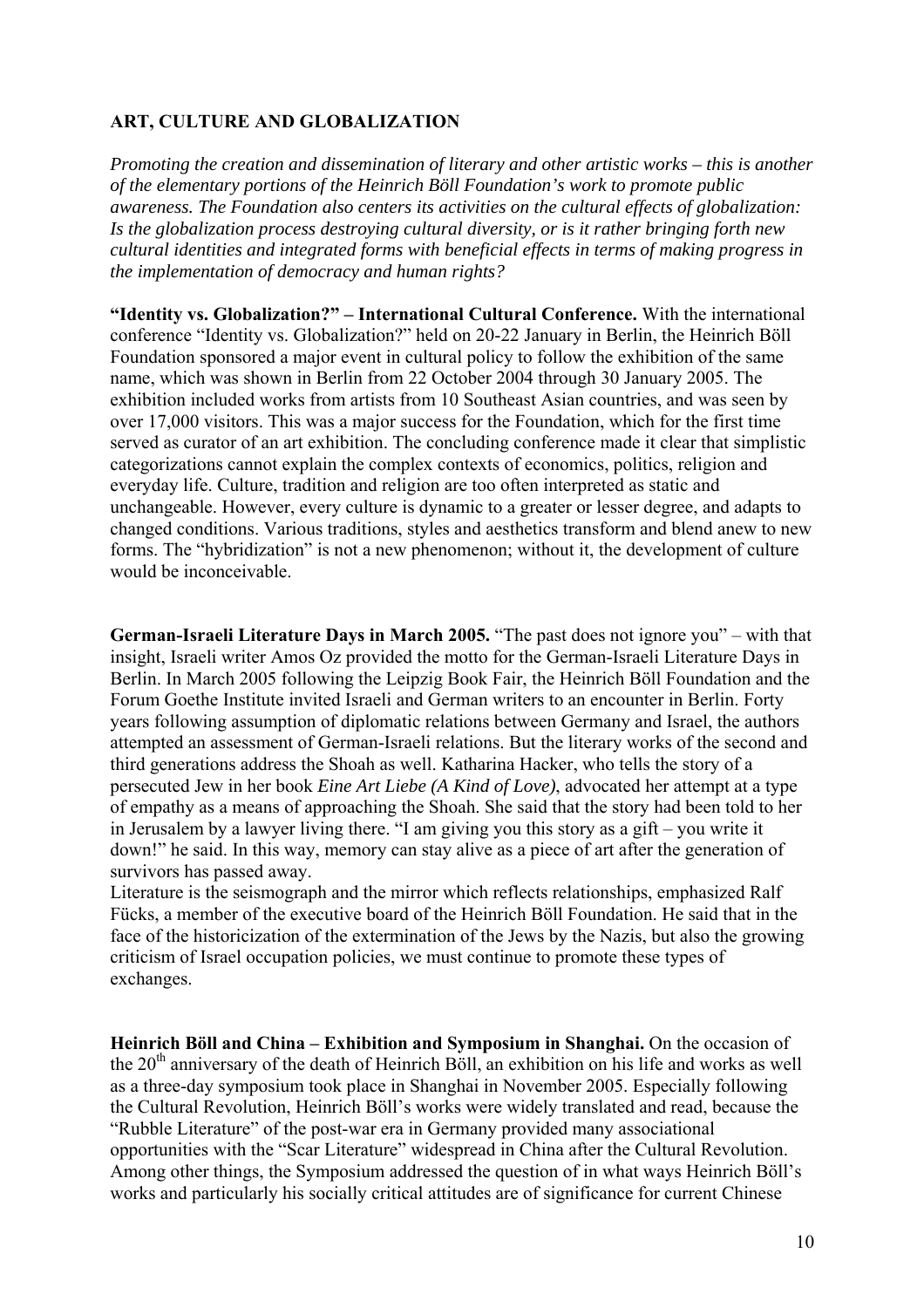society. Heinrich Böll's "Frankfurter Vorlesungen" (1964), for example, are important programmatic texts in which he developed his "aesthetic of the humane." With these attitudes, Heinrich Böll was active throughout his life for social movements against war, for dialogue between the North and the South, for women, and for the ecology movement. Particularly from the aspect of globalization, these topics continue to be of current relevance. Because today's Chinese society views culture as a commercial product and tends to neglect the examination of social problems in this context, this event in Shanghai was successful in enabling new points of view to emerge.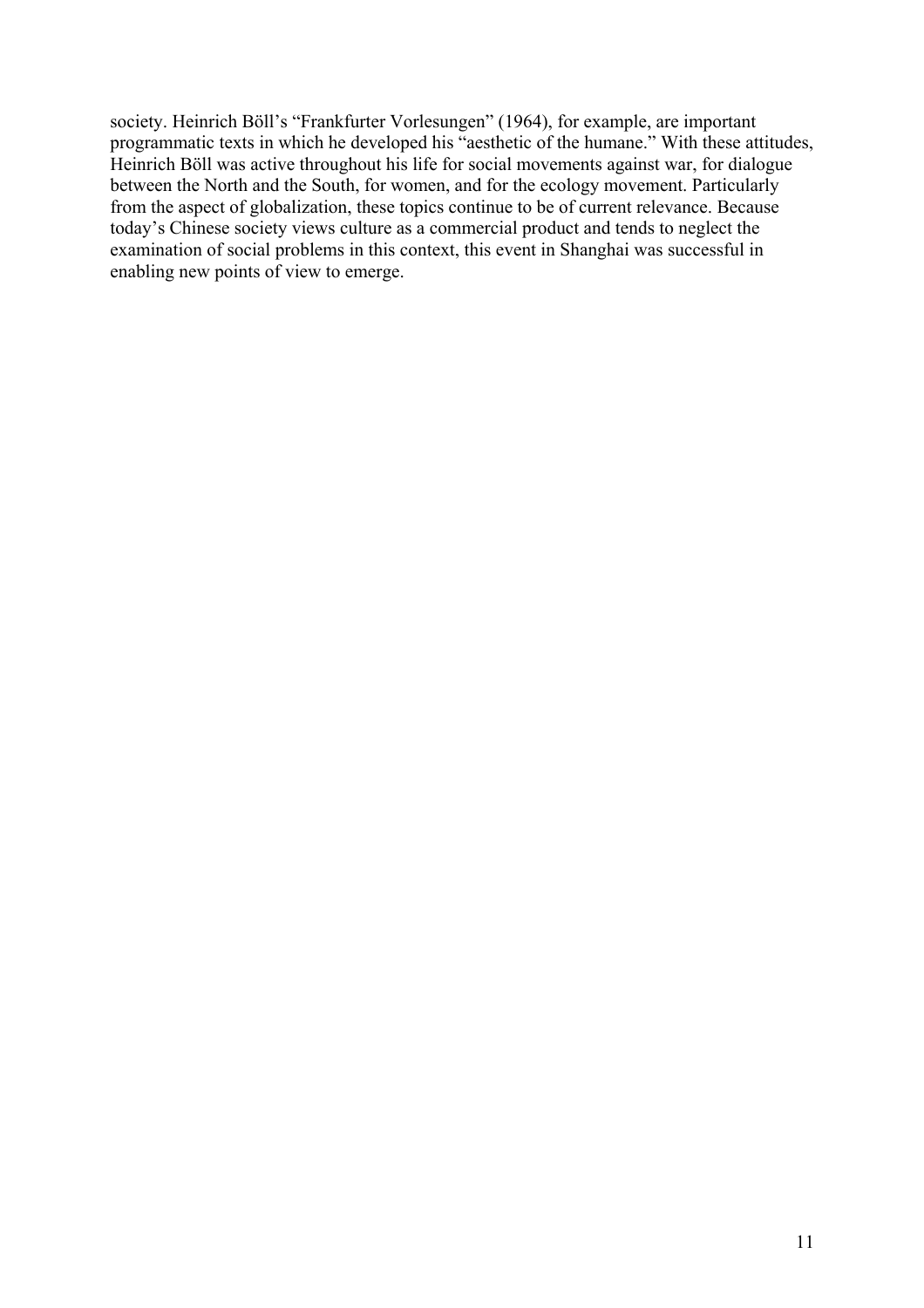### **NEW WORLD ORDER, SECURITY POLICY AND CRISIS PREVENTION**

*With the end of the bloc confrontation, the foreign and security policy agenda has changed completely. New concepts for worldwide risk prevention, crisis intervention and economic governance are increasingly replacing the traditional parameters of deterrence and containment. The attacks of September 11, 2001 have further accelerated this development. In that context, the question of the future of international law continues to play an important role: this is a topic which the Heinrich Böll Foundation continued to address in the year 2005.* 

**UN Reform and International Law.** The future of international law and UN reform have been areas of focus for the Heinrich Böll Foundation since mid-2003. For example, the Foundation commissioned a Memorandum on International Law, which describes a global order in which freedom, security and stability mutually support one another and in which newly-emerging conflicts may be managed without again leading to a global confrontation. One of the Foundation's central projects is the Web dossier "International Law" (www.boell.de/voelkerrecht), which has also been available in English since the end of 2005 (www.boell.de/un). With this, the international and regional discussion processes thus far, the official UN reports and studies commissioned by the Heinrich Böll Foundation have been made available to a broad international public. In this way, the Foundation strives to strengthen democratic structures on the regional level and promote the participation of civilsociety actors in the UN reform process.

*The Role of International Law in a Globalized World Security Policy Challenges for the International Order at the Outset of the 21st Century* By Dr. Birgit Laubach, Prof. Dr. Ulrich K. Preuss, Joscha Schmierer and Prof. Dr. Peter-Tobias Stoll Published by the Heinrich Böll Foundation

**"Srebrenica – Remembrance for the Future" – A Photo Exhibition.** In July 1995, Serbian troops murdered around 8,000 Bosnia boys and men in the UN Protected Zone of Srebrenica. Many women were raped, and 15,000 people were forcibly deported. Srebrenica stands for the darkest chapter of European history following World War II, and the bitter failure of the Europeans and the international community of nations. With the photo exhibition "Srebrenica – Remembrance for the Future" to mark the  $10<sup>th</sup>$  anniversary of the massacre, the Heinrich Böll Foundation carried through one of its most ambitious and comprehensive cooperation projects. The exhibition has meanwhile been shown in several European cities, including Sarajevo and Belgrade, as well as in Washington, and has met with a great deal of public response. In Belgrade alone, about 400 people attended the exhibition opening, which was organized by an alliance of the most important human rights groups in Serbia. The exhibition was accompanied by podium discussions, seminars and a book of the same name, which has been published in English, French, German, Bosnia, Croatian and Serbian. In it, authors from 11 countries reflect on the events of that time and the lessons for current politics. While the accompanying events in Berlin, Brussels and Washington portrayed the events of Srebrenica primarily from the perspective of international policy, the events in Sarajevo and Belgrade focused on the issue of societal responsibility and the importance of addressing war and genocide for the democratic transformation to the rule of law in the postwar societies of Southeast Europe.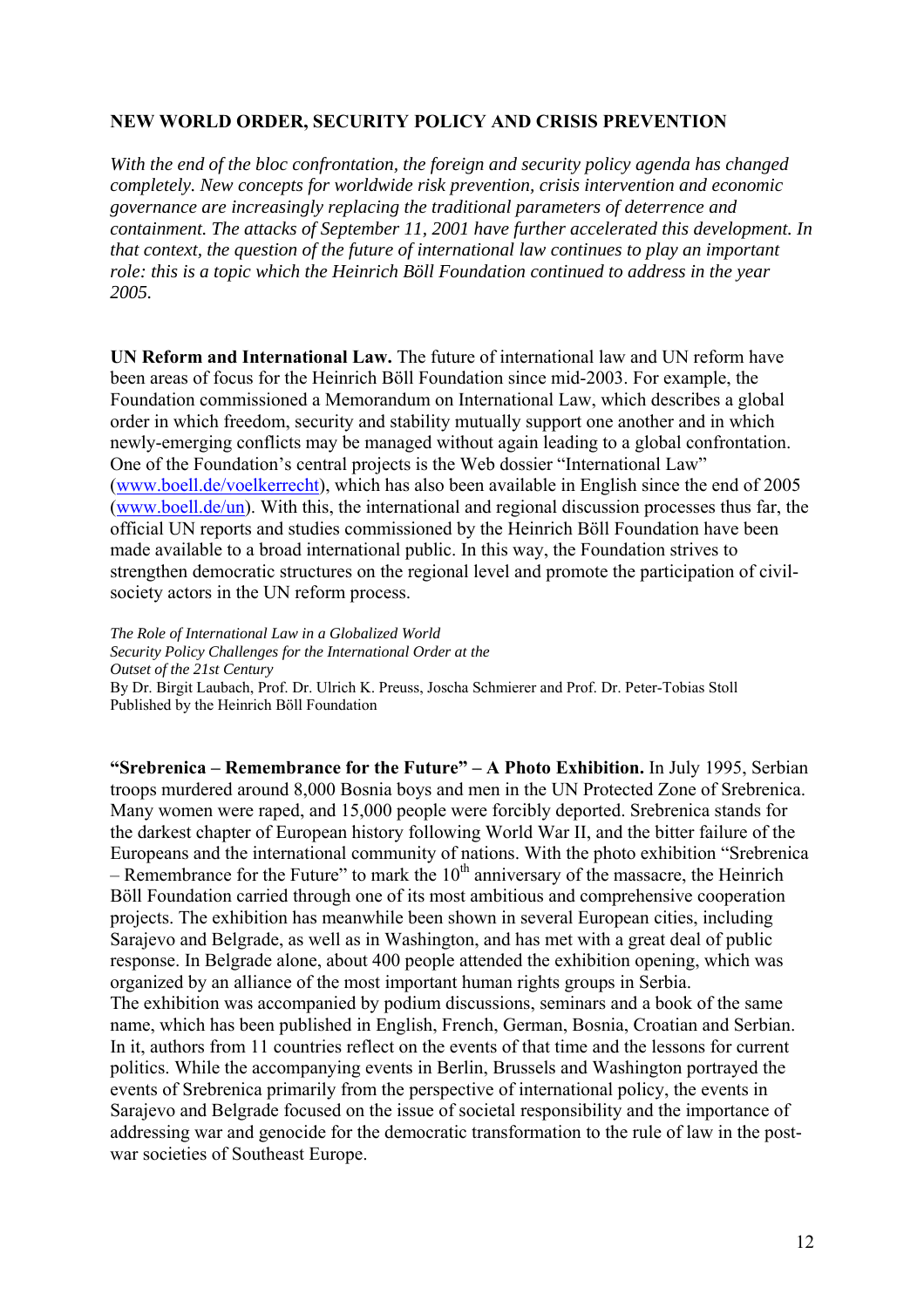#### **(Srebrenica – Remembrance for the Future**.

With articles by Vaclav Havel, Madeleine Albright, Marieluise Beck, Chris Keulemans, Slavenka Draculic, Susan Sontag and others. Edited by the Heinrich Böll Foundation. Sarajevo 2005, 182 pp.)

**Crimes against Humanity – Causes, Manifestations and Prevention.** Another event that addressed the topic of genocide was an international conference sponsored by the Heinrich Böll Foundation, held at the Berlin City Assembly from 3 - 5 November 2005. Sixty years following the end of World War II, genocide and violent conflicts for national, ethnic, racial or religious reasons continue to be a part of current politics. The global public watches, whether it be Rwanda, Bosnia or the destruction of Grozny by the Russian Army. The conference, held in cooperation with the Peter Weiss Foundation and the European Network of Genocide Scholars, attempted to link research into causes, legal consequences and the question of instruments and methods of prevention. The conference brought together the world's two leading researchers into this issue: Zygmunt Bauman, professor emeritus of sociology in London, and Henry Huttenbach, professor of history from New York. The agenda for discussion included issues of ideological backgrounds and the role of models to explain the world that devolve into ideologies of extermination, as well as the issue of national and collective storytelling. A new stream of genocide studies is emerging; these inquire, for example, about intercultural and supranational standards of legal review.

**Book Presentation with Joschka Fischer: Report on the State of the World 2005.** For almost 20 years now, the State of the World Reports by the renowned Worldwatch Institute have been pioneers in promoting the debate on sustainable development. Since 2003, the German edition of the Worldwatch Institute Report has been published in cooperation with the Heinrich Böll Foundation and Germanwatch. Joschka Fischer, Foreign Minister of the SPD-Green German federal government, introduced the book on 27 April 2005 at the Foreign Office in Berlin. The Report criticizes the prevailing term of security, restricted to the military, which has emerged following Sept. 11, 2001. It places the threat of terrorist attacks in the context of other threats to global security: climate change, population explosion, the arms trade and destruction of the environment. The Report also describes new mechanisms of cooperation for an extended global security system.

In his speech, Fischer said that in the age of globalization, democracy, human rights and ecology have long since not been "soft issues" any more. Because the population is growing, he said (but not the Earth's natural resources), the nations are condemned to cooperation. "Security must not be defined exclusively as the security of the rich world, and must not be defined primarily in military terms," said Ralf Fücks, executive board member of the Heinrich Böll Foundation. He continued that forward-looking security policy must address the issues of education and work for billions of young people in the "Third World," take up the fight against hunger and epidemics, and do everything to limit climate change. "A forward-looking security policy must also show consistent commitment to human rights and democracy. The fight against poverty, protection of the environment, democracy – these are the three keys to a forward-looking security policy," emphasized Fücks in presenting the Report. In the evening, the Heinrich Böll Foundation cooperated with Germanwatch in organizing, as part of the "Nachhalten" (*Sustain*) series, a podium discussion titled "Mars, Venus … and Earth – A Transatlantic Dialogue on the Report on the State of the World 2005" – among others, with Christopher Flavin, President of the Worldwatch Institute, Washington, and Angelika Beer, Member of the European Parliament for Alliance 90/The Greens. Finally, at the end of June the co-author of the Report, Michael Renner, embarked on a tour throughout Germany with the book. He presented it to the public in cooperation with the State-level foundations of the Heinrich Böll Foundation.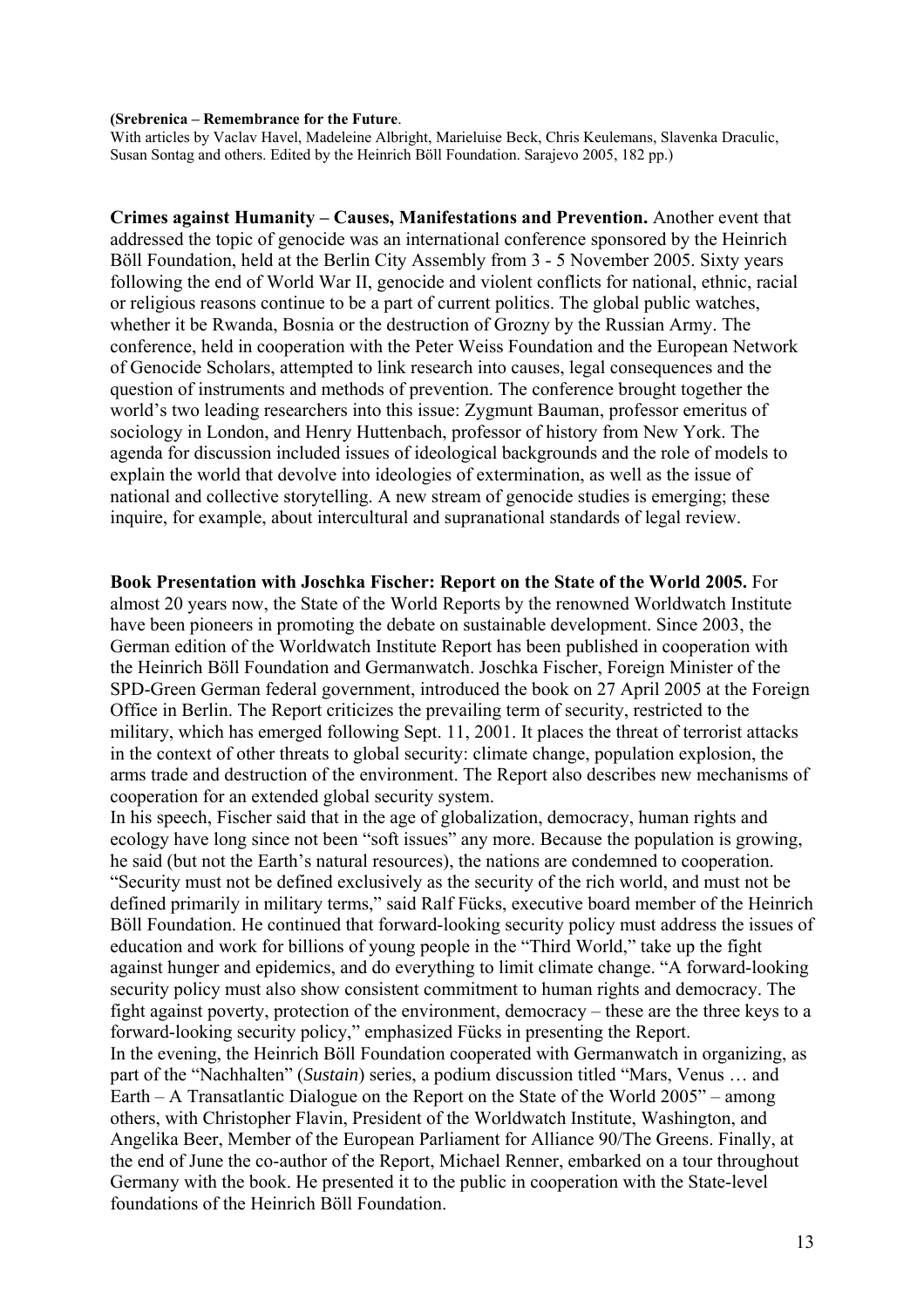**From Gaza to Nowhere – A Conference.** A great deal of interest was generated by the international conference "From Gaza to Nowhere" in October 2005 in Berlin, in which the Heinrich Böll Foundation addressed the question of the perspectives of the Israeli-Palestinian peace process.

The analysis of the domestic political developments showed that acceptance of unilateral policies has increased in Israel, particularly because alternative political concepts are not a subject of debate since the political left-wing is deeply divided regarding the question of how to proceed. The settlers' movement, a major hindrance in the peace process, has tended to gain rather than lose sympathies due to the retreat. On the Palestinian side, the pullout is not associated with much hope, especially because other Israeli settlements are being expanded. On the other hand, there is no end in sight to the corruption and mismanagement in the Palestinian areas. Nobody at the conference was able to assess with any certainty what direction domestic and foreign policy will take in the future. In any case, concluded the participants, with respect to Israel, Hamas has played a not insignificant role in exacerbating the conflict, both with its rhetoric and with its actions.

Meanwhile, the "Geneva Initiative" and its detailed plans for management of the conflict still give cause for hope. It is considered to be one of the most promising civil-society Israeli-Palestinian projects; however, its significance and support have again decreased in both societies. But the substantive importance of the Geneva Initiative in future negotiations and peace regulations continues to exist, and it is thus important to continue the activities and to provide international support from the outside.

The conclusions drawn from the conference were not very optimistic in terms of the examination of the past and the future development of the Middle East conflict. Hope remains, however, for positive developments and for the revival and expansion of international initiatives to resolve the conflict and stabilize the entire region.

**Women as Conflict Mediators – The International Women Commission (IWC).** The Brussels Regional Office of the Heinrich Böll Foundation has been providing support since 2002 to Israeli and Palestinian women in their endeavors to lay to rest the conflict in the Middle East. The primary goal is to convince decision-makers that women must be included within the peace process. In the past three years, various delegations have come together in Brussels with high-ranking EU officials; among others, with Romano Prodi, then-President of the European Commission. A great leap was then successfully taken in July 2005: the International Women Commission (IWC) was founded – initiated and coordinated by the Brussels Regional Office and with financial support from the government of Belgium. The UN Security Council had previously received a group of women who reported on the situation of women and their peace activities. They called upon the Security Council to make available instruments with which women could contribute to the peace process. At the request of the Brussels office, Naoleen Heyzer, Director General of UNIFEM, accepted the initiative and issued an invitation to Istanbul in July 2005 for the founding of IWC. During two workintensive days, the participants agreed upon a basic Charter and founded the IWC. The Commission was introduced in Israel and Palestine in September 2005, and in Brussels in November 2005.

**Election Legislation in Palestine.** Palestine needed a new election law for the planned 2005 election of a new parliament. Muwatin, the Palestinian Institute for Democracy Studies, has been carrying out comparative studies on different election law systems for several years with the support of the Heinrich Böll Foundation office in Ramallah. Draft legislation finally emerged following many discussions and workshops with representatives from politics,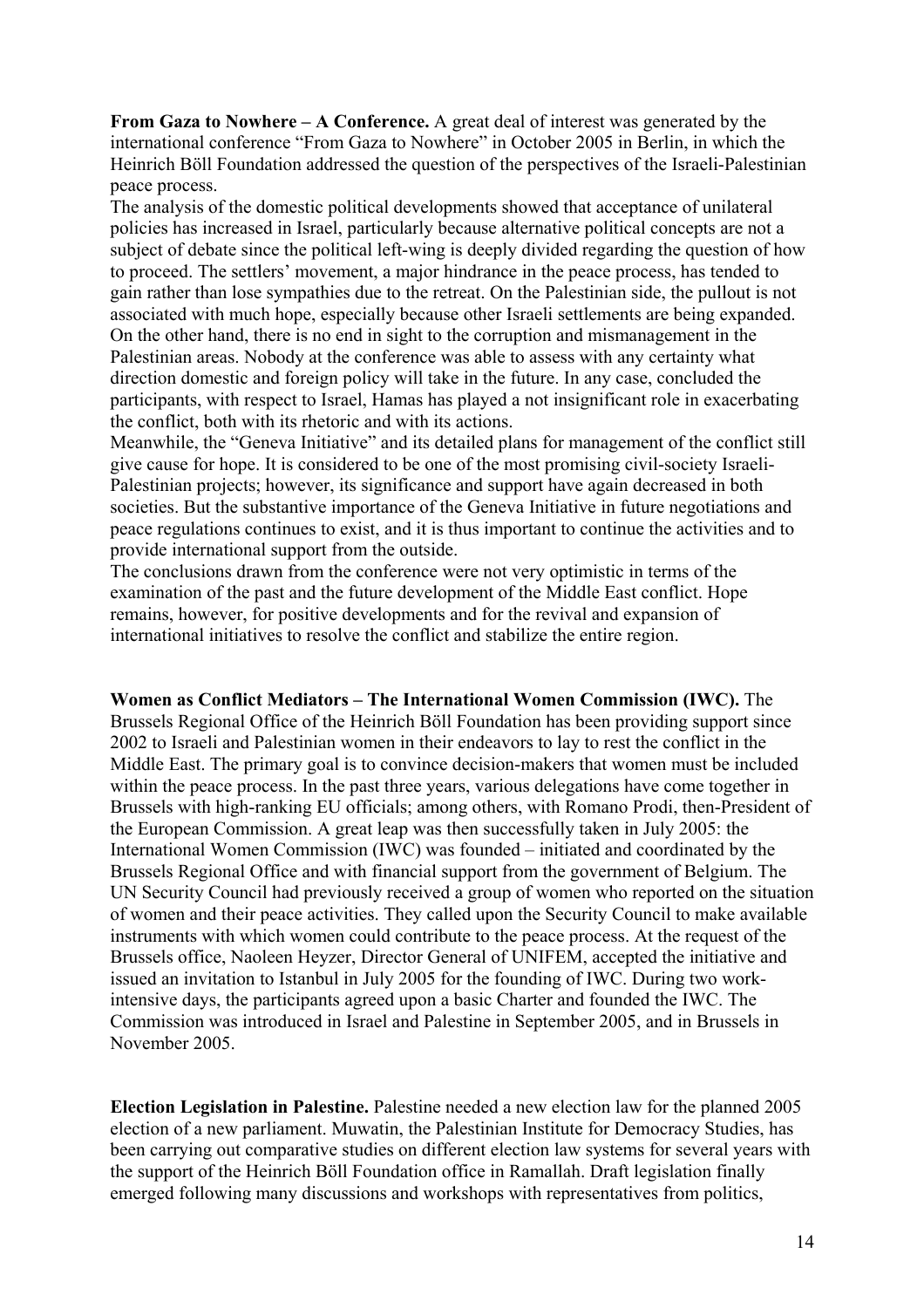academia and civil society: it provides for a combination of proportional representation and majority election law. Because the elections were scheduled to be held in the summer, the debate became more heated in the first half of the year, following several months of discussions in parliament and its committees. The Foundation office in Ramallah was asked for its support by parliamentarians: they said that especially lacking was an understanding of the mode of functioning and political implications associated with proportional representation, as well as legislative experience. Upon invitation of the office, a German statelevel election officer traveled to Palestine in order to implement workshops for various target groups in Ramallah and Jerusalem to inform them about the German experiences with a mixed election system. It quickly became clear that an election system not only represents a counting system for votes, but also influences the political (party) landscape and culture in many ways. As expected, however, the parliamentarians showed less interest in democracy theory and more in the question of which system would best enhance their chances for reelection. Another subject of intensive discussion was the connection between proportional representation, which requires the compilation of a list, and the demands of an intra-party democracy. Since the latter takes some getting used to in a country where, for example, Yassir Arafat alone decided who was allowed to campaign as a representative of his Fatah party, the introduction of proportional representation proved to be a political tinderbox. The result of the debate was a classic compromise: half of the parliament was to be elected by way of a proportional voting right, and the other half via majority vote – and as a precautionary measure, parliamentary elections were delayed. They took place in January 2006.

**Iran after the Elections – Back to the Future?** Teheran mayor Mahmud Ahmadinejad was elected as president of Iran in July 2005 with a large majority. The conservative, religious hardliner, not well-known internationally, had made a name for himself as an advocate and promoter of marginalized population groups, and found a broad measure of support with his program primarily among those groups. The elections ended in disaster for the reform movement: their candidate Mostafa Moin came in one of the last places. The period of reform, which has now ended once and for all, did provide civil society with opportunities for development, but it did not lead to a democratization of political power relationships or to a significant improvement in the living conditions of the population. Quite the contrary: Iranian society is divided into a small, modern-thinking, socially and economically ambitious middle class, and the masses affected by increasing unemployment and poverty. Directly following the elections in Iran, the Heinrich Böll Foundation, as part of its "International Policy Debates" series, put on a podium discussion about the political and social dynamics and the perspectives of future development in Iran. Podium guests Farah Karimi, Green parliamentarian in the Dutch Parliament, publicist Bahman Nirumad, and journalist Rudolf Chimelli expressed little doubt that the policies of Ahmadinejad will concentrate primarily on economic reform and redistribution, as well as a conservativereligious transformation in terms of societal development. Furthermore, concluded the panelists, he will continue not to shy away from using foreign policy conflicts, such as the controversial nuclear program, for domestic rhetoric and propaganda. There was agreement that negotiations and talks with the international community, particularly the U.S.A. and the

# **On the Path Toward a Civil-Society Dialogue in Southern Asia – The "Delhi-Lahore**

EU, will likely become more difficult in the future.

**Talks".** Southern Asia remains one of the most unsafe and conflict-ridden regions of the world. In addition to the Tamil conflict in Sri Lanka, which seems unending, the growing fundamentalism in Bangladesh and the sub-national conflicts in India, it is primarily Pakistan and Afghanistan which have become the epitome of "torn nations" and threatening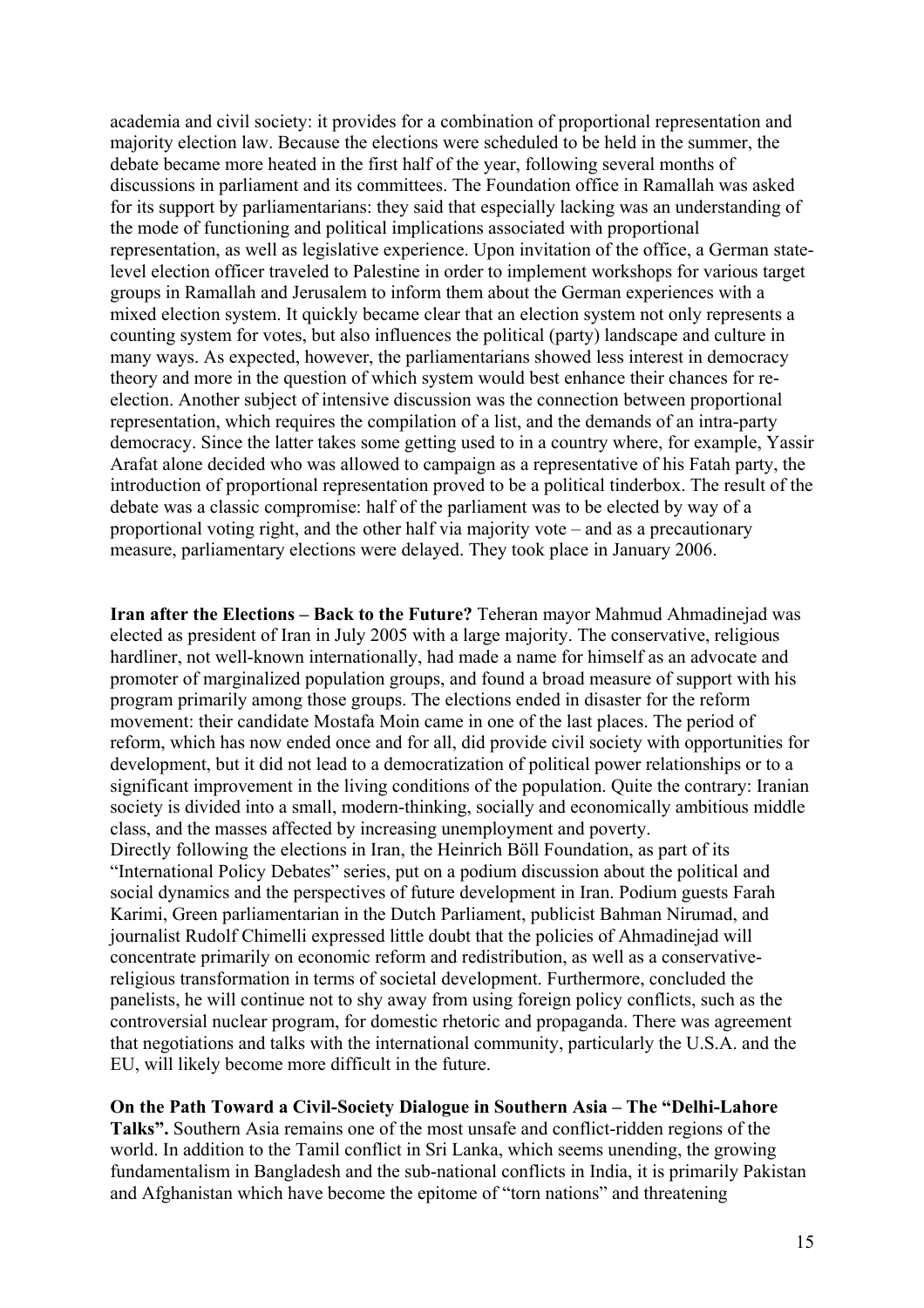government collapse. Also, the Indian-Pakistani conflict over the crisis region of Kashmir has meanwhile been raging for more than half a century and is evidence of the simmering political and cultural contrasts in the region. With this new area of emphasis, the Heinrich Böll Foundation's Pakistan/Afghanistan country office strives to meet the challenges involved in promoting peace and security in the region. A Roundtable in August 2005 in Lahore kicked off a series of events and initiatives; there, peace activists and scholars from Pakistan, Afghanistan and India sought the path toward a societal dialogue for peace and security. One focus of the lectures and discussions was the role of women, young people and the media in the conflicts, the historical roots of the tensions, and the dangerous consequences of religious fundamentalism. In that way, the Roundtable offered the basis for identifying the most important approaches, which are to be continued in the so-called "Delhi-Lahore Talks."

#### **Afghanistan as an Example of State-Building and Promotion of Democracy in Fragile**

**States**. In Afghanistan, the Heinrich Böll Foundation works primarily on promoting democracy in the "traditional" societies of the Pashtun provinces in the southeast of the country. In these areas, power is in the hands of the tribal leaders rather than of the central government in Kabul. The Tribal Liaison Office Project, supported by the Heinrich Böll Foundation, attempts to integrate tribal leaders willing to engage in dialogue into the democratic reconstruction process in Afghanistan and to open their respective tribal areas to reform. With this project, the Foundation is treading new ground in a highly volatile area in terms of regional policy as well. As such, continual conceptual and self-critical monitoring of the project is necessary. Since the beginning of 2005, this framework has been provided by the Foundation-internal "state-building and promotion of democracy in fragile states" project group. In contrast, already successfully established are the expert talks on democracy development in Afghanistan, which took place for the fifth time in the top-floor gallery of the Heinrich Böll Foundation in 2005. The topic of this year's talks was the question of including traditional structures in Afghanistan's democratization process. Is this an innovative way to promote democracy, or a weakening of government institutions? And is it possible and permissible for a Foundation which in many places promotes a pluralistic party system, the participation of women, independent media and civil-society initiatives, to work – in Afghanistan of all places – with tribal structures that are patriarchal, traditional and have conservative values? Does it not, by virtue of the accompanying enhanced image of the tribal leaders, specifically strengthen their patriarchy and further undermine the development of the structural rebuilding that is necessary for Afghanistan? Despite this ambivalence, the TLO Project was evaluated positively as a whole, and the Foundation was encouraged to continue it. As such, the Foundation will provide support to the TLO Project in the coming years, thus gathering important experience in cooperating with traditional and religious leaders in fragile states.

**Kenya Seeking a New Constitution.** The 40-year rule authoritarian government term of the party "Kenyan African National Union" (KANU) ended in December 2002 with its election defeat. The winners of the election were the opposition parties, allied under the National Rainbow Coalition (NARC). NARC came to power with an ambitious reform program, whose promises included economic and social reforms, a state respecting the rule of law, fighting against corruption, and above all a rapid conclusion to the constitutional reform process. However, this has thus far not been completed.

With the change in government, the future role of civil society needed to be redefined as well. Many members of the new government had previously belonged to it. The challenge for Kenyan civil society now involved overcoming its biases in favor of some fellow strugglers in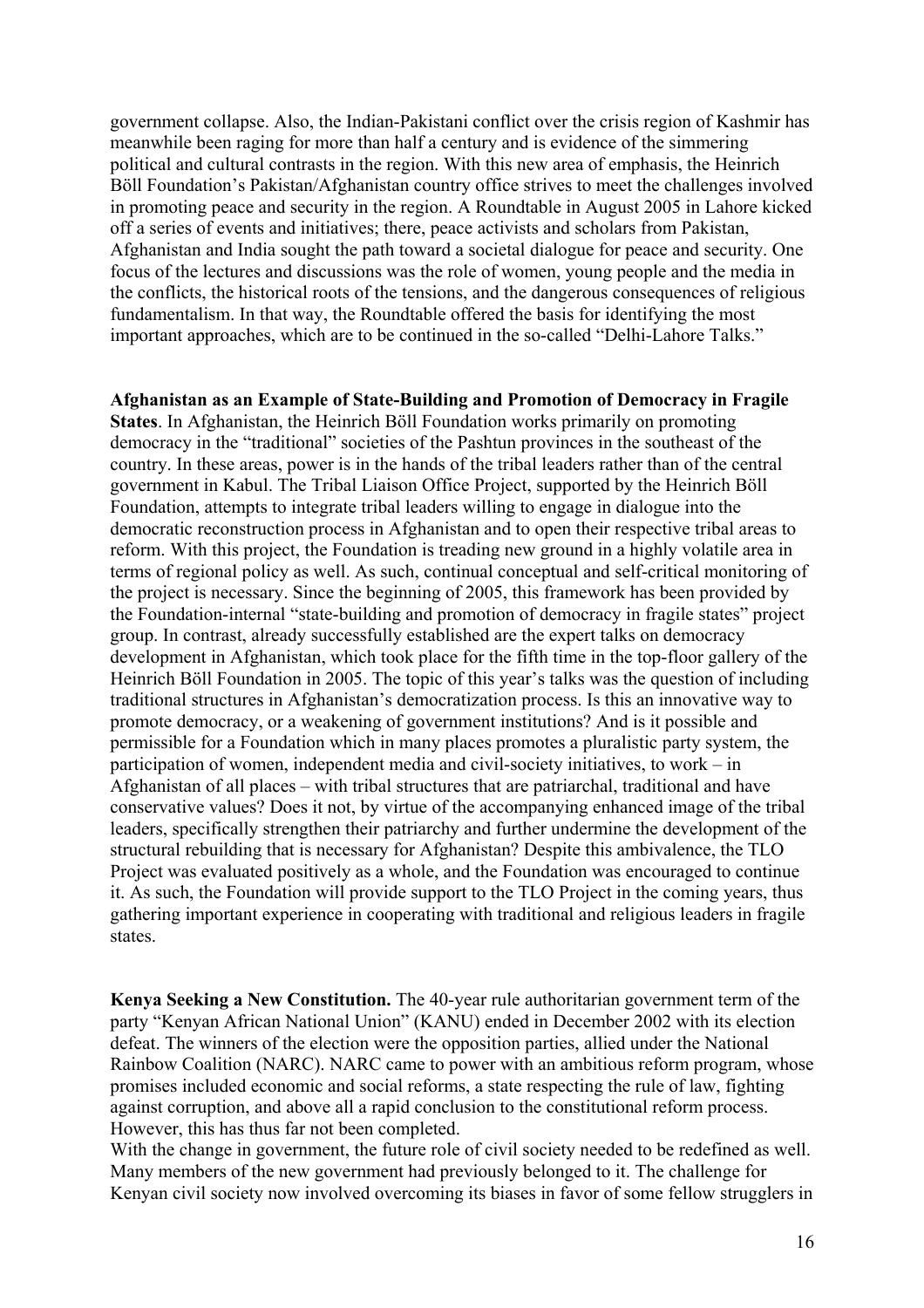the opposition, and conscientiously taking on their role as a political corrective force for government leadership. A study by the Heinrich Böll Foundation recommended the creation of a Think Tank for political observation and the development of new ideas. The result was the establishment of Sayari (Swahili for "planet"), an initiative supported by the Heinrich Böll Foundation which addresses social, political and economic problem areas and develops alternative approaches to solutions. One particularly urgent issue is the rapid conclusion of the process of constitutional reform. In the year 2005, Sayari was involved in drafting a proposed constitution with expert analyses, roundtables and public forums, in which all demands of civil society were included. With the support of the Foundation, women's organizations such as FIDA Kenya and the Women Political Alliance of Kenya (WPAK) were able to participate in the constitutional debate as well. However, the draft constitution was rejected by referendum in November 2005, one reason being because of the controversial comprehensive powers to be accorded to the President. The movement to reject the draft was headed by the Orange Democratic Movement, an alliance between the Liberal Democratic Party (LDP), progressive KANU members and members of civil society. The LDP, the most important party within the government coalition, was thereupon forced to leave the coalition, which in practical terms brought an end to the coalition government. Given the political polarization following the referendum and the necessity of reviving the constitutional reform process, Sayari has mobilized a group of independent actors to work up new proposals.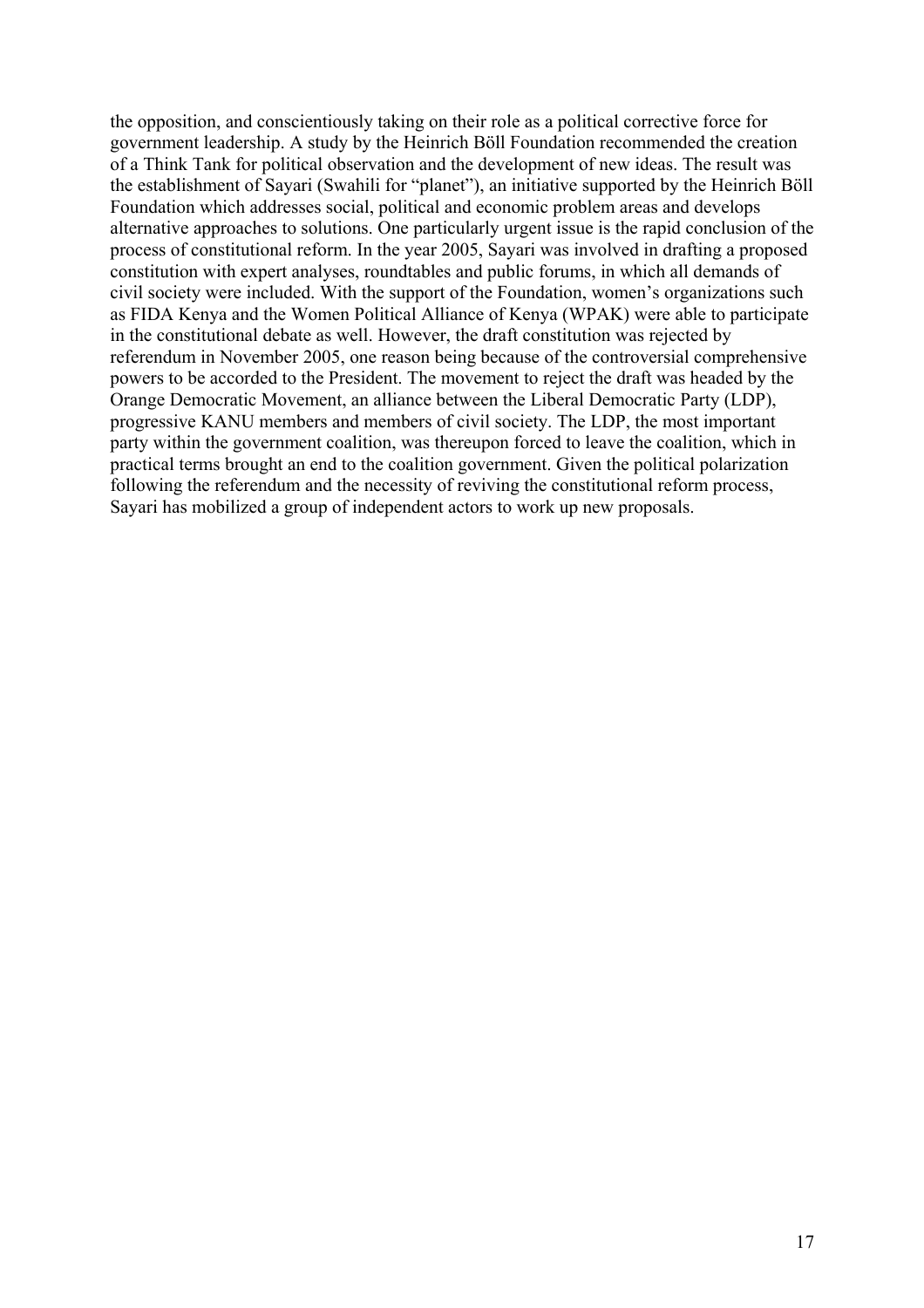# **EUROPEAN NEIGHBOR POLICY**

*Another of the Heinrich Böll Foundation's areas of focus is European integration and the constitutional debate. With its public awareness activities, the Foundation strives to create an informed public that actively intervenes in the discussion on the future of Europe. In that endeavor, it cooperates with non-governmental organizations and political actors, with experts from Think Tanks, universities and Green networks. Particularly the Foundation office in Brussels monitors the work of the European institutions and offers its own events as well.* 

**Annual Foreign Policy Conference of the Heinrich Böll Foundation.** The EU's new neighbor strategy was the topic of this meanwhile sixth Annual Foreign Policy Conference of the Heinrich Böll Foundation, which was held from 2-3 June 2005 in Berlin. Based upon a series of questions, representatives from scholarship and politics attempted to identify the European instruments of political and financial cooperation. Topics included possible alternatives to full membership in the EU: i.e., accession to the internal market or to the economic and currency union; or participation in the common foreign and security policy. Also discussed was the question of what could be the possible criteria for a differentiated neighbor policy. Who can hope for full membership, and who cannot? How the EU deals with authoritarian and corrupt regimes in the neighborhood was an issue as well. In terms of the EU's common foreign and security policy (CFSP), the question is posed of whether the existing regional and transatlantic security arrangements are adequate and to what extent the security instruments of CFSP must be further developed. Both the neighbors in the South and the East are among the most important energy exporters to the EU. A strategic energy partnership as a core element of the EU's neighbor policy must, in addition to securing supply, also address concerns of protection of the environment, nature and climate. With this event, the Heinrich Böll Foundation proceeded from the point of its second Annual Foreign Policy Conference in the year 2000, which dealt with the "Borders of Europe," as well as of the "Beyond Iraq" Conference which in May 2004 discussed reform proposals for the transformation of the Near and Middle East – including the EU's neighbors in the Mediterranean region.

**Ukraine Following the Orange Revolution.** Shortly following the so-called "Orange Revolution," the Heinrich Böll Foundation in cooperation with the German Marshall Fund of the United States, organized an event in Kiev on the European perspectives of Ukraine. In an informal framework, discussions were held between representatives of the EU, NATO, Western Think Tanks and foundations and the democratic political forces in Ukraine about the potential shape of the middle-term European perspectives of Ukraine, and which steps would be necessary for this in the short term. There was agreement that after the Orange Revolution, Ukraine would orient itself more strongly to the West, and that the instruments of European neighbor policy can be only one initial offer for Ukraine's integration within Euro-Atlantic structures. There was also consensus that the domestic reforms of Ukraine under the new democratic government must have priority, and that the country's "EU-worthiness" will be measured against the success in that area.

This and a previous event from the year 2004 are documented in the book Ukraine after the Orange Revolution. The book may be downloaded free of charge at www.boell.de/de/05\_world/3391.html.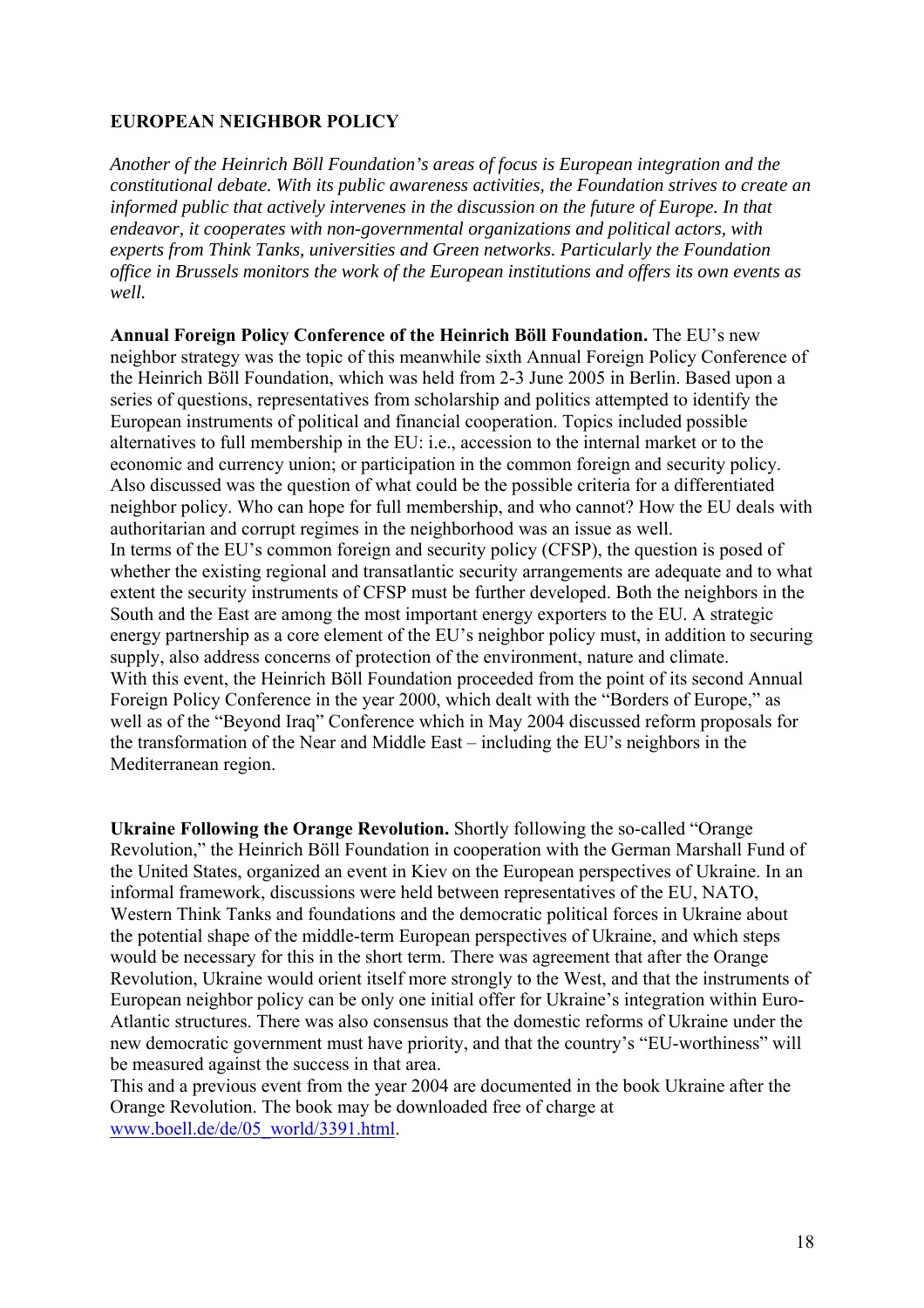**International Conference: Russia and Europe – Russia in Europe?** The dissolution of the Soviet empire and the enlargement of the EU have radically changed the political map of Europe. Today, political Europe consists almost exclusively of the EU, a few additional countries who have declared their desire to become EU members, and then Russia, where the extent to which it sees itself as a European power is unclear. How can this relationship be shaped peacefully in a long-term manner? Is the key for this a partnership in a "common European house," or a tension-laden reprise of "peaceful coexistence"?

At an international conference sponsored by the Heinrich Böll Foundation in Berlin on 11-12 May 2005, experts from Germany, Poland, Ukraine, Russia, the USA and Georgia analyzed the relationship of Russia to the West and the EU. According to the analysis, the relationship varies between cooperation on many political questions, and dissent, some of it subtle and some of it bitter, when it comes to values important to European politics such as democracy, human rights and freedom. The brutal Russian actions in Chechnya do encounter criticism in Europe, but this is of no consequence for political relations. The experts also pointed out that discomfort about the restriction of basic civil liberties in Russia is growing as well. The stateproduced downfall of the Jukos Company and the trial against Mikhail Khodorkovsky are fomenting irritation about the lack of legal certainty and the economic role of state actors in Russia. On the other side, in Russia the "normative empire" of the EU, with its activism for democratic development in Ukraine, is perceived by large portions of the political elite as a threat to their own interests. It is thus difficult, concluded the participants, to bring the contradictory developments in Russia down to a common denominator: are we dealing with the most laborious way toward democracy and a market economy under difficult conditions, or are we the witnesses of an authoritarian turn backward? The discussion initiated at the Conference will be continued in the year 2006 with events in Warsaw and Moscow.

The Presence of the Past – The 90<sup>th</sup> Anniversary of the Expulsion and Extermination of **the Armenians.** History is a political issue: policies are made with history, and the interpretation of history has far-reaching significance for a society's political selfunderstanding. In terms of conflicts over political history, nowhere is this more the case today that with the debate over the expulsion and extermination of a large majority of the Armenian population in the Ottoman Empire in the shadow of World War I. The Heinrich Böll Foundation took the 90<sup>th</sup> anniversary of the expulsion of the Armenians as an occasion to hold discussions with representatives from scholarship and politics about the Armenian tragedy and its current political significance. One of the issues raised at the meeting was that of historical examination. The willingness within Turkish society to critically examine this chapter of history is increasing; but at the same time, Turkey, as the legal successor to the Ottoman Empire, has refused to appropriately deal with the issue to this day. Those who break the official rules of language must expect a prosecution for denigrating the Republic. But, the discussion continued, there is reason in Germany as well to face such an examination. More recent publications have reported that the deportation and extermination of the Armenians took place under the eyes of German officers, that the political and military leadership of the German Reich was informed from the outset about the persecution of Armenians and covered it up for reasons of political calculation.

Since the beginning of negotiations on Turkey's EU accession, the debate has taken on a new present-day relevance. With the conference, the Heinrich Böll Foundation endeavored to make a small contribution toward the reconciliation of the peoples in a common Europe, aware that the path to that goal involves the critical examination of the history that still divides those peoples.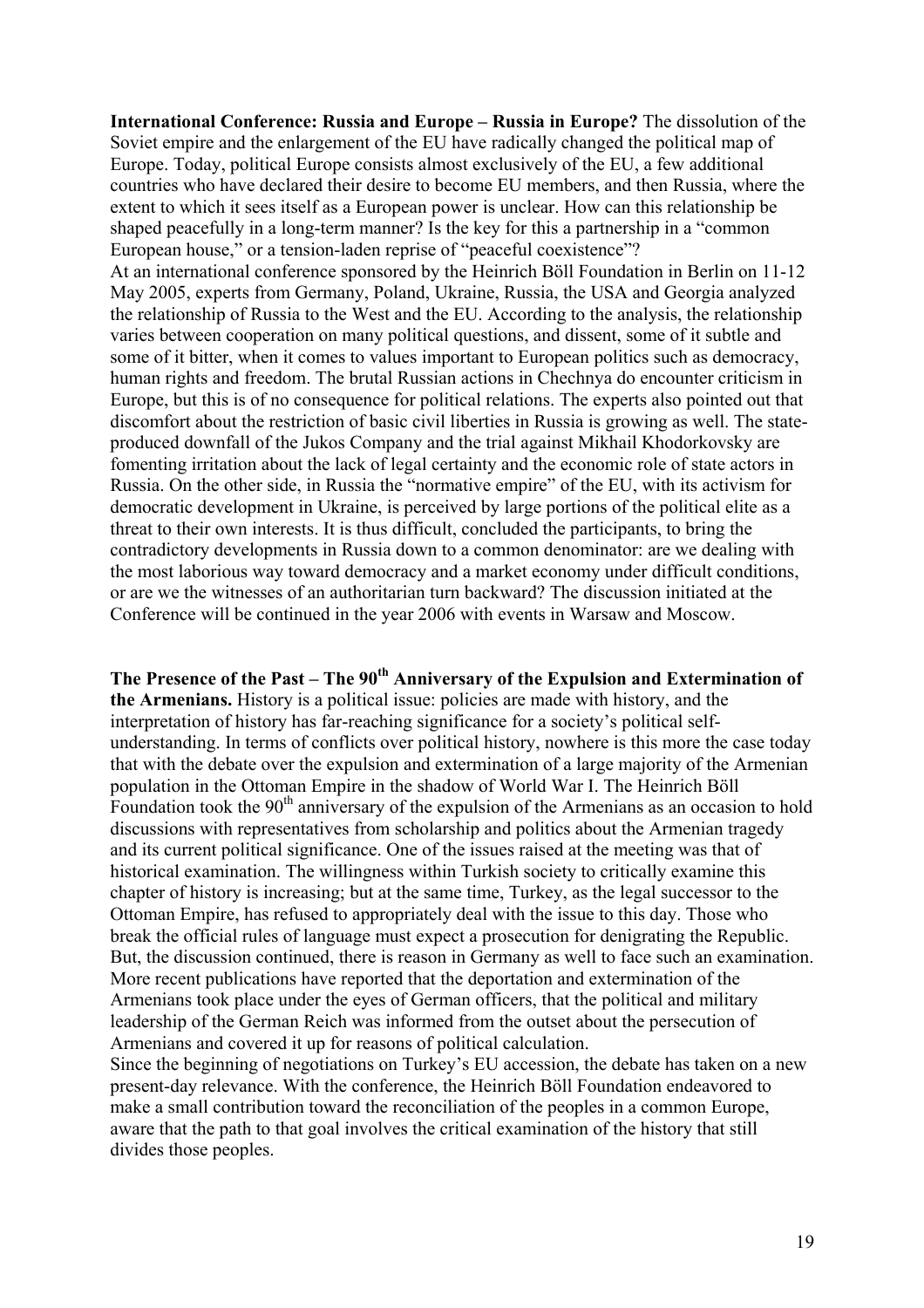**The Development of Rural Areas in Turkey.** Against the background of the perspectives of Turkey for accession to the EU, the Heinrich Böll Foundation's Turkey office organized the Conference titled "Turkey – EU – Agricultural Policy" in Istanbul in November 2005. Strong interest exists in this topic, as evidenced by the attendance of approximately 200 experts from the areas of academia, politics, administration and civil-society organizations, as well as by the intensity of the debate. It became clear during the conference, with a view toward the experiences in Poland, that an agrarian reform requires a well-organized and informed civil society in order to take into account the concerns of the population. Also, European aid instruments may be used only if local initiatives with independent projects emerge as a result. The participants repeatedly emphasized that Turkey must develop its own ideas about the future of a coherent agricultural policy and also demand this from the EU. For some, this is also associated with the hope that Turkey might possibly even take on a locomotive function with regard to pushing through a sensible European agricultural policy, based upon a concept for rural development. The mutual exchange of information and approaches is indispensable for this, and the Istanbul office hopes to continue to create a forum for it.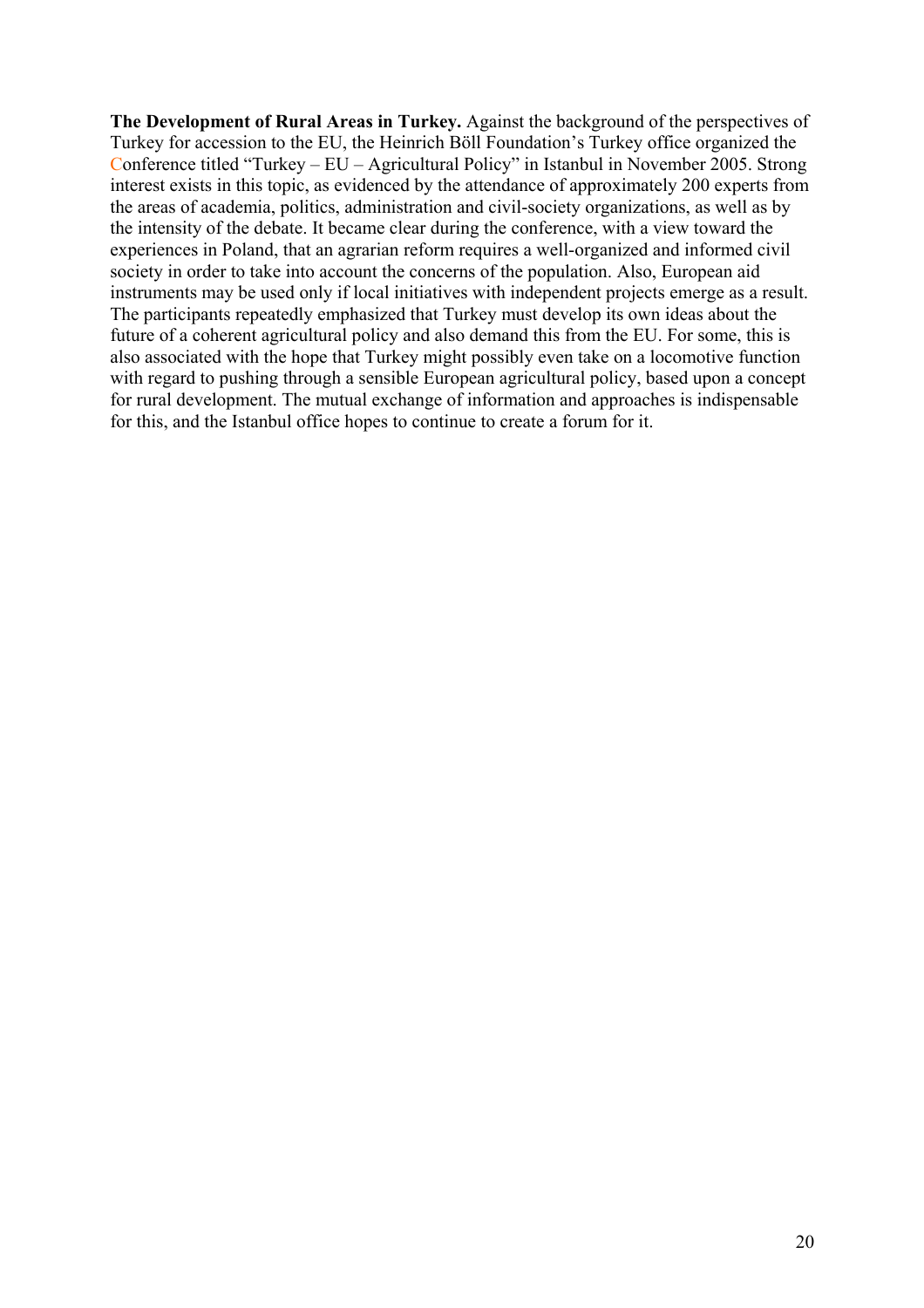# **FEMINISM AND GENDER DEMOCRACY**

*The equal participation of women in politics and society are central goals of the Heinrich Böll Foundation. It supports women's networks and organizations throughout the world via its international offices. Furthermore, it consults with organizations and institutions in the implementation of gender mainstreaming and gender democracy. Gender democracy has been one of the core themes of the Heinrich Böll Foundation for many years – the gender perspective is taken into account in all phases of planning for projects and programs.* 

**Femme Globale – Gender Perspectives in the**  $21<sup>st</sup>$  **Century. Global gender justice – is this** a purely utopian idea? Over a decade ago, the UN Women's Conference in Beijing presented a comprehensive catalogue for action for international women's rights. The platform in Beijing was considered a milestone in the history of the women's movement. But after 10 years, the assessment is anything but satisfactory. Political-religious fundamentalism and setbacks in women's rights even give rise to fears of a backlash. In September 2005, the Heinrich Böll Foundation took the anniversary of Beijing as an occasion to sponsor an international congress in cooperation with the Center for Transdisciplinary Gender Studies of the Humboldt University in Berlin, titled "Femme Globale – Gender Perspectives in the 21st Century." It provided a forum for the discussion of current feminist issues and challenges. A total of approximately 1,000 women and men from almost 30 countries took part in the eight plenary sessions and 36 workshops.

The spectrum of topics ranged from "Gender Mainstreaming" to "Fundamentalism and Women's Rights" to "Biopolitics." The Feminist Institute of the Heinrich Böll Foundation also participated in the congress with two workshops and a plenary lecture; these dealt with one of the current topics of focus of the Institute: peace and security policy from a feminist perspective, as well as implementation of UN Resolution 1325. (This resolution would require women to be appropriately included in UN missions, in negotiations and agreements to bring about or preserve peace.) During the first debate on Gender Mainstreaming, despite the sobering assessment of the progress attained in feminist policies in the past 10 years, most of the participants agreed that the key is to use and blend institutional and social-policy processes in a strategically oriented manner rather than to view Gender Mainstreaming as an "either-or" issue.

Women's rights activists continue to meet the greatest resistance in Islamic countries. These had already announced in Beijing that they would not implement certain points of the demands. "In these countries," said Barbara Unmüßig of the Heinrich Böll Foundation, "examination of the gender question" is undertaken at a completely different level. There, the first step is struggling to active political participation by women in the first place." With this international congress, the women's and gender movement has definitely announced its comeback – although much remains to be done.

**"Added Value" Through Gender Democracy in San Salvador.** In the year 2002, the Heinrich Böll Foundation office in Mexico commenced a pilot project together with the city government of San Salvador: the city's municipal administration was to be restructured in a gender-just manner. At the beginning, plans included only drastically increasing the percentage of women in the administration. Meanwhile, however, gender criteria are even included in the job advertisements and job descriptions of the municipal administration, and individual attitudes and concerns of the employees are discussed openly. A standard for sexual harassment in the workplace has been introduced as well and – probably the most important aspect – the city government is meanwhile convinced that gender-sensitive policies are beneficial not only for the women, but for the municipal administration as well. In the past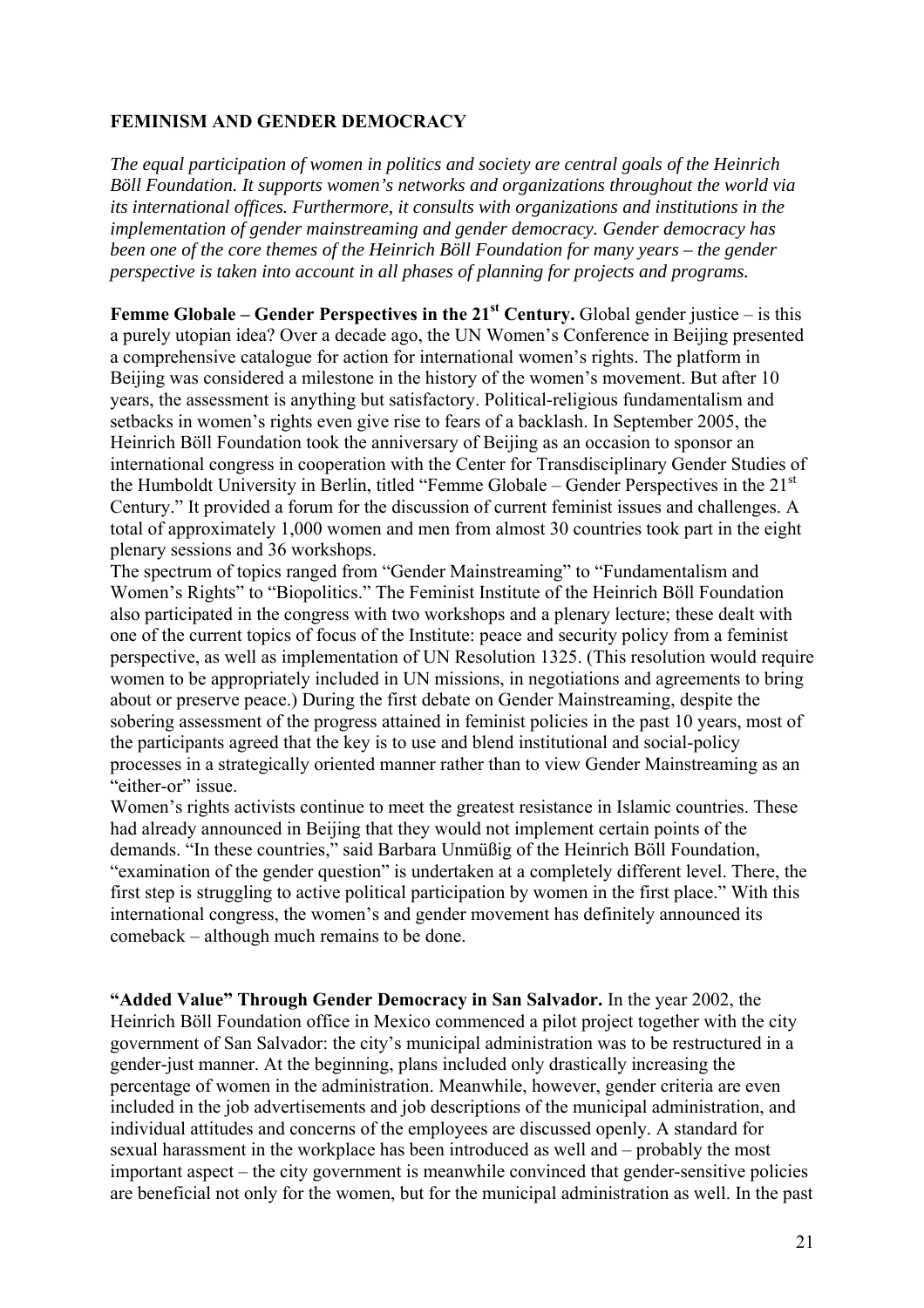four years, the percentage of women in leadership positions has increased from 12 % to 48 %. The ratio of women in classic male professions (e.g. city safety corps, construction and provision of services) has risen by 25 % to 35 %. Gender-specific aspects may now be found in 90 % (!) of the city government's operative planning documents. For Julia Evelyn Martinez, gender commissioner of the United Nations Development Program (UNDP), the project is "quite simply what we call 'best practice' in UN jargon." She has offered her support for the national and international dissemination of the project approach. Not only the UN representative is convinced by the measure's success; in the meantime, many organizations, such as the consumer protection center in El Salvador, the renowned human rights organization *Centro PRO Derechos Humanos Augustin Juarez* in Mexico, as well as Cuban NGOs, work with the participative approach developed by the Heinrich Böll Foundation for organizational development from a gender-democratic perspective.

**The Work of the Heinrich Böll Foundation's Feminist Institute.** The Feminist Institute (FI) sees itself as a bridge between feminist theory and practice. It takes up everyday experiences by women and feminist insights, places them in the public discussion, and promotes exchanges between feminist studies and practical policies. One of its major events in the year 2005 was the "Workshop on the Future of Feminist Politics in the  $21<sup>st</sup>$  Century" in February. More than 40 experts from academia and politics debated questions such as societal visions, men's politics, gender-specific division of work and new gender agreements. The  $20<sup>th</sup>$ Green Ladies Lunch in June addressed the issues and conclusions in more depth, with input by Prof. Tina Thürmer-Rohr (Berlin), Prof. Fatou Sow (Senegal), Dr. Nada Sofronic (Bosnia-Herzegovina) and Jutta Sommerbauer (Austria). The tenor of the comments was that in the face of the globalized world, it is important to recognize what separates us and to accept the special regional approaches to issues and concepts for action. By engaging in comparisons, we may learn from one another, identify generally valid dangers and challenges, and measure anew our common scope of action. However, the conclusion was that central points of reference must be the economic conditions and the associated questions of participation and just distribution.

The Feminist Institute also continued its activities on its topic of focus "peace and security policy and civil conflict prevention from a feminist perspective." Together with the volunteer interdisciplinary working group titled "gender in peace and security policy and civil conflict prevention," the FI held expert talks on the gender-policy demands of UN reform and on European security strategy. This extensive discussion process was documented in the cooperatively developed position paper titled "Security for All! A Feminist Critique of the New Security Policy," which was presented at the "Femme Globale" Conference in September 2005.

#### www.glow-boell.de

GLOW, the bilingual Internet portal of the Feminist Institute, has meanwhile become established as a virtual space for communication, networking and provision of information for feminists and all those interested in gender politics. It provides a comprehensive documentation of the Institute's work and offers current information on events as well as a look back at past events.

**Interactive Learning in Palestine – "Gender Democracy" Online Course.** In the Palestinian areas, where regularly attending university is often difficult due to the travel restrictions imposed by the Israeli occupation forces, interactive online courses are a popular medium. In the year 2005, the Ramallah office of the Heinrich Böll Foundation provided support to the Institute for Development Studies in Gaza in conceiving two online courses within the scope of a post-graduate course of study of the Mediterranean Virtual University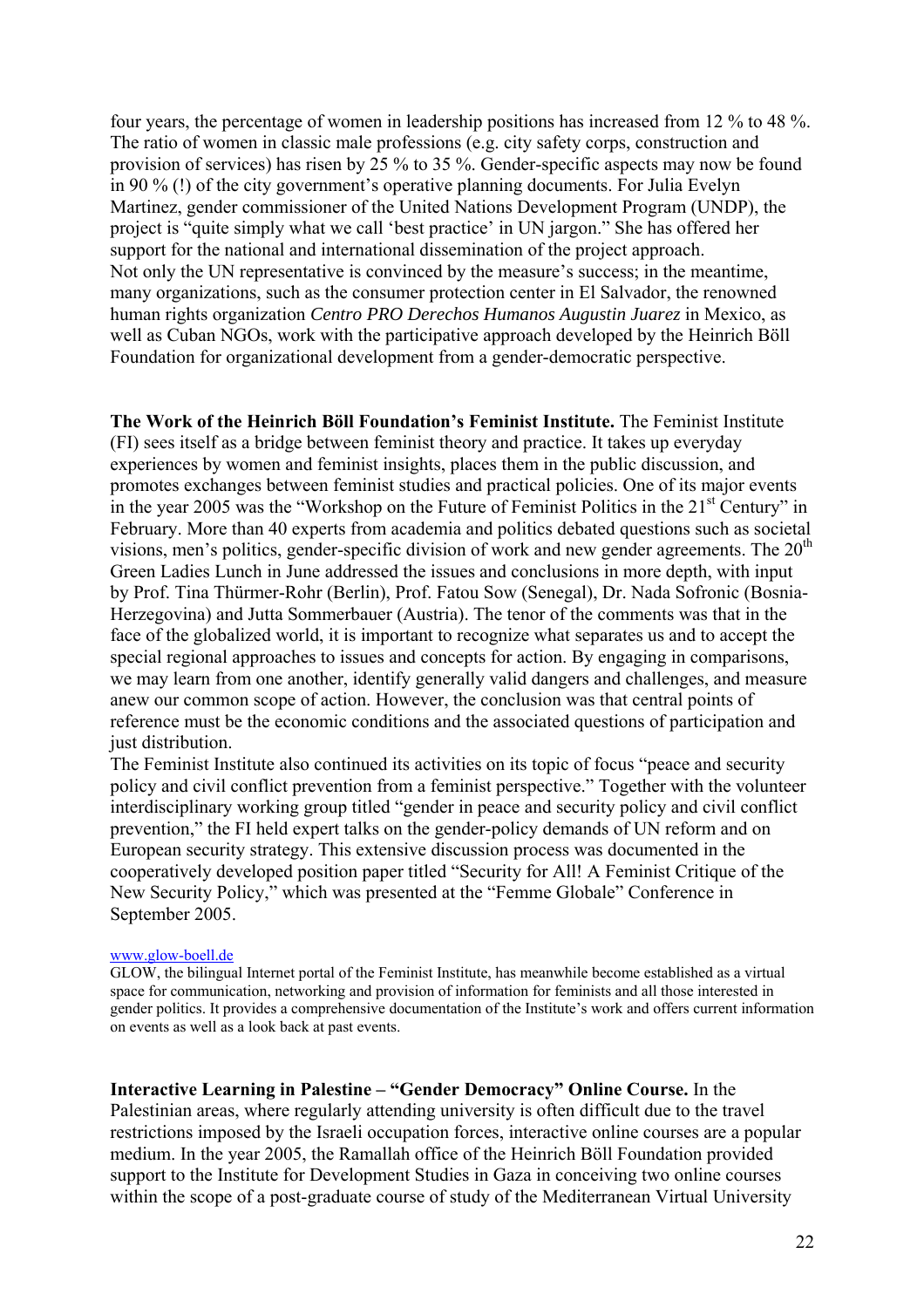(MVU). The first course deals with the issues of "Development and Sustainability," while the second – for the first time in this form and in the Arabic language – is dedicated to the topic of "Gender and Development in the Complex Political Reality of Palestine." Students and interested laypeople from civil-society organizations are able to develop analytical and conceptual skills from the point of view of social and political sciences in order to examine gender-democratic approaches in politics, economics and society – and in the end, to apply these approaches as well.

A four-month test phase is currently underway; this will serve to critically evaluate and, if necessary, change the teaching curriculum. Upon successfully completing the course, students may earn the coveted "credits."

**The Common Task of Gender Democracy.** The Heinrich Böll Foundation has dedicated itself to the political goal of gender democracy for many years. As a common task, it is a part of the organizational Leitbild of the Foundation and thus a task which applies to all staff members. Democracy is understood in the wider sense, and means taking action for and recognizing equal rights and opportunities for all people, independent of their gender or sexual orientation. The primary focus is on the just division of societal resources Staff members are supported in implementing the common task by way of gender training, targeted gender consulting, as well as gender-oriented project planning. The training and consulting team also offers its services externally.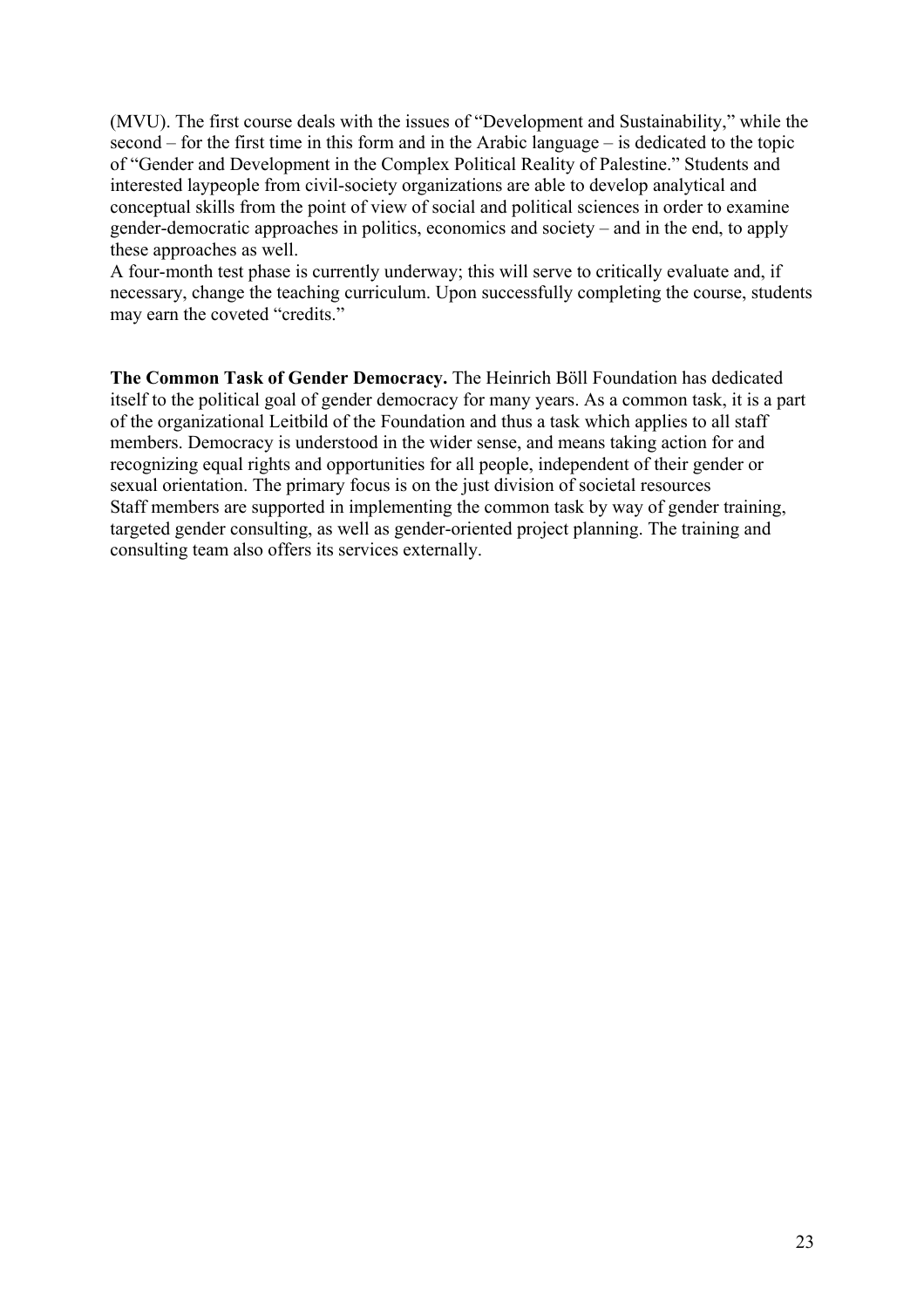# **THE POLITICS OF OUR KNOWLEDGE SOCIETY**

*The activities of the Heinrich Böll Foundation in addressing our knowledge society are oriented to the current transformation from an industrial to a knowledge society. Knowledge, particularly academic knowledge, is becoming a key resource for economic success, and education is becoming a prerequisite for participation in societal life. The issue of the limitations of scientific and technical progress is also posed with increasing urgency – particularly the question of the opportunities to control and regulate biotechnology.* 

**The World Summit on the Information Society II.** Following four years of intense negotiations, the World Summit on the Information Society was concluded in Tunis in November 2005. The special fascination of the WSIS had to do firstly with the topic of the negotiations: the norms, values and principles of the information age; and secondly with the new manner and creativity of the negotiation process. For the first time, non-governmental actors from civil society and industry were officially included.

With its Charter of Human Rights for a Sustainable Knowledge Society (translated into four languages), the Heinrich Böll Foundation had already created a basis for an examination of the Summit issues during the first phase of the WSIS. In the second phase, it supported project partners with networking and qualification programs. In Ramallah and Beirut, for example, the Foundation offices cooperated closely with the Arab NGO Network for Development (ANND) and Sisterhood is Global (SIGI/Jordan) in initiating the "Arab Caucus," an alliance of 39 non-governmental organizations from the regions of the Near and Middle East and North Africa. Due to the events at the Tunis Summit, the Arab Caucus was faced with special challenges. Massive police deployment and political censorship by the Tunisian regime significantly hindered the work of international civil society. The Heinrich Böll Foundation's first workshop, which was supposed to address the topics of censorship, legal restrictions on freedom of opinion, and the private sphere in the Arab region, had to be canceled in protest because lecturers were prevented from participating. A second workshop introduced several projects in which information and communication technology have made an important contribution to improving the work of non-governmental organizations. Interesting discussions were also had in the two internationally composed panels at the event titled "Towards a sustainable and inclusive knowledge society – How to get there from WSIS?" where the Heinrich Böll Foundation's new publication, Visions in Process II – The World Summit on the Information Society, was presented as well.

"It is essential to enable all citizens access to old and new media. The establishment of public-access points and the furtherance of information and media competence will enable people both in developed and developing countries to find their bearings in the world of media information, to evaluate the content on offer, to produce their own content and to profit from information for their own personal pursuit of well-being." *Charter of Human Rights for a Sustainable Knowledge Society* 

**Visions in Process II World Summit on the Information Society Geneva 2003 – Tunis 2005** Heinrich Böll Foundation (ed.) Berlin 2005, 128 pp.

Detailed information on the WSIS: www.worldsummit2005.org

**"Un mundo patentado?" – The Idea of the Commons Helps Form a Movement in Latin America.** With "Un mundo patentado?" the Foundation office in Mexico published a collected volume in 2005 on the subject of patents. The concept for the book goes back to a conference in October 2004 in Mexico, which was the beginning of the Politics of Our Knowledge Society international program outside of Europe. The 17 authors – including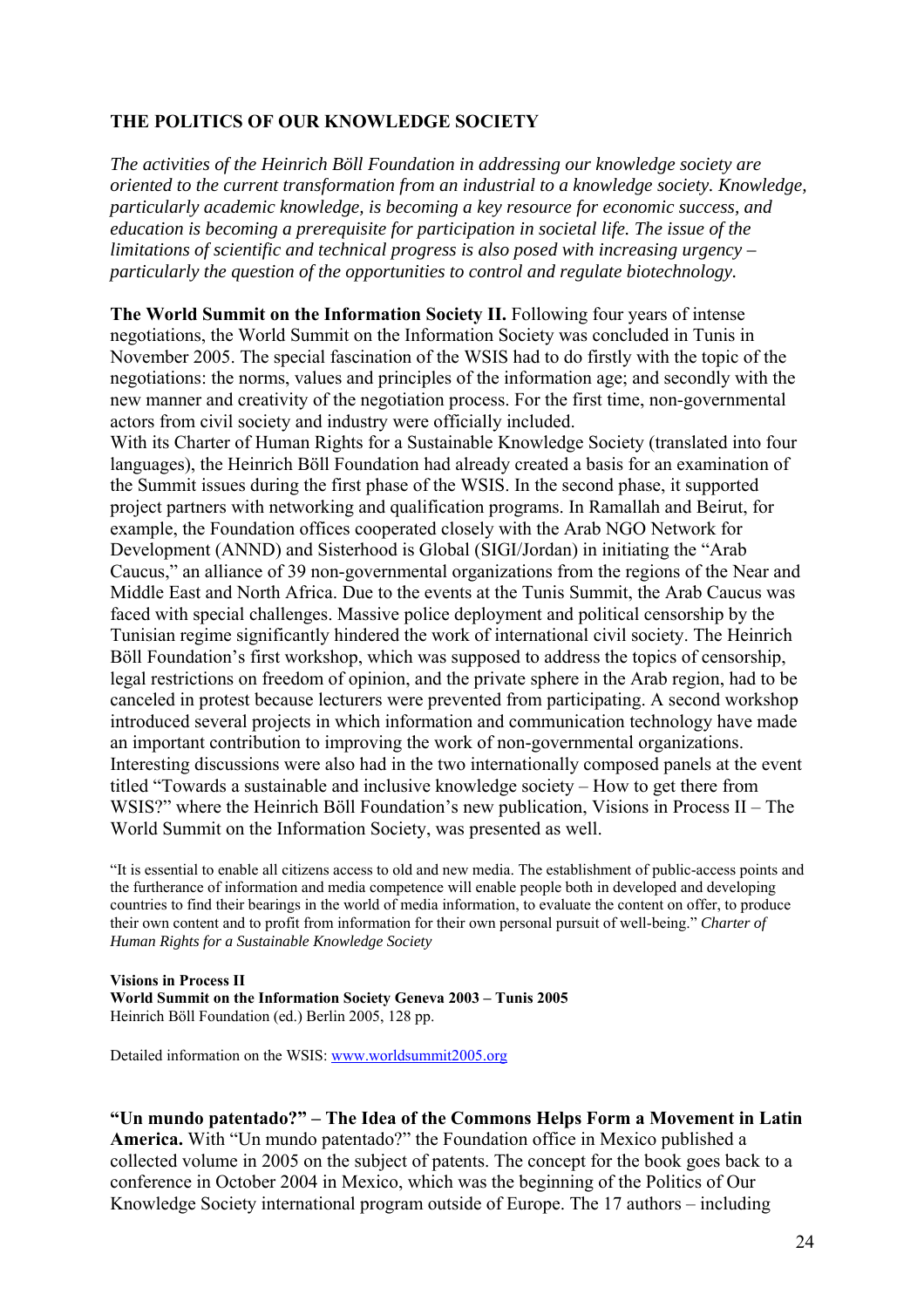Alternative Nobel Prizewinner Pat Mooney, James Boyle, one of the leading theorists on the Commons and co-founder of the Creative Commons, as well as Richard Stallman, "father" of the free software movement – embarked on the search for a common strategic denominator for the societal debates on genetic technology in agriculture and human medicine as well as the access to knowledge and information. Among other things, they pointed out the need to defend the Commons, public goods, and the public access to resources and materials for gaining knowledge. The book provoked a public discussion in Latin America which, particularly due to its global dimension, primarily illustrates one thing: how important it is to bring together various social movements and the relatively isolated expert debate. Meanwhile, the Johannesburg office has published an English version of the book, titled "A Patented World?" which has been supplemented with a few articles containing a specific reference to Africa. With this, the Politics of Our Knowledge Society program will be able to participate in the currently emerging debate on the Africa Commons and potentially the Asia Commons as well.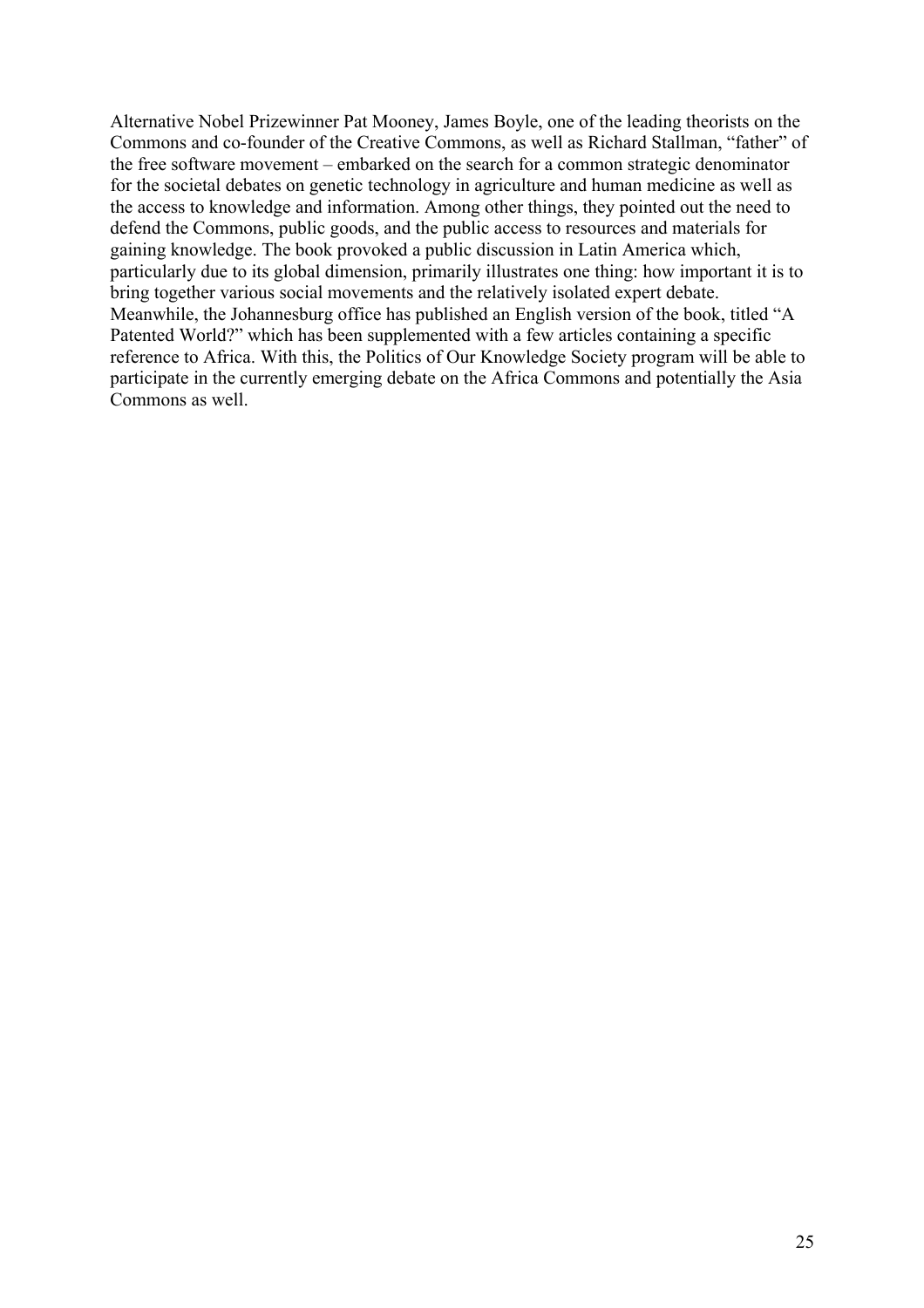# **PROMOTING YOUNG TALENT**

*The Heinrich Böll Foundation provides support to students and doctoral candidates from all fields and of all nationalities who exhibit outstanding academic performance, take on responsibility, and are active in issues of social policies. In 2005, the Heinrich Böll Foundation developed a Leitbild for promoting young talent, and adapted the selection procedure accordingly. For example, individual interviews and group discussions with the applicants were introduced.* 

*In addition to financial support, the Heinrich Böll Foundation primarily offers its fellows non-material support as well as networking opportunities. It promotes their critical examination of social policy and their academic qualifications, and supports them in preparing for their later careers. In addition to enhancing academic qualifications, the primary goal of support is to win future multipliers who will take responsibility in actively committing themselves to democracy, ecology, solidarity and non-violence.* 

**Focus of Support in 2005.** A total of 616 fellows received support in 2005. As a general rule, the term of support varies from  $1\frac{1}{2}$  to 3 years. In addition to the focus of support in the fields of humanities and social sciences as well as art and cultural sciences, the Foundation continues to increase its support for disciplines underrepresented thus far, such as economics, law, technology, media and natural sciences. Women generally, as well as women and men with an immigrant background, are specific target groups where support is concerned. The Study Program also funds foreign students and graduates from throughout the world who have begun studies in Germany or are pursing their doctoral degrees; the regional focus here is on Eastern Europe. In Russia, the Foundation operates a sur-place Fellowship Program in cooperation with the Moscow office and Russian partner organizations to support young scholars on site.

**Promotion of Doctoral Studies.** The Study Program is currently supporting five doctoral colleges. These take up innovative academic issues and connect these to problem fields of social policy. They offer qualifications to the doctoral candidates during their doctoral phase, and contribute to shortening it.

The annual forum for doctoral candidates offers them the opportunity to develop a communication network and to present their research results to one another.

**International Exchange.** One of the Foundation's primary goals is to create international spaces for encounter and to promote academic exchange. The Study Program provides support to fellows who research or study abroad or wish to do an internship, or invites students from the Sur-Place programs to Germany. Study trips have become an integral portion of the Study Program. A new trip in the year 2005 was a study trip to Istanbul, organized and accompanied by fellows, which focused on the topic of EU-Turkish relations. A three-day seminar on the political history and socio-cultural and economic system of Turkey prepared the participants for their trip.

In 2005, the Study Program again coordinated the International Bundestag Intern Program along with state-level foundations of the Heinrich Böll Foundation on a rotating basis. Graduates from throughout the world who are striving for an international career at the government level or in the public sector, work during this internship program in the office of a Bundestag representative.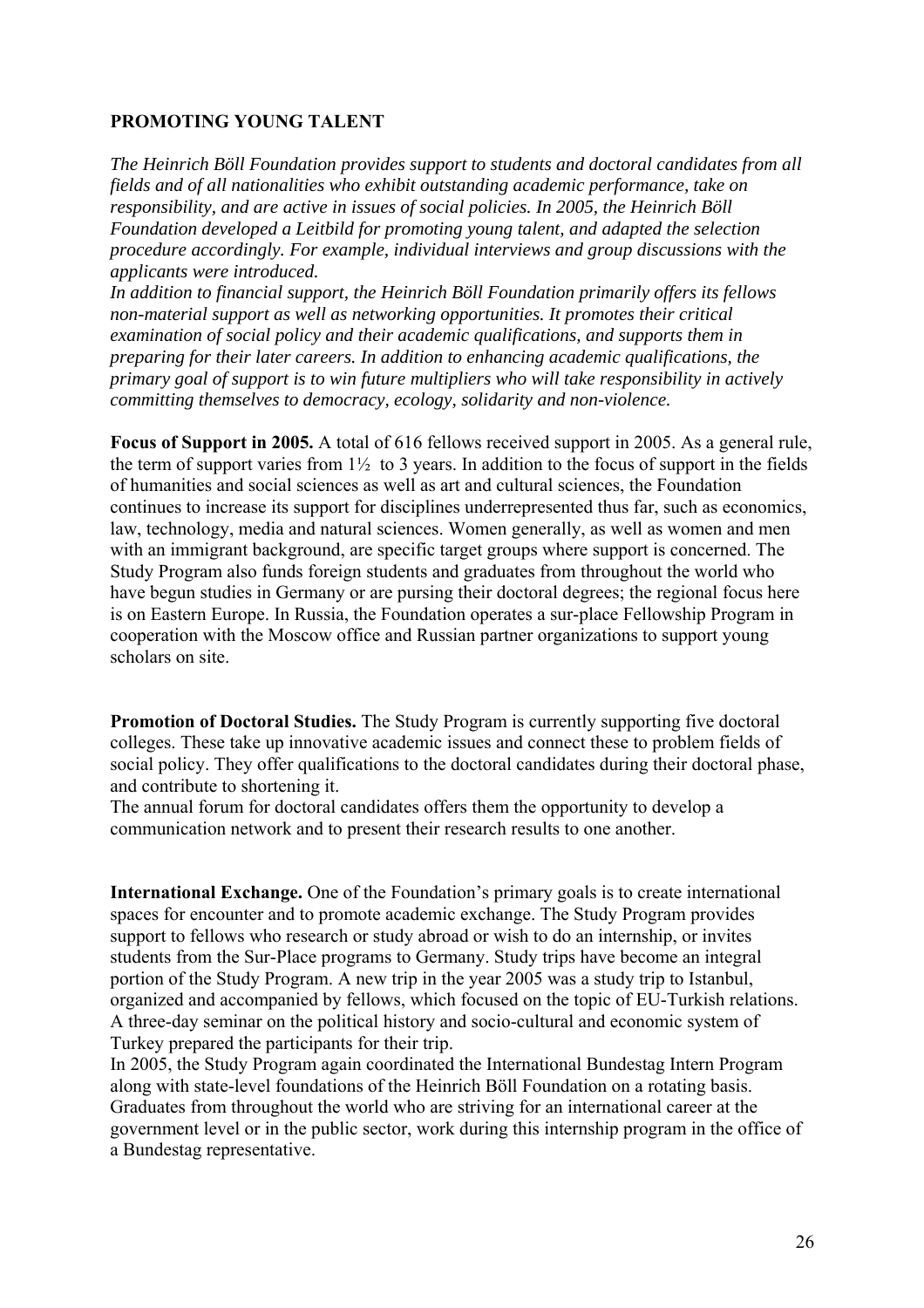**Networking and Alumni Activities.** The Study Program is promoting the establishment of an international cooperation network, and seeks out regular contact with its 1,400 former fellows. Since 2005, the alumni have been able to network among one another by means of access to the Intranet of the Study Program. A total of approximately 250 counselors as well as members of the selection committee work actively within the Study Program, hold interviews with applicants, write opinions, initiate meetings with fellows, and are available to give expert lectures. Among them are many alumni.

### **Relationship of students/post-graduates**

Total students: 390, of which 138 were newly admitted in 2005 Post-graduates: 226, of which 48 were newly admitted in 2005 Ratio of men/women in 2005: men 204 (33 %), women 412 (67 %)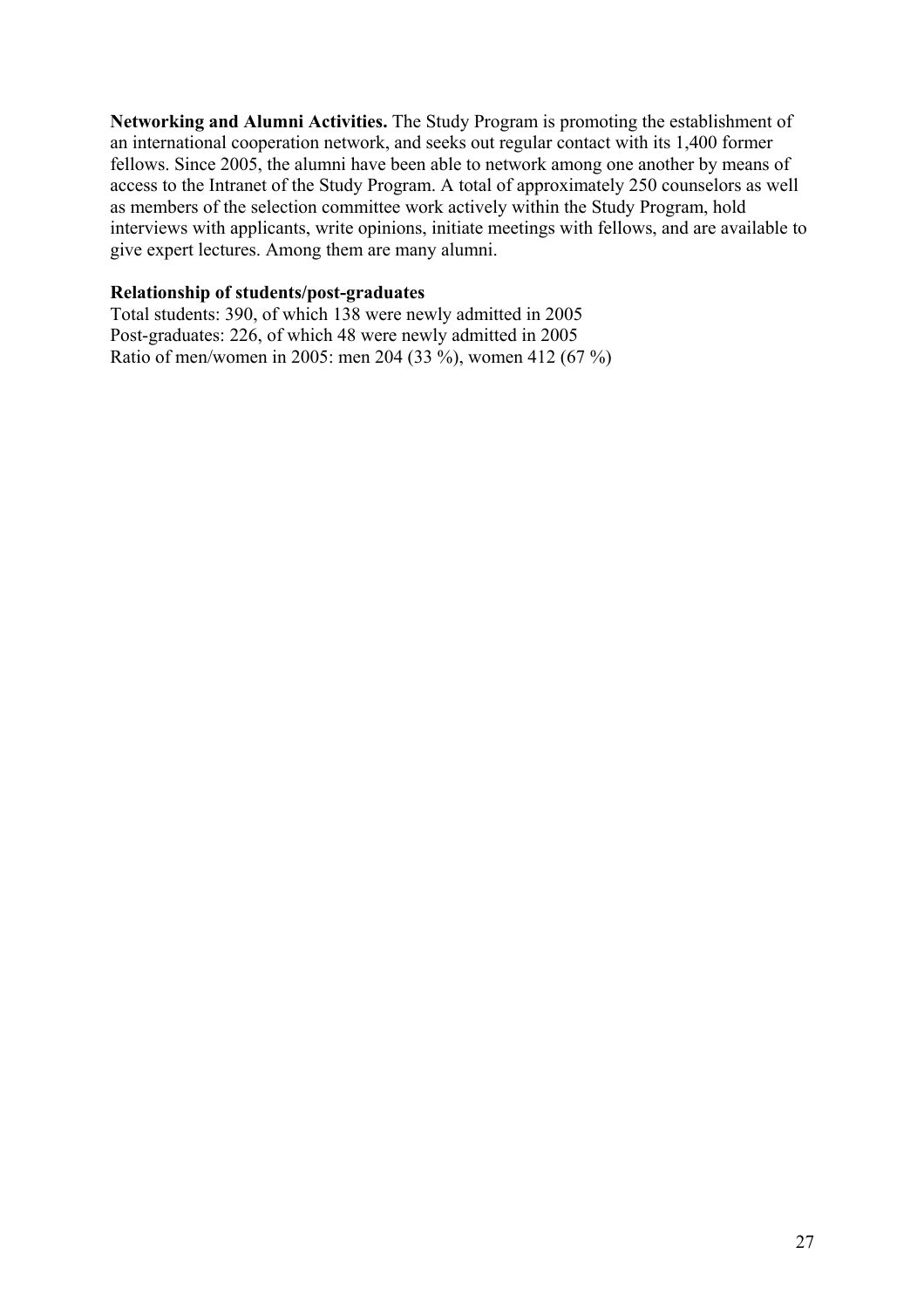# **THE HEINRICH BÖLL FOUNDATION'S FELLOWSHIP PROGRAMS ABROAD**

*The Heinrich Böll Foundation operates sur-place Fellowship Programs in Russia, Central America, Bosnia-Herzegovina and the Southern Caucasus; i.e. the students and postgraduates receive support locally. The respective regional offices in Moscow, Mexico City, Sarajevo und Tbilisi are in charge of selection and supervision of the fellowship programs.* 

**Southern Caucasus.** The societies in the southern Caucasus region are suffering greatly from the drain of well-educated young people. Under the difficult post-Soviet conditions, particularly young academics do not find suitable work opportunities. The universities are still dominated by the old authorities, many of whom changed seamlessly from Marxism-Leninism to Nationalism in the 1990s. Often, historians see their "patriotic duty" as historically underpinning the viewpoint of their respective side in the southern Caucasus territorial conflicts. Sociology as a critical social science is new; interdisciplinary approaches and qualitative methods are not yet widespread. Further, the result of the ongoing conflicts over Nagorno-Karabakh, Abchasia and South Ossetia is that young scholars have no contacts whatsoever to their colleagues from the enemy neighboring countries. However, the modernization of the societies in the southern Caucasus depends precisely on the ideas and the commitment of these young talented people.

The Heinrich Böll Foundation's Southern Caucasus office in Tbilisi (Georgia) has been carrying out an annual sur-place Fellowship Program for 25 young social scientists from all regions of the Caucasus since 2003. In their research projects, they address the topics of contemporary history, sociology and urban studies. They are supported by the Southern Caucasus office and an international network of mentors in building up a network among themselves despite adverse conditions and in contributing toward the substantive and methodological renewal of the social sciences. Four working meetings are organized annually, including a one-week summer school. Special attention is paid to the development of cross-border follow-up projects: for example, a research project by former fellows from Armenia and Azerbaijan about taboo areas of their common history with the goal of working up proposals for school teaching materials. The best research projects are published each year in a collected volume in Russian.

#### (www.boell.ge)

**Fellowship Program for Central America.** The Mexican Regional Office awards annual fellowships for young academic talent in the region as well. In 2005, 13 students from Guatemala, Nicaragua, El Salvador and the Dominican Republic were accepted as fellows. The overall quality of education in Central America is low; a fellowship provides students with the opportunity to receive their Master's Degree at renowned research institutes in Mexico. Opportunities include social sciences, communication and economics, anthropology, environmental sciences, international relations and studies on rural and urban development at public and private universities in Mexico. This small but extremely successful program has been in existence since 1997. A total of 71 people (45 women, 26 men) have thus far taken advantage of the opportunity, and almost 100 percent of them successfully completed their studies – with an average of 9.2 out of a total of 10 points.

In the past year, the program enhanced its image primarily by way of its cooperation with the International Educational Institute of the Ford Foundation and with LaSUR, an international research project of the Swiss government. Cooperation with LaSUR made it possible for some fellows to be included in an international North-South research project in addition to their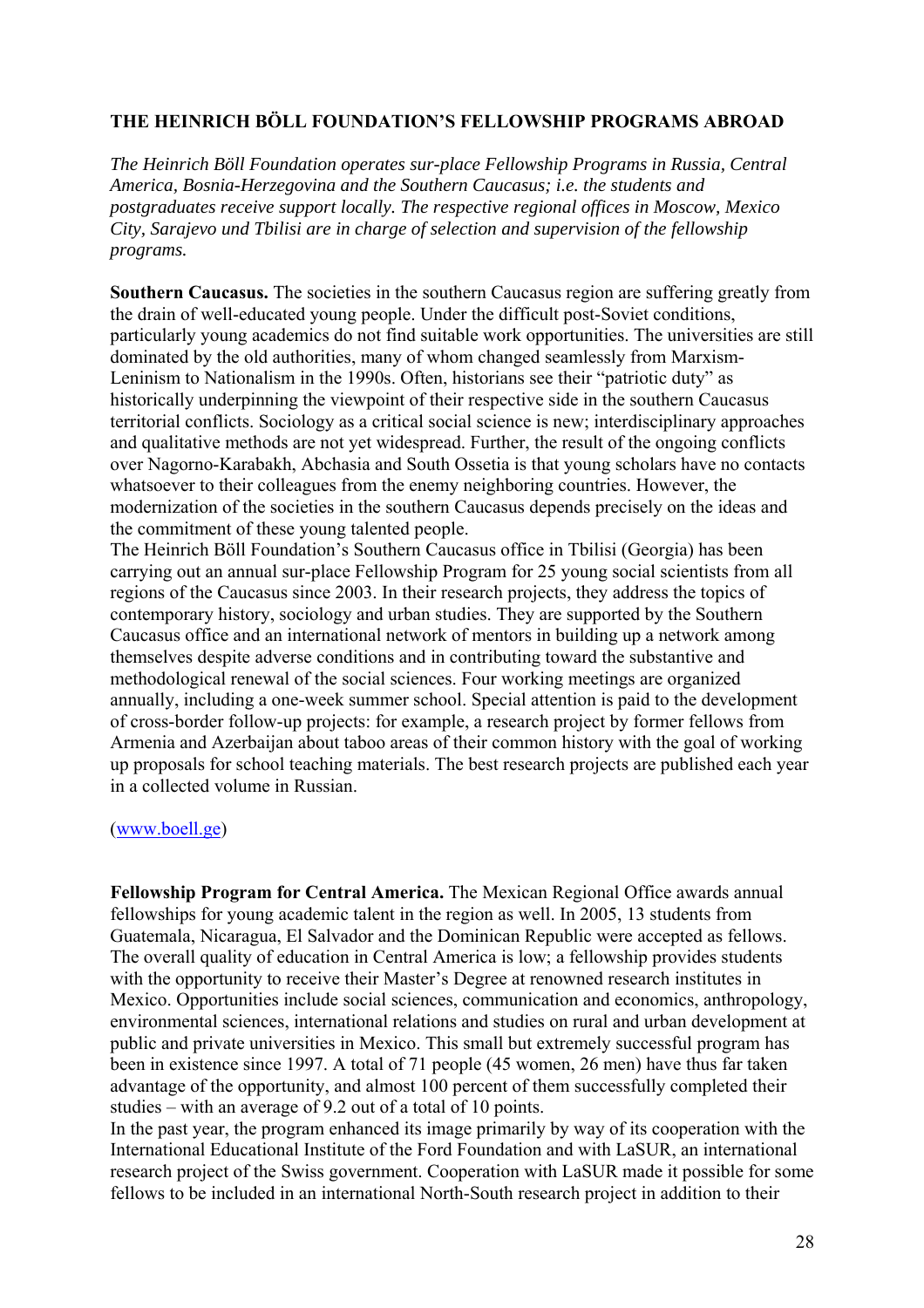individual research activities. As a rule, the fellows return to their home countries, where critical and constructive thought is urgently needed.

(www.boell-latinoamerica.org)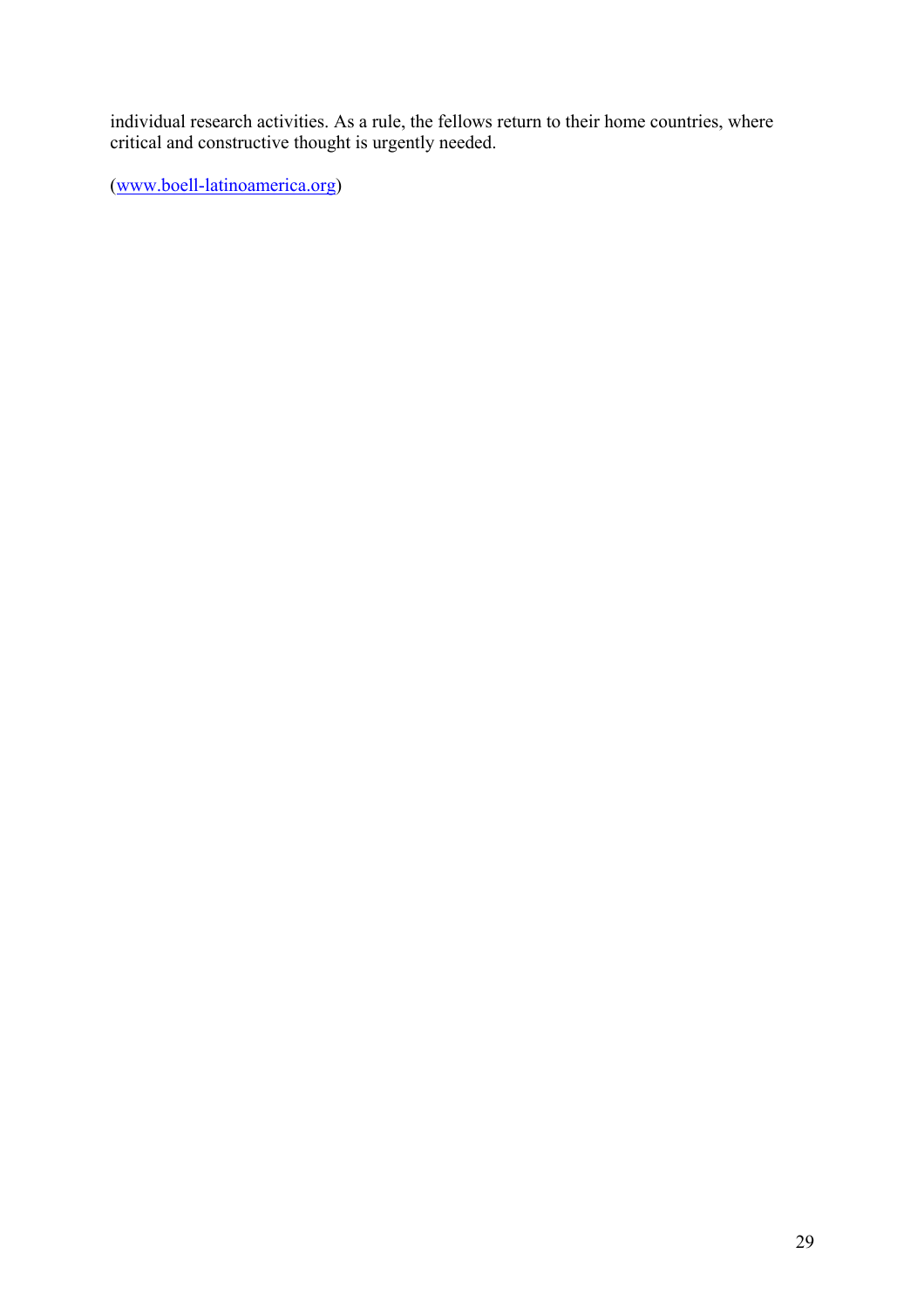# **CONTEMPORARY HISTORY**

*The manner in which historical events are interpreted may be of great significance for political debate. Specifically, collective and/or national identities are based upon such historical interpretations. The Heinrich Böll Foundation regularly strives to examine these interpretations critically by way of events and publications on the culture of remembrance and the "politics of memory." This also includes the examination of the National Socialist past and the consequences of other totalitarian systems.* 

**The Bridge Function of Jews Living in Germany in Relations between Germany and Israel.** In the 2005 celebrations commemorating 40 years of German-Israeli relations, mutual rapprochement and an increasing trust of Germany by Israel was repeatedly emphasized. But the role of the Jewish communities in Germany was largely ignored. A conference organized by the Heinrich Böll Foundation in cooperation with the Central Council of Jews in Germany endeavored to remedy that situation, and attempted to find answers to questions such as the impressions of one another, expectations, hopes and misunderstandings in the German-Jewish-Israeli relationship. An initial status report showed that the bridge function attributed to the Jews living in Germany was an illusion fostered by all sides. German Jews did not play a significant role either in the assumption of German-Israeli relations or in the following years. This was described by publicist Micha Brumlik, supported by contemporary historical facts. He said that the life stories of the first post-war generations supported that thesis as well. The concluding podium speakers Kiv Kaufman as a representative of immigrant Jews. Charlotte Knobloch, a survivor of the Holocaust, and Micha Brumlik, a post-war child, discussed their personal perceptions of Israel. They all emphasized that they saw themselves as German citizens who – in different ways and degrees – have a rather distanced relationship to Israel – despite all political loyalty, of course.

**Religion and Politics in the Public Sphere: A Comparison between Germany and the USA.** A dispute has broken out in the USA about politics using religious arguments and the relationship between politics and religion. In Germany as well, the Christian churches are increasingly functioning as carriers of social values into the social and political consciousness and are defining the standard of ethical conduct. How do both countries solve the dilemma between the democratic demand of cultural diversity and ethnic-religious pluralism on the one hand, and the clerical-religious "claim of exclusive representation" in terms of moral issues on the other? What role can and should politics play in that process? The conference "Religion and Politics in the Public Sphere: A Comparison between Germany and the USA" endeavored to examine those questions. Participants took a look at the particular influence of the Christian right in the USA. Clyde Wilcox of Georgetown University was of the opinion that neo-conservatives use evangelist rhetoric in order to push through their goals, but that the religious right itself is still a long way from attaining political power. Josef Braml from *Stiftung Wissenschaft und Politik*, in contrast, noted an increased influence on the part of Christian organizations on the political agenda of the USA; as such, he said, they must be considered to be a political force. The question of the integration and perception of religious minorities in both societies was posed using the examples of the Muslim and Jewish communities. The USA, who see integration as an identity-fostering element of their nation, have integrated religious minorities more or less without problems and have also left space for processes of change. This is true for Muslims as well. Meanwhile, not only in Germany, but in other (Western) European countries as well, an attempt is being made to create a new foundation for the coexistence of Islamic communities and Christian majority societies.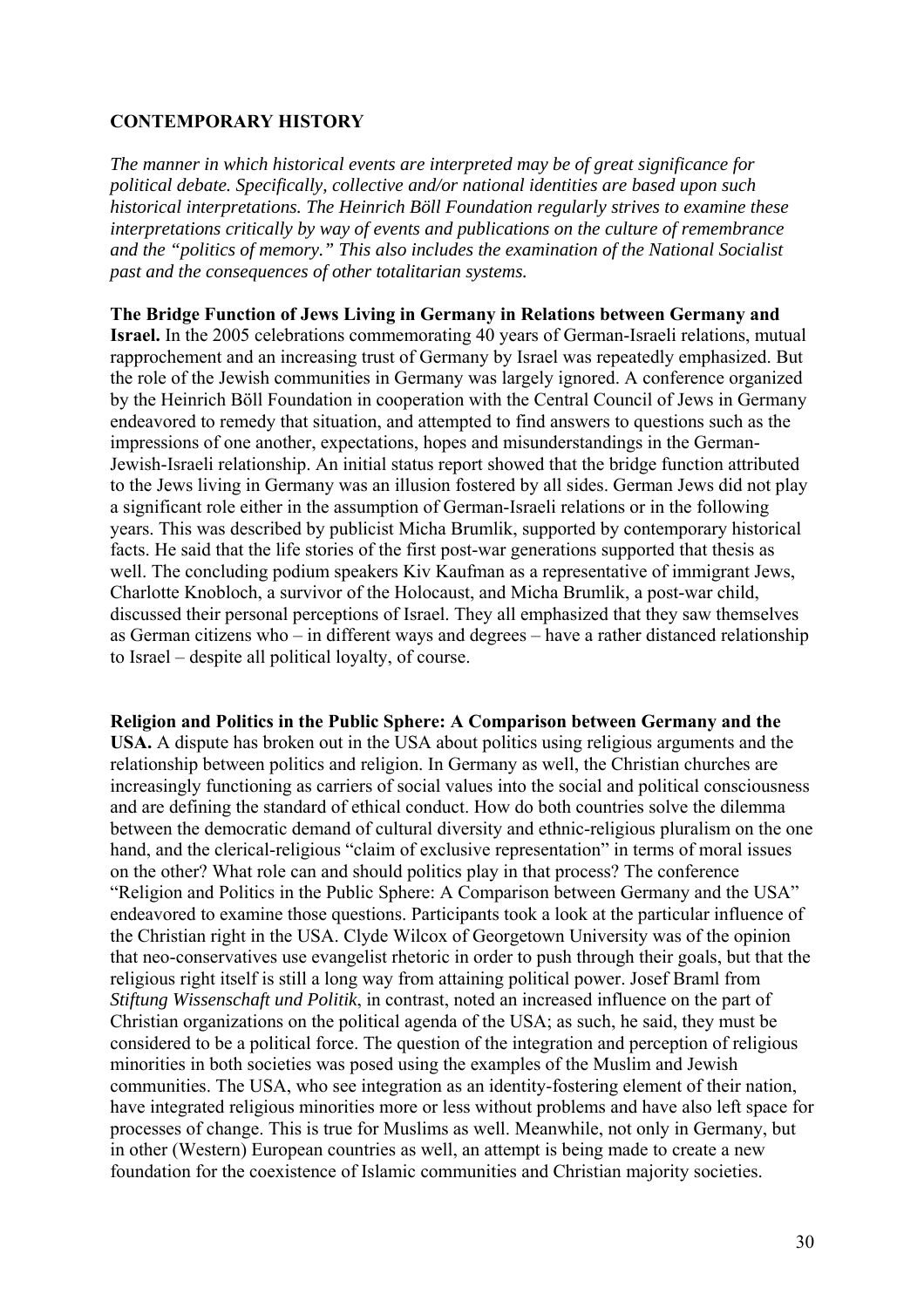One goal of the event was to differentiate in terms of mutual perceptions. The two cultures may learn a great deal from one another, both concerning the role of the state and the attractiveness of extreme religious positions.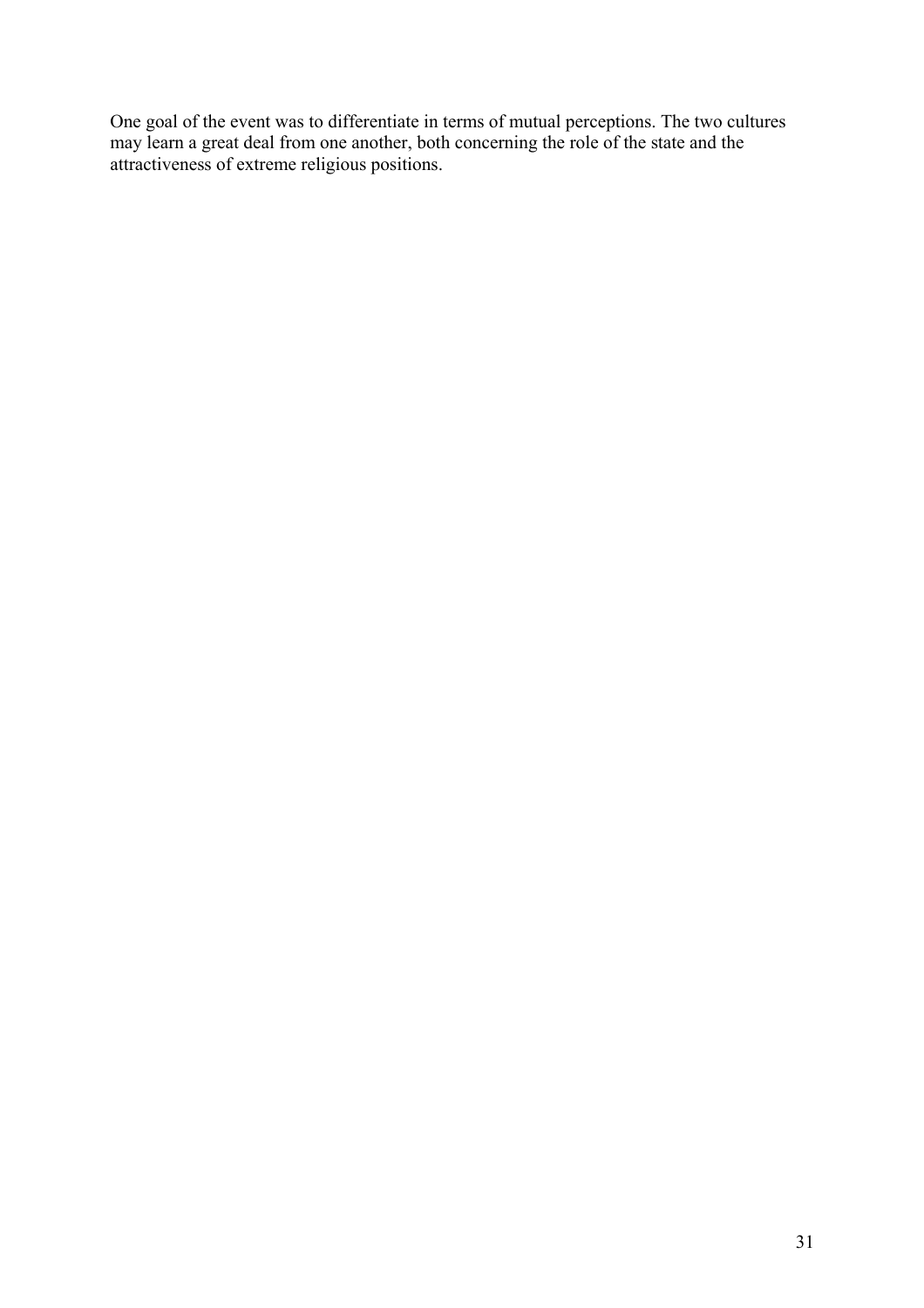# **MIGRATION, DIVERSITY AND INTERCULTURAL DEMOCRACY**

*More or less all European immigration societies are currently confronted with the challenges of integration, and with conflicts and problems resulting from the rapid increase of immigration since the 1960s. Diversity brings with it many opportunities, but also often calls forth misunderstandings and conflicts. The Heinrich Böll Foundation is committed to fostering an immigration society. It addresses questions of integration of immigrants, society diversity, and multiculturalism as a social reality.* 

**The Myth of Kreuzberg – Assessment of a Multicultural Experiment.** Whether as the center of the left-wing alternative scene or as Little Istanbul – Berlin's Kreuzberg district is well-known far beyond the borders of Germany. It is considered to be a place of special vitality and socio-cultural diversity; but some also see Kreuzberg as an example of "the failure of the multicultural illusion." With its Congress "The Myth of Kreuzberg" held from 26-28 May 2005 in Berlin, the Heinrich Böll Foundation endeavored to take a closer look und undertake an assessment of a multicultural experiment. Martin Düspohl from the Kreuzberg Museum explained that there had never been such an experiment; and that the diversity was a result of an error in urban planning: buildings slated for destruction were opened up for interim use. Those who moved in were guest workers and young people from West Germany, who yearned to enjoy the anti-authoritarian living atmosphere of the walled city. But the debate soon extended beyond the district's borders. There was agreement that Germany is lacking a clear self-definition as an immigration country. It was also agreed that clearly formulated conditions must exist which are associated with immigration. In turn, immigrants must be given the feeling that they are welcome. In this sense, however, many omissions have occurred – especially with respect to the language, an important precondition for equal opportunity on the part of immigrants.

"To us, a positive attitude toward cultural diversity and a committed attitude toward the basic values and rules of a democracy do not represent a contradiction. Together, they form the foundation of a multicultural republic. The key is equal opportunity and political, economic and social participation for all members of society. How well this succeeds will be a decisive factor for the future progress of Germany." Ralf Fücks

**www.migration-boell.de** – the new Web site on migration, integration and diversity. It offers a wide range of information, analysis and opinion on topics of migration, social and political integration as well as productively dealing with cultural diversity in institutions and education. The texts are still primarily in German, but the offerings in English are increasing as well.

**"Green Meets Green".** The "Green Meets Green" dialogue series, initiated in 2004, was continued in the year 2005. With this series, the Foundation seeks to make a contribution toward a political dialogue with Muslims in Germany; this is a cooperative project with the German government's Commissioner for Migration, Refugees and Integration as well as the newly-founded Muslim Academy in Germany. The focus is on topics such as political participation, democratic representation and gender relationships. Guests and participants come from the Muslim community, civil-society groups, academia and (Green) politics.

**"Citizenship – Ethnos – Multiculturalism".** At the beginning of November, the Heinrich Böll Foundation, in cooperation with the University of Toronto and the Canadian Embassy, sponsored a conference titled "Citizenship – Enthnos – Multiculturalism" in Berlin. This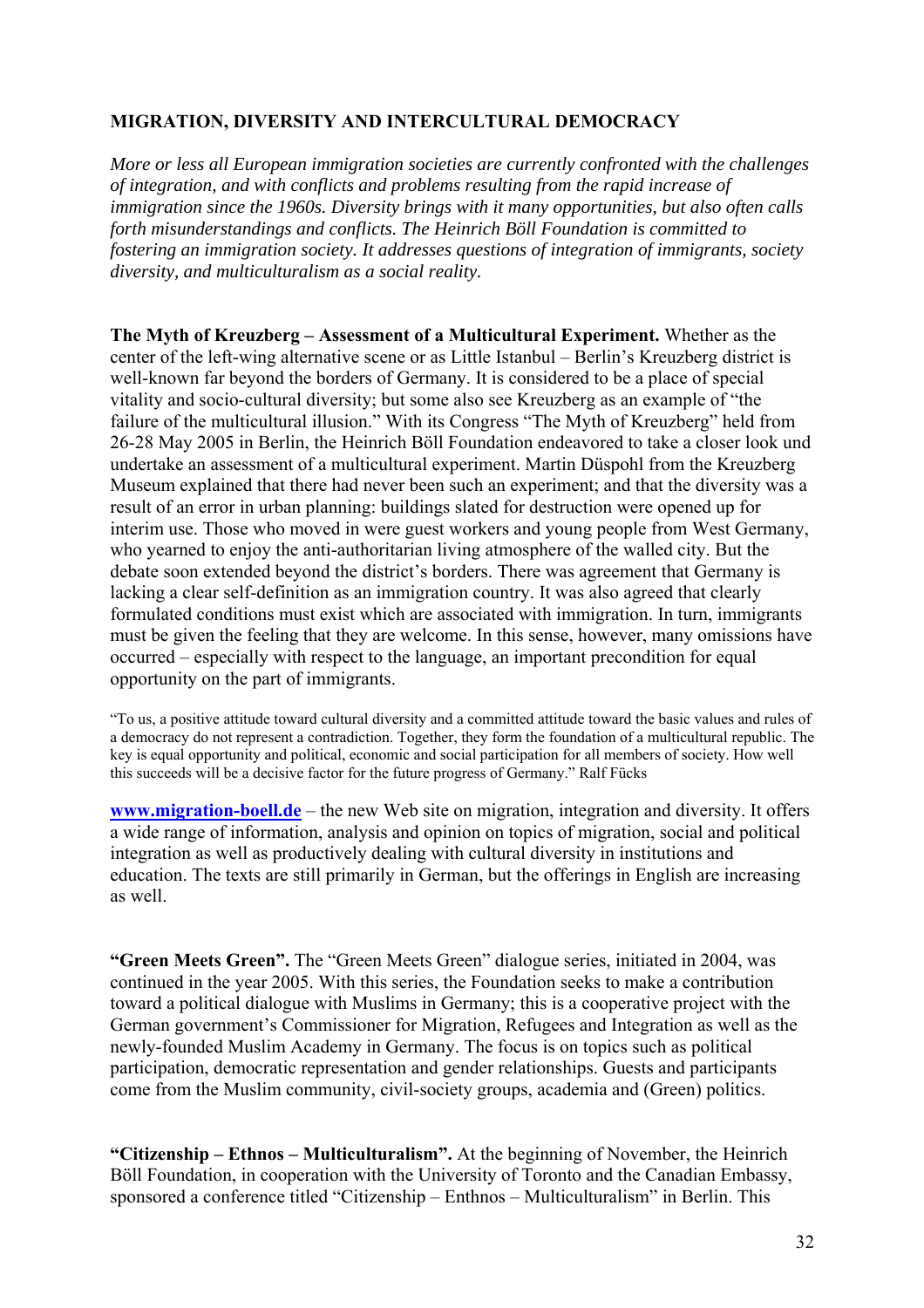conference was the continuation of a conference with the same name held in Toronto in the year 2003. The debate at the Toronto Conference focused on the European migration and integration models; in Berlin, the North American models of "citizenship" and "multiculturalism" were introduced. In addition to a number of renowned academics including Aristide Zolberg, Himani Bannerji, Peggy Levitt, Catherine Audard, Jytte Klausen, and Jocelyne Cesari, participants included representatives of civil-society institutions such as the National Council of La Raza and UK New Citizen.

**"Diversity within Unity" – Lecture by Amitai Etzioni.** "Diversity within Unity" was the title of a lecture event with U.S. philosopher Amitai Etzioni, which was held in August 2005. In his lecture, Etzioni addressed the question of how the recognition of diversity may be reconciled with the necessary unity within society. Said Etzioni: "I firmly believe in human rights, the democratic way of live, the respect for law, whatever we agree it is, that these are elementary values everybody has to abide by. And if not, they don't have to come, wherever we are. When we have laid those foundations, then we can say, whatever else is left, we will respect your particular communities."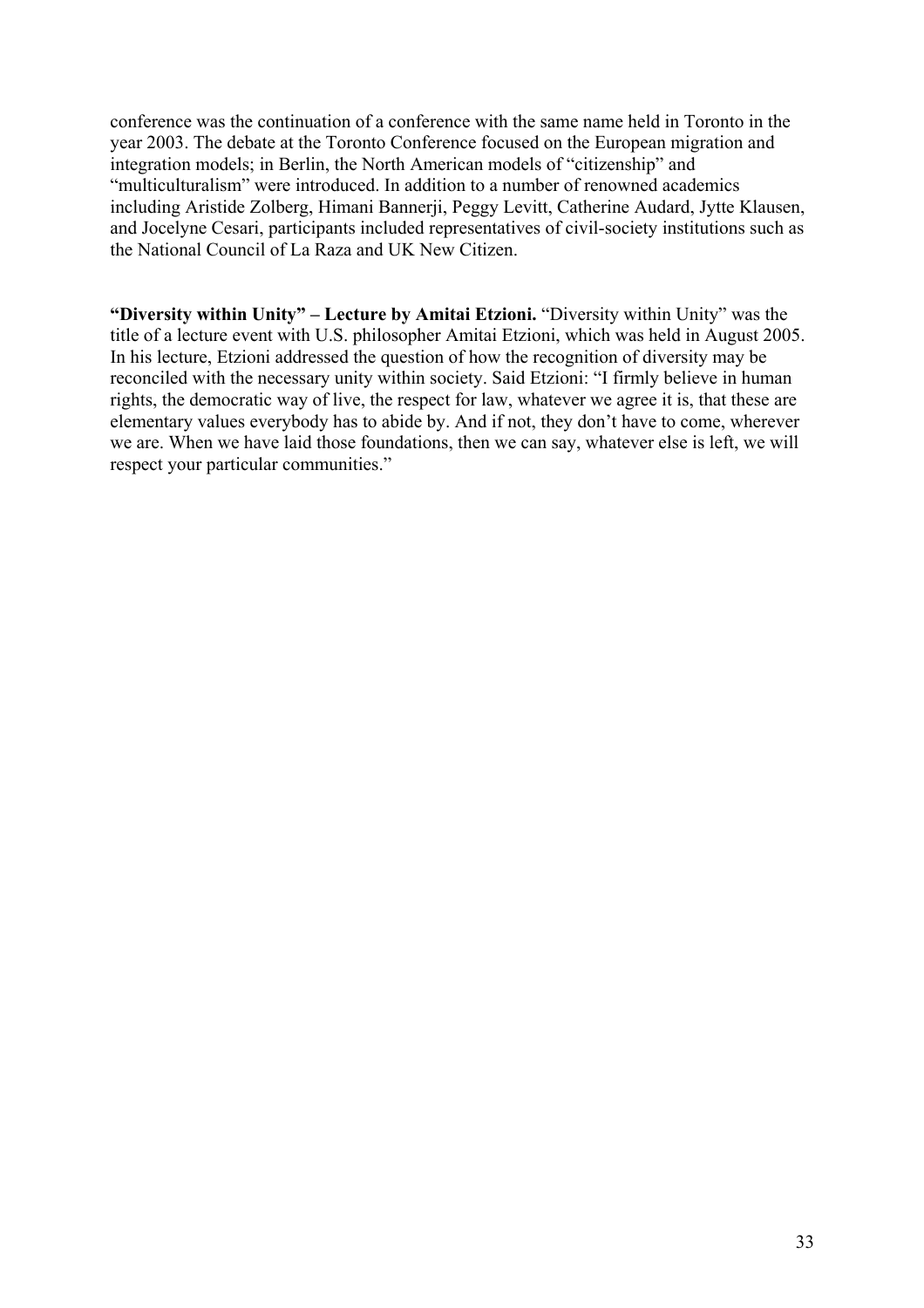# **HEINRICH BÖLL HAUS LANGENBROICH**

*In many countries of the world, writers are subjected to political repression – the freedom of words is not worth much. In many places, economic constraints place tight restrictions on artistic production. This is the point of departure of the Heinrich Böll Foundation's work. The Fellowship Program at the Heinrich Böll Haus Langenbroich – the former home of the Böll family in the Eiffel region – offers artists the opportunity to work for a period of time undisturbed, financially secure, and free of state control or persecution.* 

# **Fellows in the Year 2005**

**Reet Kudu**, writer, choreographer and dramaturg from Tallinn, Estonia (born in 1949). Following her studies of Philology at the University of Tartu, she worked as an editor at Estonian Radio. Due to critical statements, she temporarily lost her job in the 1980s. She has been working since 1984 as a choreographer, ballet and theatre dramaturg, and has also written numerous books for children and teenagers, novellas and novels. In her texts, she addresses the post-Communist era and its societal consequences.

**Giselher W. Hoffman**, writer from Windhoek, Namibia (born in 1958). Hoffman, grandson of German immigrants, worked for several years as a professional hunter in the Kalahari, founded a publishing company, and headed a Safari company. He currently lives in Swakobmund, Namibia and works as a freelance writer. With his novels – written in German – he builds bridges between the peoples. He tells stories about the Gwi and the settlement of Namibia by white settlers, about the massacre of the Herero by German soldiers, about German settlers during World War II, and about the culture of the Himba.

**Adania Shibli**, writer and filmmaker from Ramallah, Palestine (born in 1974). She studied journalism and film direction in Jerusalem and is currently living in London and working on her doctorate. Shibli is a member of the younger generation of Palestinian authors who place everyday life and the inner world of humans at the center of their work. She has already received numerous prizes for young talent with her works.

**László Végel**, essayist and writer from Novi Sad, Serbia-Montenegro (born in 1941). After studying Hungarian literature and philosophy, he worked as a cultural editor and television dramatist in Novi Sad until he was fired during the course of political cleansing of the Milosevic regime. He published his first novel in 1968; since then, six novels, seven volumes of essays as well as several plays have been published in Hungarian and Serbian. His central themes are central European nationalism, xenophobia and its specifically Serbian manifestations. Végel has been a founding member of various human rights committees in Belgrade. He has been living in Ùjvidék/Novi Sad as a freelance writer since 2002. László Végel has received many awards for his literary works, most recently the Hungarian National Prize.

**Ali Ait Ferhat**, poet, composer and singer from Tizi Ouzou, Algeria (born in 1957). Ali Ait Ferhad has been writing, composing and singing songs for nearly forty years in French and Kabyle about the Berber people, to whom he belongs. In his songs, he speaks out against the military regime in Algiers and against the Muslim fanatics. He sings for equality between men and women, the separation of church and state, the recognition of the language and identity of minorities, for freedom and against violence.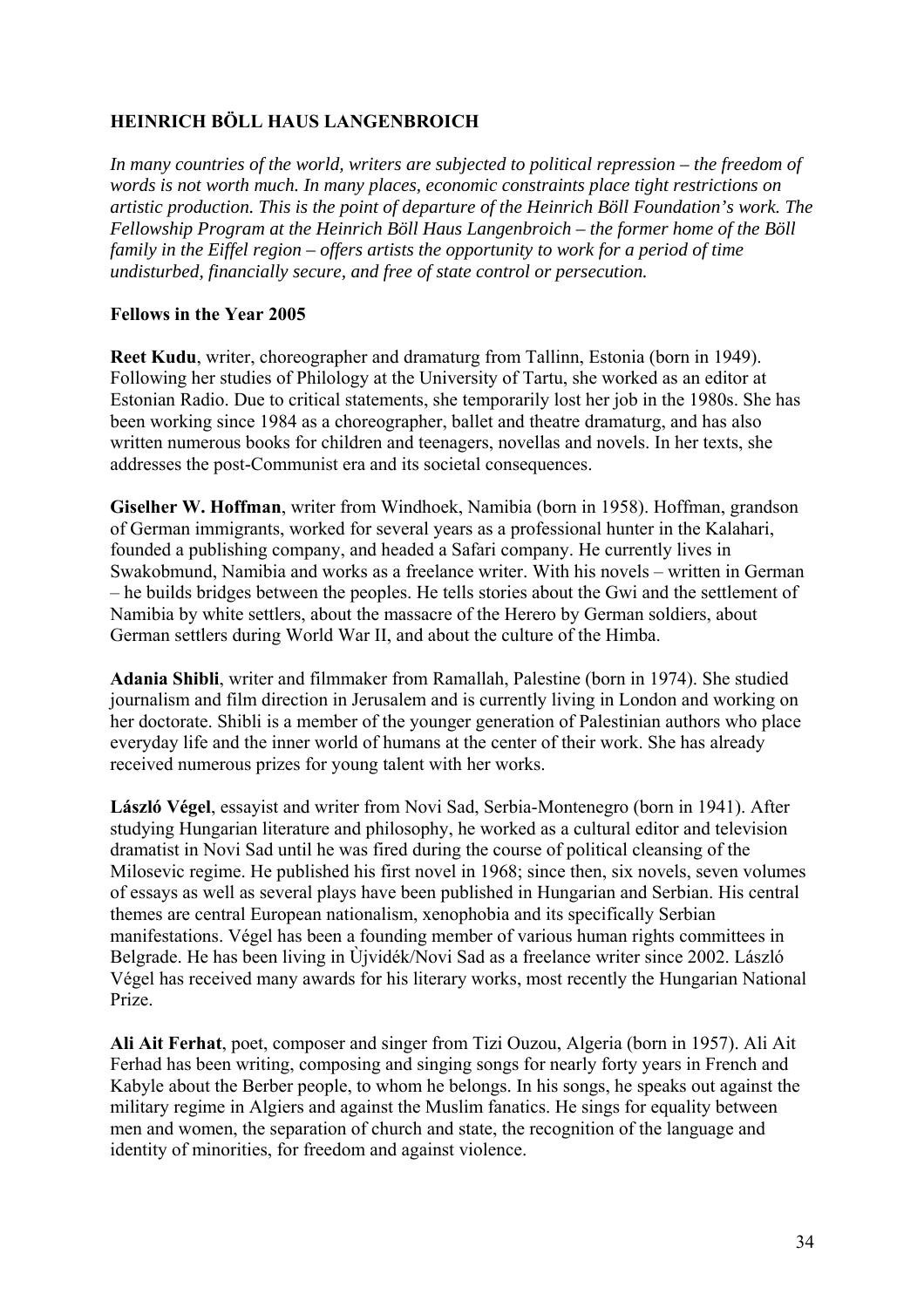**Francisco Díaz Solar**, translator, poet and essayist from Havana, Cuba (born in 1946). Francisco Díaz Solar's poems and short prose are sharp-wittedly analytical, with surprisingly humorous, satirical and sarcastic punch lines. As the translator of mostly German authors, he has also dared to take on the seemingly untranslatable radical writings of Ernst Jandl. Numerous essays, papers and lectures on German, Austrian and Cuban writers have been published in Cuba, Argentina and Austria.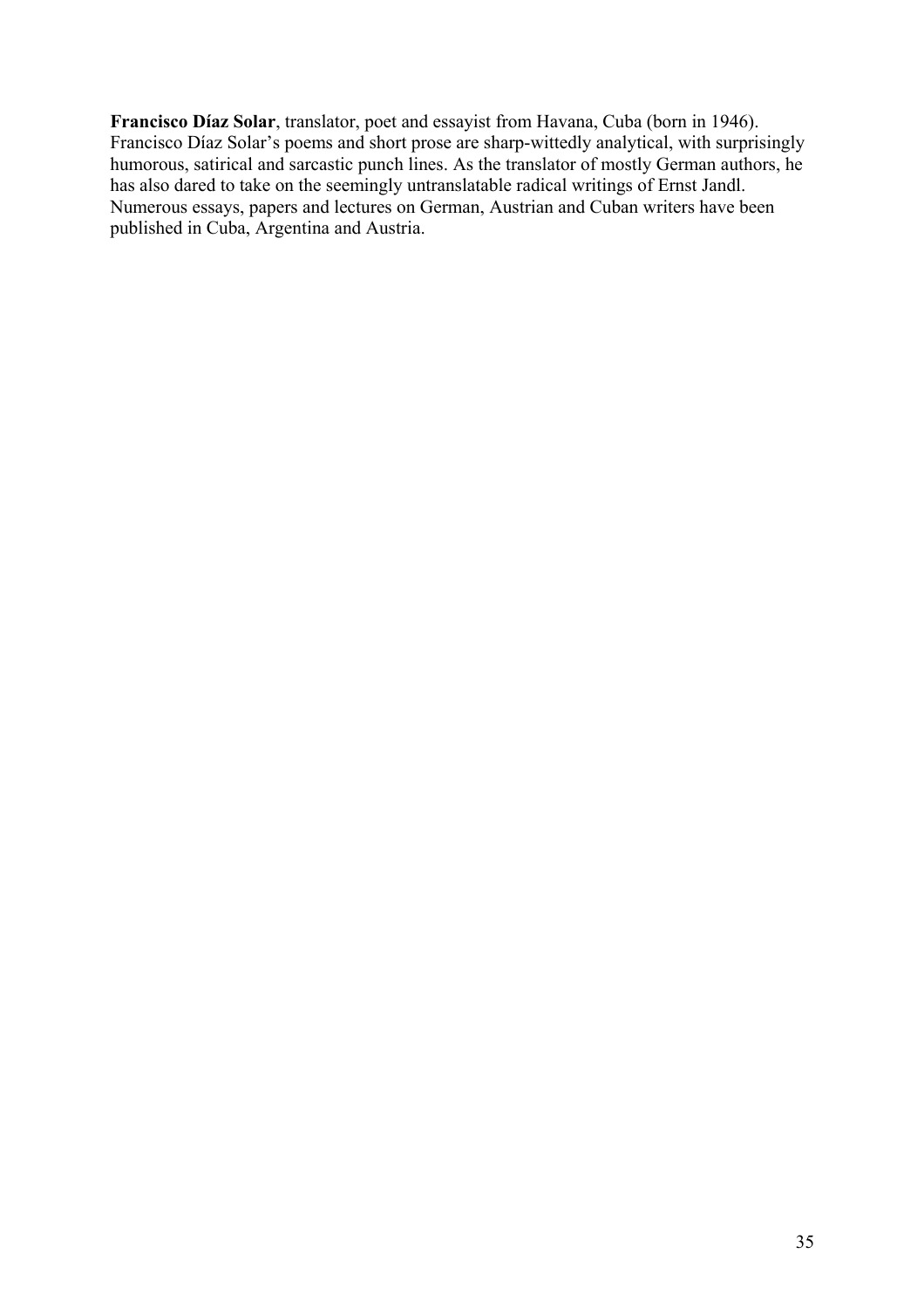### **AWARDS**

**2005 Film Peace Prize for "Turtles Can Fly" by Bahman Ghobadi.** At the end of "Turtles Can Fly," the 14-year-old heroine Agrin throws herself off a cliff. She believes that she has already lived her life – with war, rape, and a child from her rapist. Along with other children, she is stranded in a refugee camp built by the UN on the Iraq-Iran border. The people there live in abject poverty, the fields are full of land mines – a constant threat to children and adults. The girls and boys earn a few pennies by clearing away the mines, and many of them are maimed for life. The film depicts children, but it is not a children's film. It is an indictment and a "film of pain and destruction," the Jury wrote in awarding the film the  $20<sup>th</sup>$ Film Peace Prize at the International Film Festival in Berlin. Kurdish director Bahman Ghobadi, who himself grew up in one of those refugee camps, shot the film at authentic locations and with lay actors. He was successful in capturing the realities of the children's lives in a manner that gets under the skin and moves the conscience of the world. The prize money in the amount of  $\epsilon$  5,000 was provided by the Heinrich Böll Foundation. Bahman Ghobadi donated it to the children in the camp.

**2005 Hannah Arendt Prize to Vaira Vīke Freiberga.** In the year 2005, the Hannah Arendt Prize for Political Thought, with prize money of  $\epsilon$  7,500, went to Latvian President Vaira Vīke Freiberga. With its decision, the international jury paid tribute to the role played by Vaira Vīke Freiberga as a committed representative of her country in the European Union. As a woman and president of one of the smallest countries in Europe, she represents a voice and a position that too often gets drowned out in the choir of the dominating forces in Europe. This is true both of her open criticism of Putin's Russia and of her fearless dealings with the dictatorship in neighboring Belarus. At the same time, she has repeatedly spoken out against the discrimination of the Russian minority in Latvia and thus also provoked tensions within the country. The jury also recognized Vaira Vīke Freiberga for providing important impulses for the debate on the relationship between integration and federation in the European Union. The Hannah Arendt Prize for Political Thought has been awarded since 1995 and is funded by the Senate for Education and Scholarship of the Free Hanseatic City of Bremen and the Heinrich Böll Foundation.

# **GREEN ACADEMY**

The Green Academy is an independent forum for the discussion of both current and fundamental political issues. Its 60 volunteer members meet at two- to three-month intervals in "workshop talks" with experts from academia and politics to discuss relevant topics. For example, one workshop talk in April dealt with "Right-wing Extremism in Germany and Europe." In Germany, the election victories of right-wing extremist and populist parties are increasing – albeit limited to certain regions and times. In a series of neighboring countries, a new family of rightist parties has emerged as well, and they penetrate deep into the midst of society. Dierk Borstel, a staff member of the "Center for Democratic Culture," described the problem less as one of extreme right-wing attitudes and more as that of the weakening democratic culture, particularly in eastern Germany. He said that political approaches must thus be directed towards strengthening the democratic culture, and that fighting right-wing extremism by means of repression and offender-oriented measures is too short-sighted. The series "Border Crossings" began at the end of 2005; this is a cooperative project with the Potsdam Human Rights Center which endeavors to link up humanities and natural science themes. The series began with the topic "The End of the Finite?" In modern, secular societies,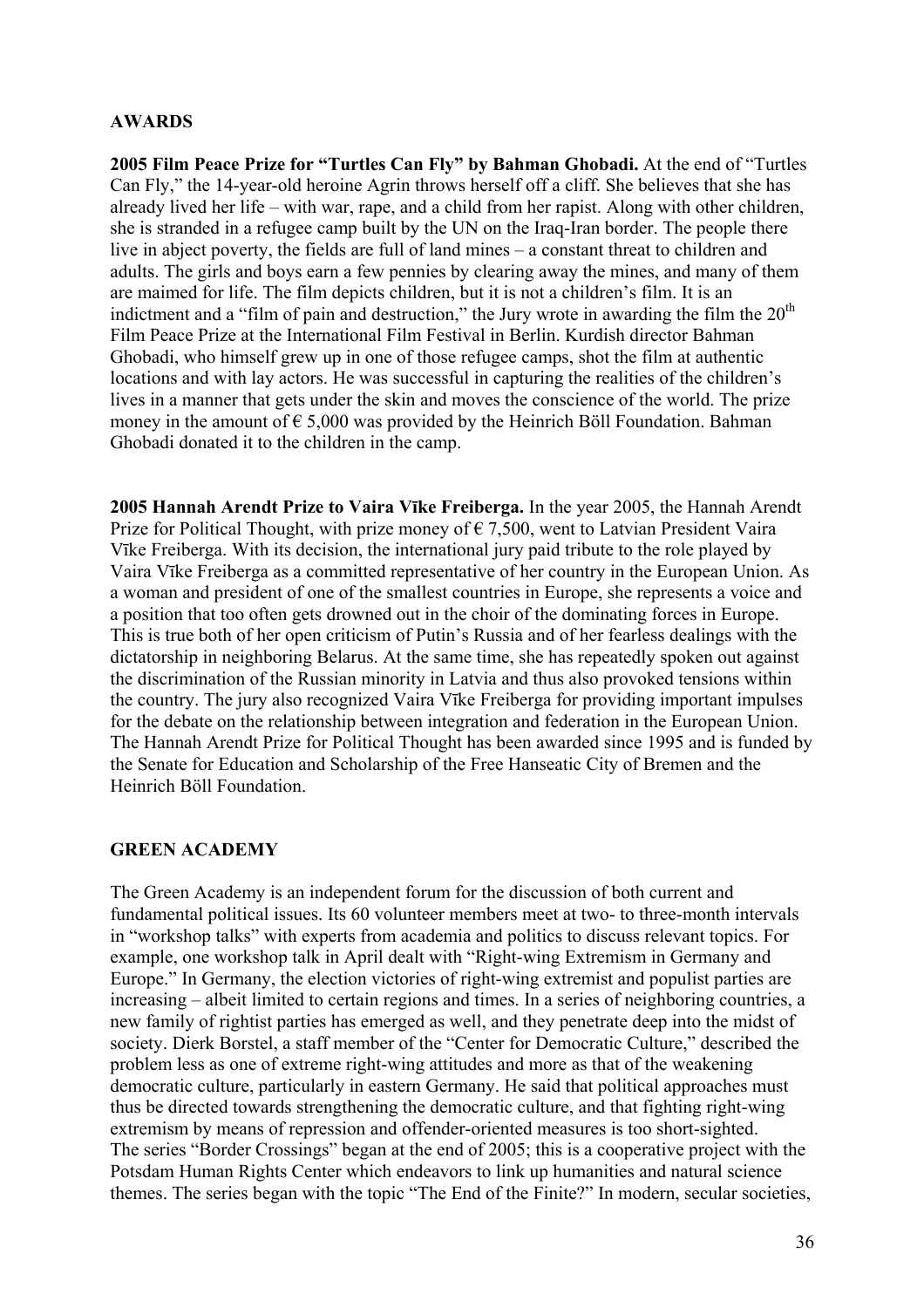the critical examination of life and death is being substituted by a cult of youth, beauty and agelessness which is manifested in lifestyle medicine. The life cycle is perceived as a changeable mass, and death is pushed into the background. Among the topics of discussion was the ethical problem with assisted dying and the question of what is to be understood by a dignified death.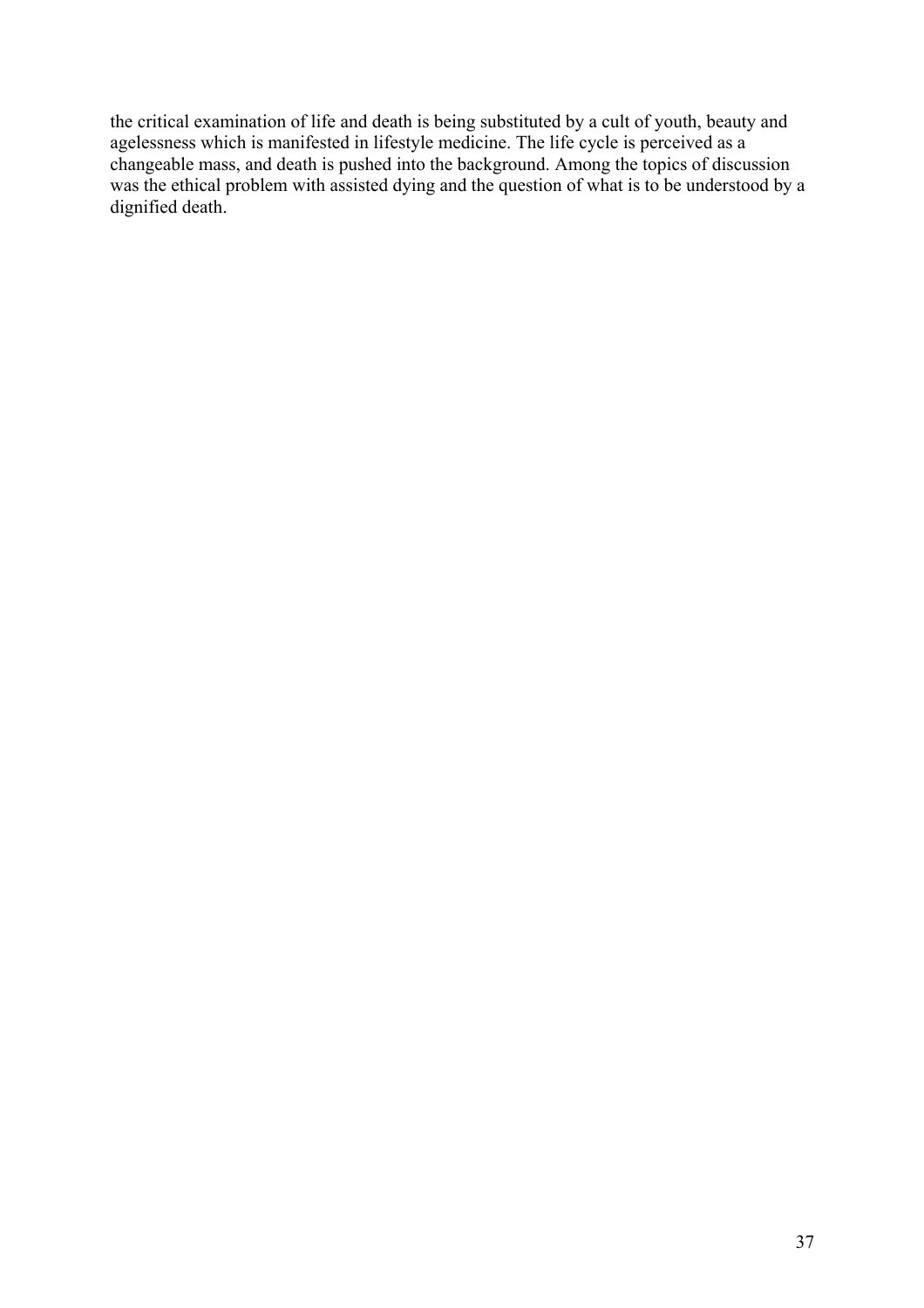### **NEWS FROM THE FOUNDATION**

### **The Heinrich Böll Foundation's New Building in Berlin's Mitte District**

By the end of 2007, on a plot of previously undeveloped land on Albrechtstrasse near the Deutsches Theater, a new building will be constructed that expresses architecturally what the Foundation stands for: transparency, ecology and democratic culture. The Heinrich Böll Foundation sponsored an architectural competition to help realize its new home. Approximately 200 firms participated. In the end, the Jury selected the model of e2a, eckert eckert architekten ag.

### **Personnel**

On December 31, 2005, 173 staff members were employed within Germany (47 % of these part-time); this is 5 less than in the previous year. The number of individuals employed abroad, decreased from 23 to 22 within the same period. In the year 2005, 26 % of the employees of the Heinrich Böll Foundation were men, and 74% were women. In contrast to many other organizations, the high percentage of women is equally distributed over all levels. With 55 % in the management area and 65 % in mid-level leadership positions, the percentage of women is also higher than in comparable institutions in this area. In 2005, the percentage of immigrants, at 13%, again exceeded the quota of 10% provided for in the by-laws.

# **Funding**

As a political foundation, the Heinrich Böll Foundation (registered association) is financed almost exclusively from public funds. Germany has a certain tradition of public financing for civic education. Beginning in the era following World War II, and based on the idea of "education for democracy" to create a new society resistant to all types of totalitarianism, the German state has funded foundations affiliated with the democratic politics of the political parties represented in parliament. These substantially independent foundations promote the development of democracy, both in Germany and – with the help of many project partners – abroad. In 2005, the Heinrich Böll Foundation had about  $\epsilon$  36 million at its disposal. Approximately half of this sum was spend on international projects. The distribution of project funds by region is as follows: Latin America 17 %, Asia 19 %, Middle East 15 %, Africa 17 %, Europe 28 %, multi-regional projects 4 %.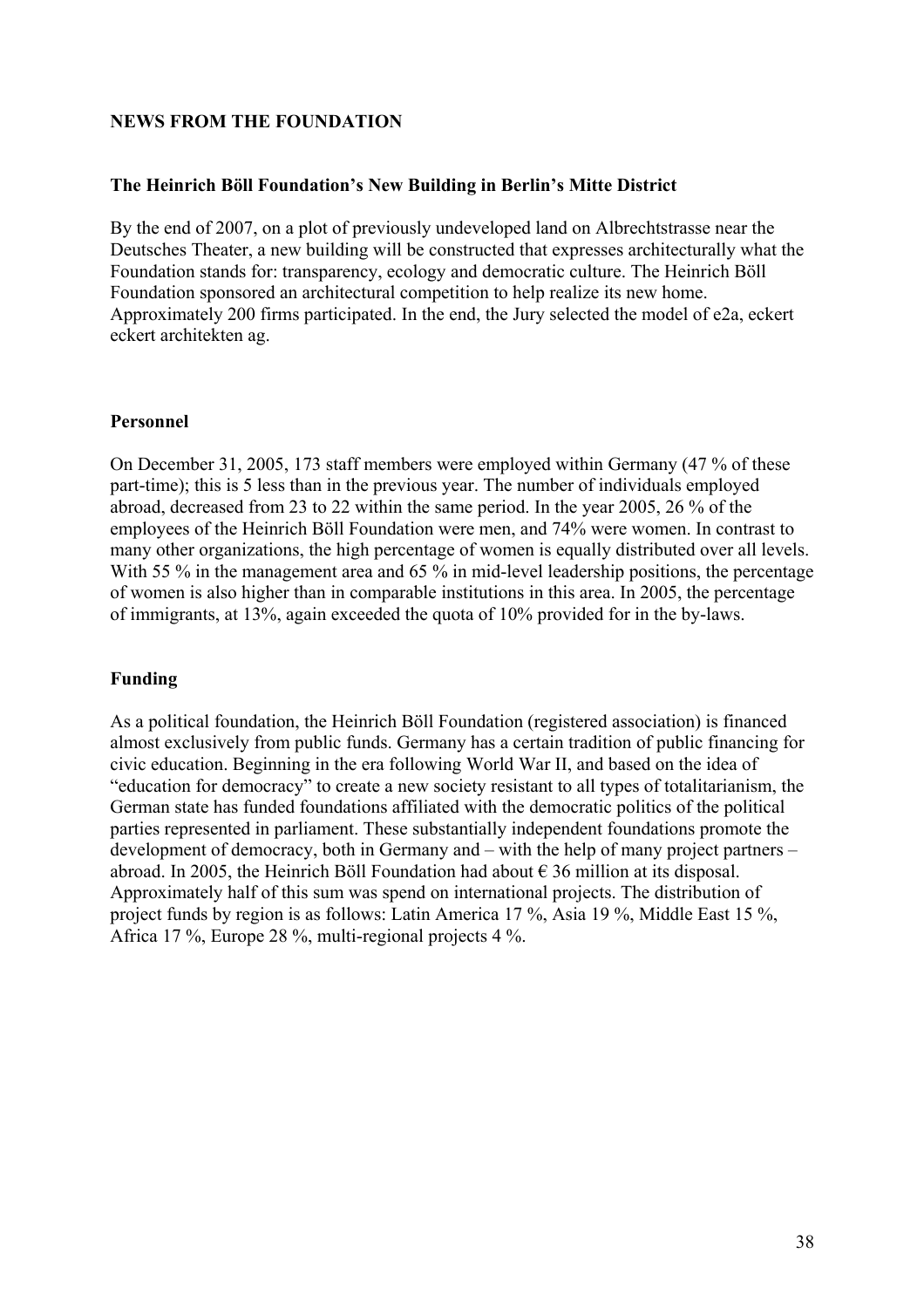### **OFFICES ABROAD**

### **Africa**

#### **Regional Office Eastafrica/ Horn of Africa**

Heinrich Böll Foundation Forest Road, PO Box 10799-00100 GPO Nairobi Tel: +254-20-3744227/3750329 Fax: +254-20-3749132 E-Mail: nairobi@hbfha.com Internet: www.hbfha.com

# **Country Office Nigeria**

Heinrich Böll Foundation 9b, Omo Osagie St. S.W. Ikoyi, Lagos Tel: +234-1-47214 65 Fax: +234-1-2694326 E-Mail: info@boellnigeria.org Internet: www.boellnigeria.org

#### **Regional Office Southern Africa**

Heinrich-Böll-Foundation PO Box 2472 Saxonwold, 2132 South Africa Physical Address: 43 Tyrwhitt Avenue Melrose, 2196 Johannesburg, South Africa Phone: +27-11-447 8500 Fax: +27-11-447 4418 E-Mail: info@boell.org.za Internet: www.boell.org.za

#### **Project Office Ethiopia**

Heinrich Böll Foundation Off Bole Medhanealem, House no 2264 PO Box 3174, Code 1250, Addis Abeba Phone: +251-11-6518918 Fax: +251-11-6185488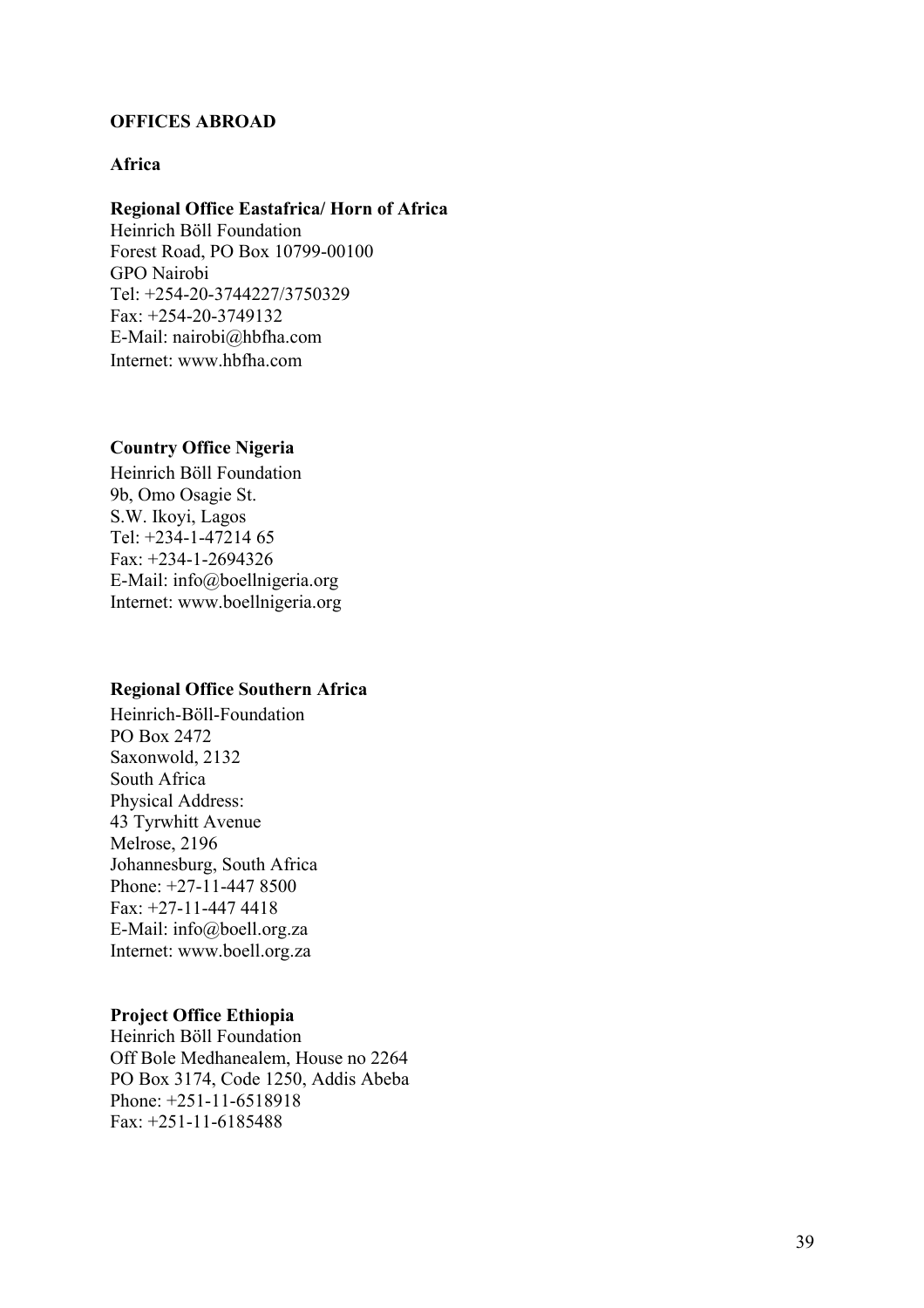#### **Asia**

### **Regional Office Pakistan/Afghanistan**

Heinrich Böll Foundation 76-B, Nisar Road Lahore Cantt-54800, Pakistan Tel: +92-42-6666322 Fax: +92-42-6664899 E-Mail: sa@hbfasia.org Internet: www.hbfasia.org

#### **Southeast Asia Regional Office**

Heinrich Böll Foundation 91/9 Umong Soi 5 Tambon Suthep, Muang 50200 Chiang Mai Tel:  $+66-53-810430$ Fax: +66-53-810124 E-Mail: sea@hbfasia.org Internet: www.hbfasia.org

#### **Project Office Cambodia**

Heinrich Böll Foundation #224, 184 Street Daun Penh (off Monivong Blvd.) Phnom Penh Tel: +855-23-210 535 Fax: +855-23-216 482 E-Mail: hbf@camnet.com.kh

# **Country Office India**

Heinrich Böll Foundation  $C - 4/5$ , Second Floor Safdarjung Development Area New Delhi 110016 Tel: +91-11-26854405 Fax: +91-11-26516695 E-Mail: india@hbfasia.org

# **Project Office Afghanistan**

Heinrich Böll Foundation Qala-e-Fathullah, Street 1, House # 25 Kabul, Afghanistan Tel: +93-70-295 972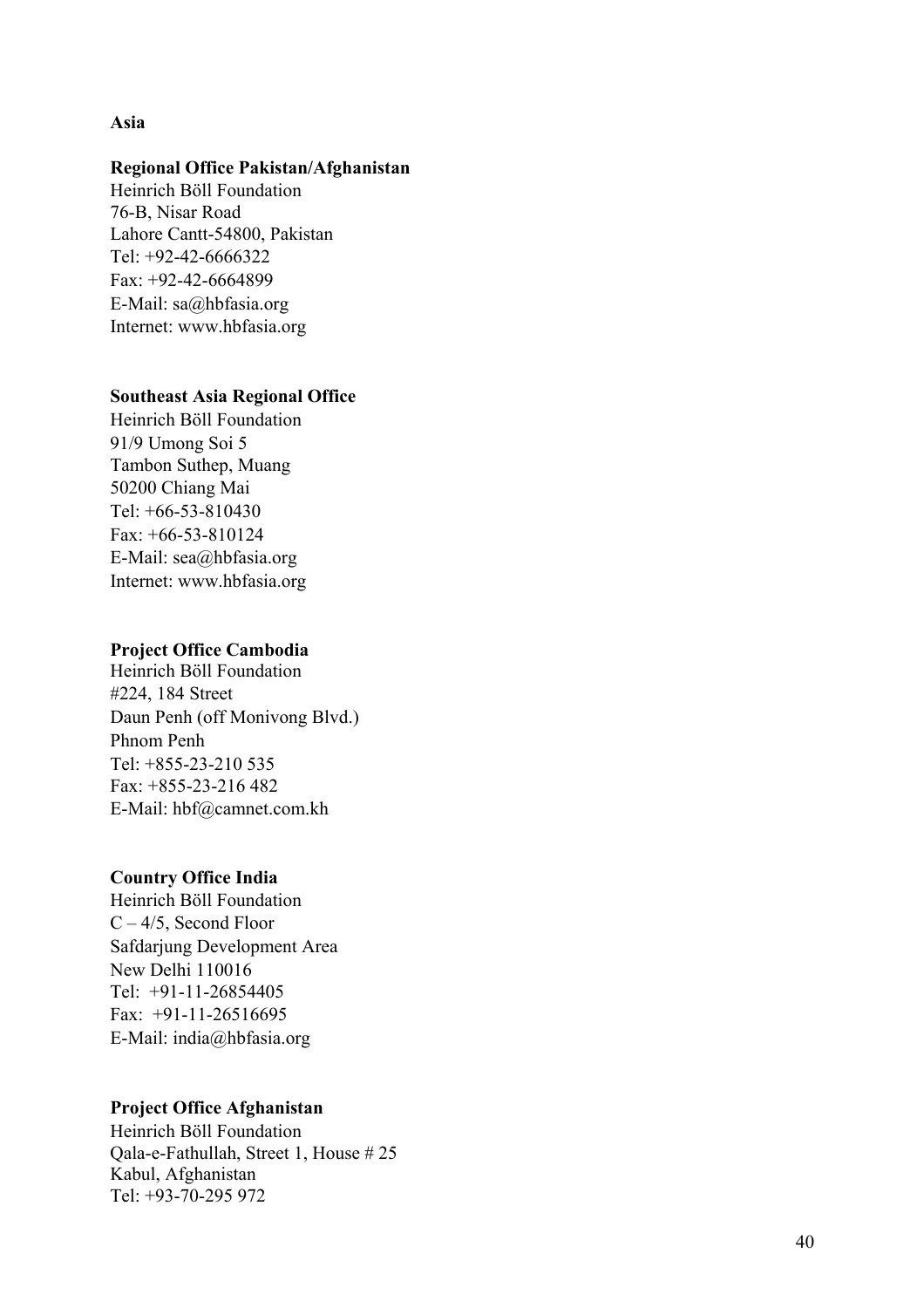E-Mail: jawed@hbfasia.org

#### **China Project**

15 Zhongmao Hutong, Zhaodengyu Road Xicheng District, 100035 Beijing, P.R.China Tel./Fax: +86 10 66154615 E-Mail: katrin@hbfasia.org Internet: www.boell-china.org

#### **Europe**

### **European Union Regional Office**

Heinrich Böll Foundation Rue d'Arlon 15 B–1050 Brussels, Belgium Tel:  $+32-2-743$  41 00 Fax: +32-2-743 41 09 E-Mail: brussels@boell.be Internet: www.boell.be

#### **Central Europe Regional Office (Warsaw)**

Fundacja Heinricha Bölla ul. Podwale 13 00-252 Warszawa, Poland Tel: +48-22-831 6356 Fax: +48-22-635 2379 E-Mail: hbs@boell.pl Internet: www.boell.pl

#### **Office Prague**

Nadace Heinricha Bölla Spálená 23 (entrance Spálená 21) 110 00 Prague 1, Czech Republic Tel: +420-251 814 173 Fax: +420-251 814 174 E-Mail: info@boell.cz

#### **Country Office Turkey**

Heinrich Böll Foundation Dernegi Türkiye Temsilciligi Inönü Cad. Haci, Hanim Sok. No. 10/12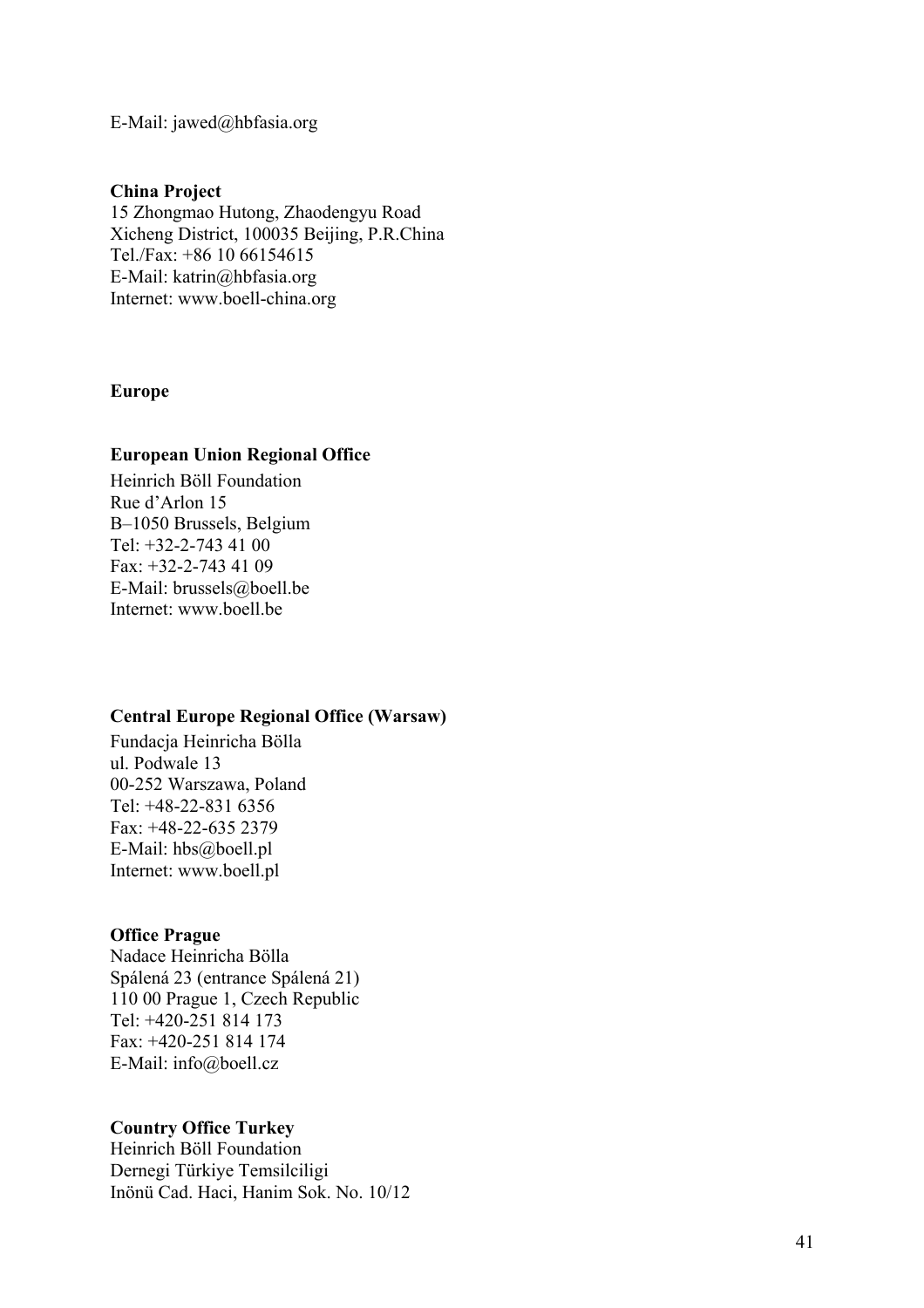Keresteci Apt., TR 34439 Gümüssuyu - Istanbul Tel: +90-212-2930545 Fax: +90-212-2523136 E-Mail: info@boell-tr.org

### **Country Office Russia**

Heinrich Böll Foundation Grusinskij Pereulok 3-231 RU 123056 Moskau Tel: +7-495-2541453 Fax: +7-495-9358014 E-Mail: info@boell.ru Internet: www.boell.ru

#### **South Caucasus Regional Office**

Heinrich Böll Foundation 3 Radiani Str. 5 80079 Tbilisi, Georgien Tel: +995-32-227 705 Fax: +995-32-912 897 E-Mail: info@boell.ge Internet: www.boell.ge

#### **Project Office Bosnia-Herzegovina**

Fondacija Heinrich Böll Cekalusa 42 BIH-71000 Sarajevo Tel: +387-33-260 450 Fax: +387-33-260 460 E-Mail: h.boell@bih.net.ba

#### **Project Office Croatia**

Fondacija Heinrich Böll Berislaviceva 20, HR-10000 Zagreb Tel: +385-1-481 2530 Fax: +385-1-481 8977 E-Mail hbs-hr@zamir.net

#### **Southeast Europe Regional Office**

Fondacija Heinrich Böll Dobračina 43, 11000 Belgrad, Serbia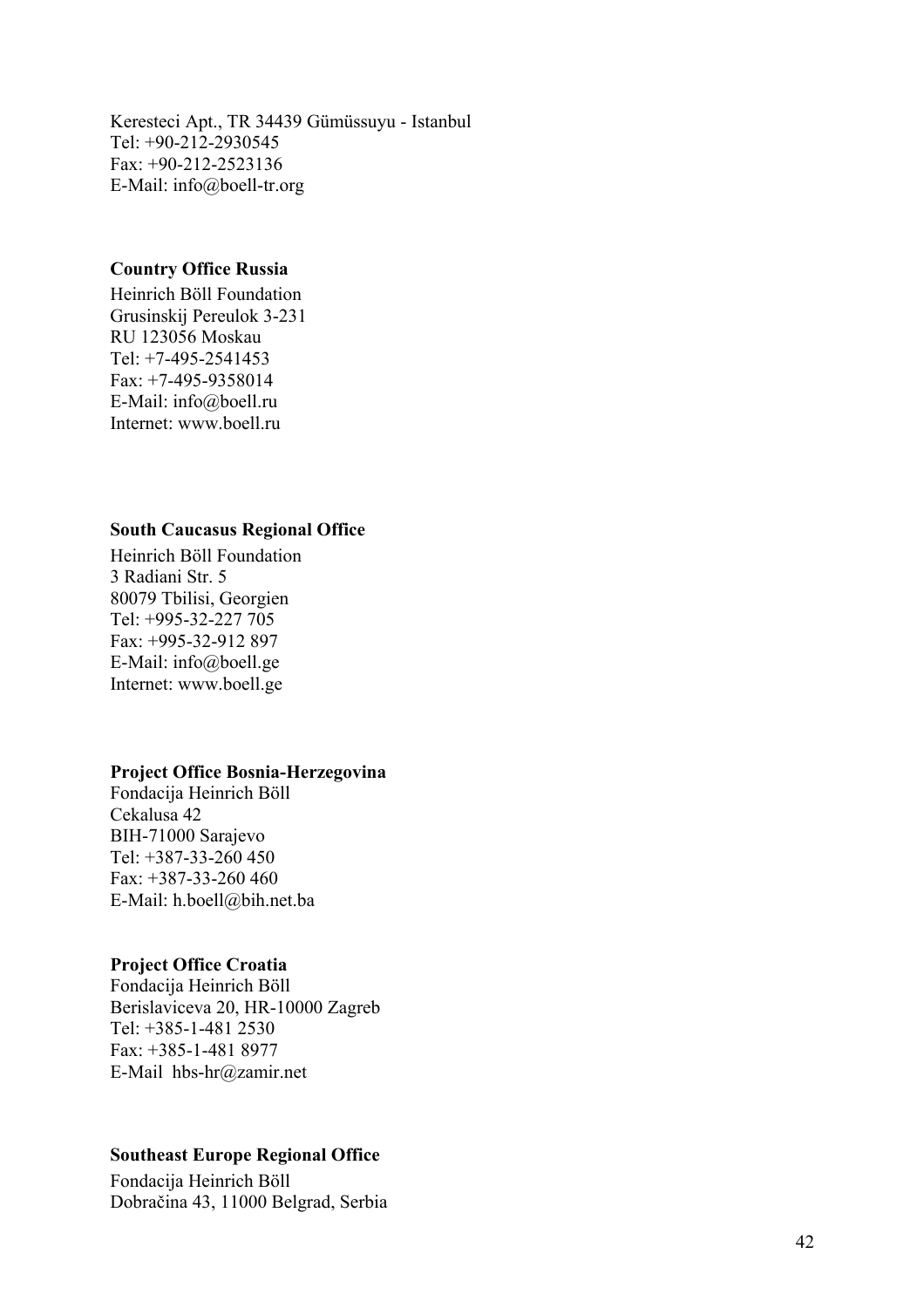Phone: +381-11-30 33 833 Fax: +381-11-32 85 180 E-mail: hbs-bgd@hbs.org.yu

### **Latin America**

### **Regional Office Brazil/ Cono Sur**

Fundação Heinrich Böll Rua da Gloria 190, ap. 701 2024 1180 Rio de Janeiro – Gloria Tel/Fax: +55-21-3852 1104 E-Mail: boell@boell.org.br Internet: www.boell-latinoamerica.org

### **Regional Office Central America, Mexico and the Carribean**

Fundación Heinrich Böll calle José Alvarado No. 12 Colonia Roma, Delegación Cuauhtémoc CP 06700 México, D.F. Phone/Fax +52-55-52642894 E-Mail: direccion@boell-latinoamerica.org.mx Internet www.boell-latinoamerica.org

#### **Project Office El Salvador**

Fundación Heinrich Böll Residencial Zanzibar Pasaje A-Oriente, No. 24 San Salvador Tel: +503-2274 6812 Fax: +503-2274 6932 E-Mail: boell.programas@telesal.net Internet: www.boell-latinoamerica.org

**Near and Middle East** 

# **Country Office Israel**

Heinrich Böll Foundation Nahalat Binyamin 24 IL-65162 Tel Aviv Tel: +972-3-516 77 34/ 35